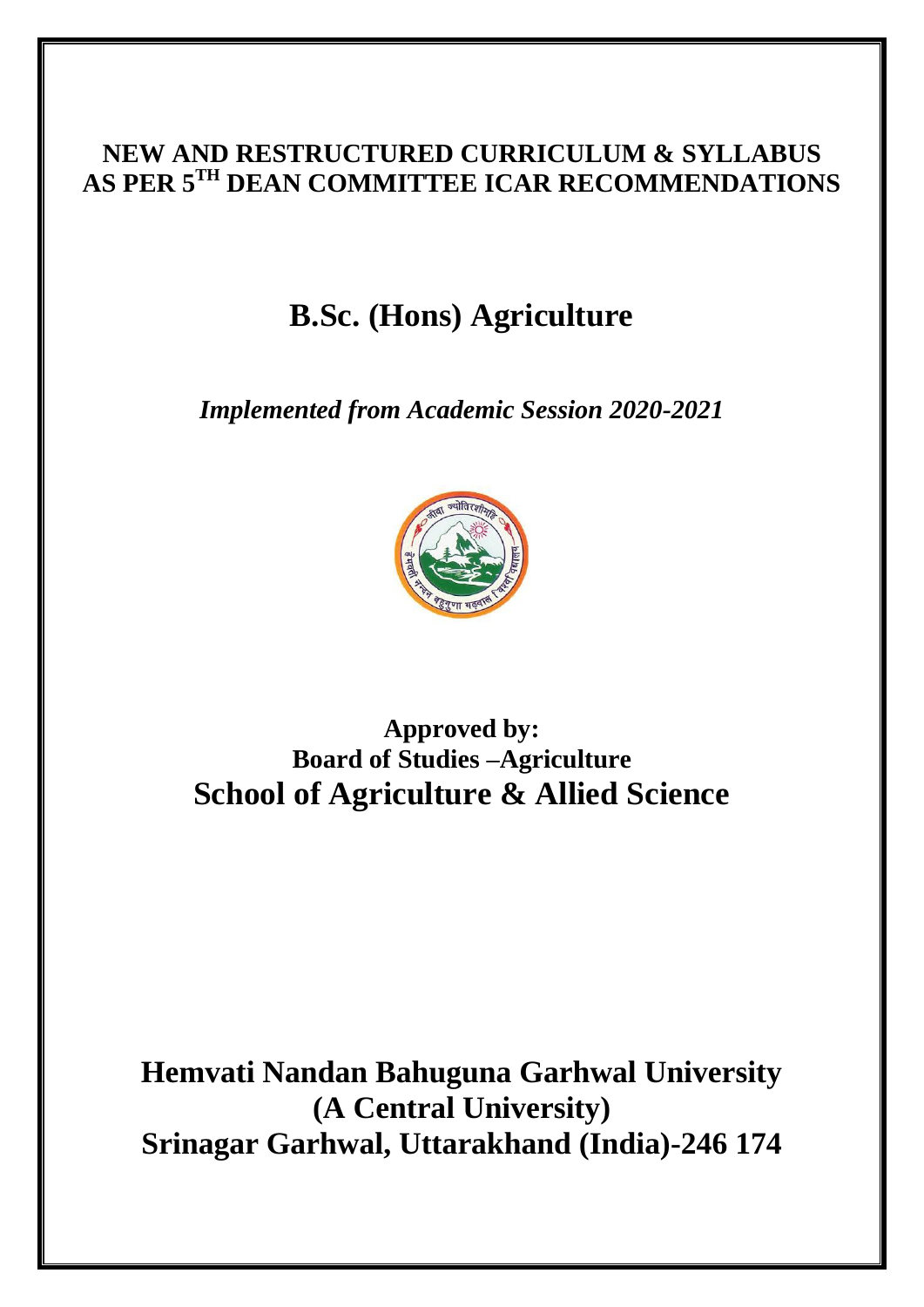# **Semester wise distribution of courses at the UG Degree Programme B.Sc. (Hons.) Agriculture School of Agriculture & Allied Science, HNBGU**

**Implemented from academic session 2020-2021 as per the ICAR-V th Deans' Committee Recommendations:**

| <b>B.Sc.</b> (Hons.) Agriculture, Semester I <sup>st</sup> |                                              |                    |                     |  |
|------------------------------------------------------------|----------------------------------------------|--------------------|---------------------|--|
| <b>S.N.</b>                                                | <b>Title of Courses/ Papers</b>              | <b>Credits</b>     | <b>Course Codes</b> |  |
|                                                            |                                              | (Theory<br>and     |                     |  |
|                                                            |                                              | <b>Practical</b> ) |                     |  |
| $\mathbf{1}$                                               | <b>Fundamentals of Agronomy</b>              | $3(2+1)$           | $AG-101$            |  |
| $\overline{2}$                                             | <b>Fundamentals of Genetics</b>              | $3(2+1)$           | $AG-102$            |  |
| 3                                                          | <b>Fundamentals of Soil Science</b>          | $3(2+1)$           | $AG-103$            |  |
| $\overline{4}$                                             | <b>Fundamentals of Horticulture</b>          | $2(1+1)$           | $AG-104$            |  |
| 5                                                          | Rural Sociology & Educational Psychology     | $2(1+1)$           | $AG-105$            |  |
| 6                                                          | Introduction to Forestry                     | $2(1+1)$           | $AG-106$            |  |
| $\tau$                                                     | <b>Introductory Animal Husbandry</b>         | $3(2+1)$           | $AG-107$            |  |
| 8                                                          | Comprehension & Communication Skills in      | $2(1+1)$           | $AG-108$            |  |
|                                                            | English                                      |                    |                     |  |
|                                                            | <b>Remedial Courses</b>                      |                    |                     |  |
| 9                                                          | <b>Agricultural Heritage</b>                 | $1(1+0)$           | AG-109              |  |
| 10                                                         | Introductory Biology/Basic Agriculture-I     | $2(1+1)$           | $AG-110A/$          |  |
|                                                            |                                              |                    | $AG-110B$           |  |
| 11                                                         | Elementary Mathematics/ Basic Agriculture-II | $2(1+1)$           | $AG-111A/$          |  |
|                                                            |                                              |                    | $AG-111B$           |  |
|                                                            | <b>Non Gradial Courses</b>                   |                    |                     |  |
| 12                                                         | NSS/NCC/Physical Education & Yoga Practices  | $2(1+1)$           | $AG-112A/$          |  |
|                                                            |                                              |                    | $AG-112B/$          |  |
|                                                            |                                              |                    | $AG-112C$           |  |
|                                                            | <b>TOTAL</b>                                 | $27(16+11)$        |                     |  |

|                | <b>B.Sc. (Hons.) Agriculture, Semester II</b>    |                        |          |  |  |  |
|----------------|--------------------------------------------------|------------------------|----------|--|--|--|
|                | S.N. Title of Courses/ Papers                    | <b>Credits (Theory</b> | Course   |  |  |  |
|                |                                                  | and Practical)         | Codes    |  |  |  |
|                | <b>Fundamentals of Crop Physiology</b>           | $3(2+1)$               | $AG-201$ |  |  |  |
| 2              | Fundamentals of plant biochemistry               | $3(2+1)$               | $AG-202$ |  |  |  |
| 3              | <b>Fundamentals of Entomology-I</b>              | $3(2+1)$               | $AG-203$ |  |  |  |
| $\overline{4}$ | <b>Fundamentals of Agricultural Economics</b>    | $2(1+1)$               | $AG-204$ |  |  |  |
| 5              | Principles of Organic Farming                    | $2(1+1)$               | $AG-205$ |  |  |  |
| 6              | <b>Fundamentals of Plant Pathology</b>           | $4(3+1)$               | $AG-206$ |  |  |  |
| 7              | Production Technology for Vegetables and Spices  | $2(1+1)$               | AG-207   |  |  |  |
| 8              | Fundamentals of Agricultural Extension Education | $3(2+1)$               | $AG-208$ |  |  |  |
| 9              | Food Processing and Safety Issues                | $3(2+1)$               | $AG-209$ |  |  |  |
| 10             | Human Values & Ethics                            | $1(1+0)$               | $AG-210$ |  |  |  |
| 11             | Soil and Water Conservation Engineering          | $2(1+1)$               | AG-211   |  |  |  |
|                | <b>TOTAL</b>                                     | $28(18+10)$            |          |  |  |  |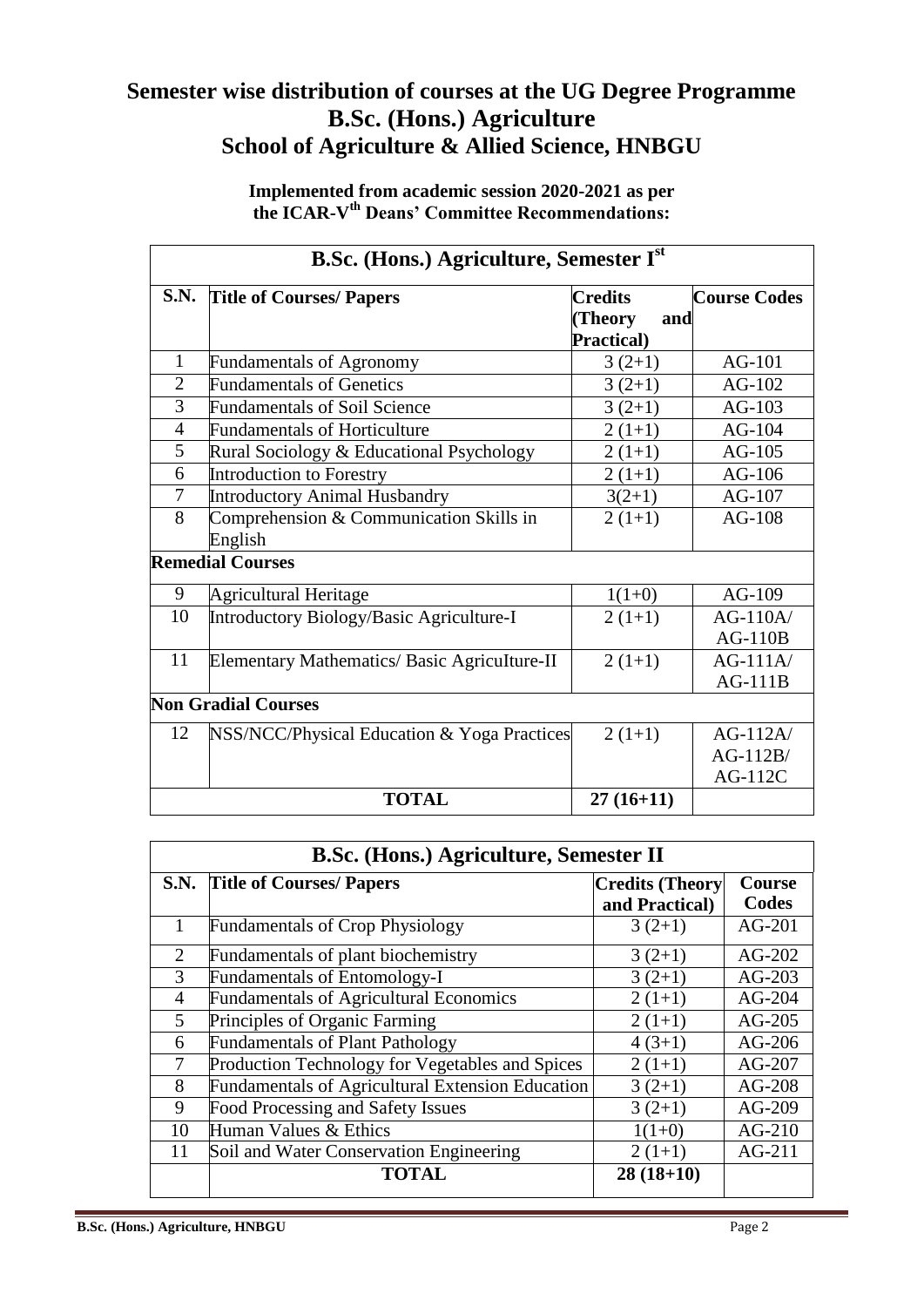|                | <b>B.Sc. (Hons.) Agriculture, Semester III</b>        |                                                   |               |  |  |
|----------------|-------------------------------------------------------|---------------------------------------------------|---------------|--|--|
| <b>S.N.</b>    | <b>Title of Courses/ Papers</b>                       | <b>Credits</b><br>(Theory and Codes<br>Practical) | <b>Course</b> |  |  |
| $\mathbf{1}$   | Crop Production Technology -1 ( <i>Kharif</i> /crops) | $2(1+1)$                                          | $AG-301$      |  |  |
| 2              | Practical Crop Production -1 (Kharif crops)           | $2(0+2)$                                          | AG-302        |  |  |
| 3              | <b>Fundamentals of Plant Breeding</b>                 | $3(2+1)$                                          | $AG-303$      |  |  |
| $\overline{4}$ | <b>Agricultural Microbiology</b>                      | $2(1+1)$                                          | $AG-304$      |  |  |
| 5              | <b>Agricultural Finance and Co-Operation</b>          | $3(2+1)$                                          | AG-305        |  |  |
| 6              | <b>Farm Machinery and Power</b>                       | $2(1+1)$                                          | $AG-306$      |  |  |
| $\overline{7}$ | Principles of Integrated Disease Management           | $3(2+1)$                                          | $AG-307$      |  |  |
| 8              | Environmental Studies & Disaster Management           | $3(2+1)$                                          | AG-308        |  |  |
| 9              | <b>Statistical Methods</b>                            | $2(1+1)$                                          | $AG-309$      |  |  |
| 10             | Dairy Science                                         | $3(2+1)$                                          | AG-311        |  |  |
| 11             | <b>Fundamentals of Entomology-II</b>                  | $2(1+1)$                                          | AG-312        |  |  |
|                | <b>TOTAL</b>                                          | $27(15+12)$                                       |               |  |  |

|                | <b>B.Sc. (Hons.) Agriculture, Semester IV</b>                      |                                                      |          |  |  |
|----------------|--------------------------------------------------------------------|------------------------------------------------------|----------|--|--|
| <b>S.N.</b>    | <b>Title of Courses/ Papers</b>                                    | <b>Course</b><br><b>Credits</b><br>(Theory and Codes |          |  |  |
|                |                                                                    | <b>Practical</b> )                                   |          |  |  |
| $\mathbf{1}$   | Crop Production Technology - II (Rabi crops)                       | $2(1+1)$                                             | $AG-401$ |  |  |
| 2              | Practical Crop Production - II (Rabi crops)                        | $2(0+2)$                                             | $AG-402$ |  |  |
| 3              | Principles of Seed Technology                                      | $3(2+1)$                                             | $AG-403$ |  |  |
| $\overline{4}$ | Problematic soils and their Management                             | $2(1+1)$                                             | $AG-404$ |  |  |
| 5              | Renewable Energy and Green Technology                              | $2(1+1)$                                             | $AG-406$ |  |  |
| 6              | Production Technology for Ornamental Crops,<br>MAP and Landscaping | $2(1+1)$                                             | $AG-407$ |  |  |
| $\overline{7}$ | <b>Entrepreneurship Development and Business</b><br>Communication  | $2(1+1)$                                             | $AG-408$ |  |  |
| 8              | Introductory Agro-meteorology & Climate Change                     | $2(1+1)$                                             | $AG-409$ |  |  |
| 9              | <b>Agri-Informatics</b>                                            | $2(1+1)$                                             | $AG-410$ |  |  |
| 10             | Poultry Production & Management                                    | $3(2+1)$                                             | $AG-411$ |  |  |
|                | <b>TOTAL</b>                                                       | $22(11+11)$                                          |          |  |  |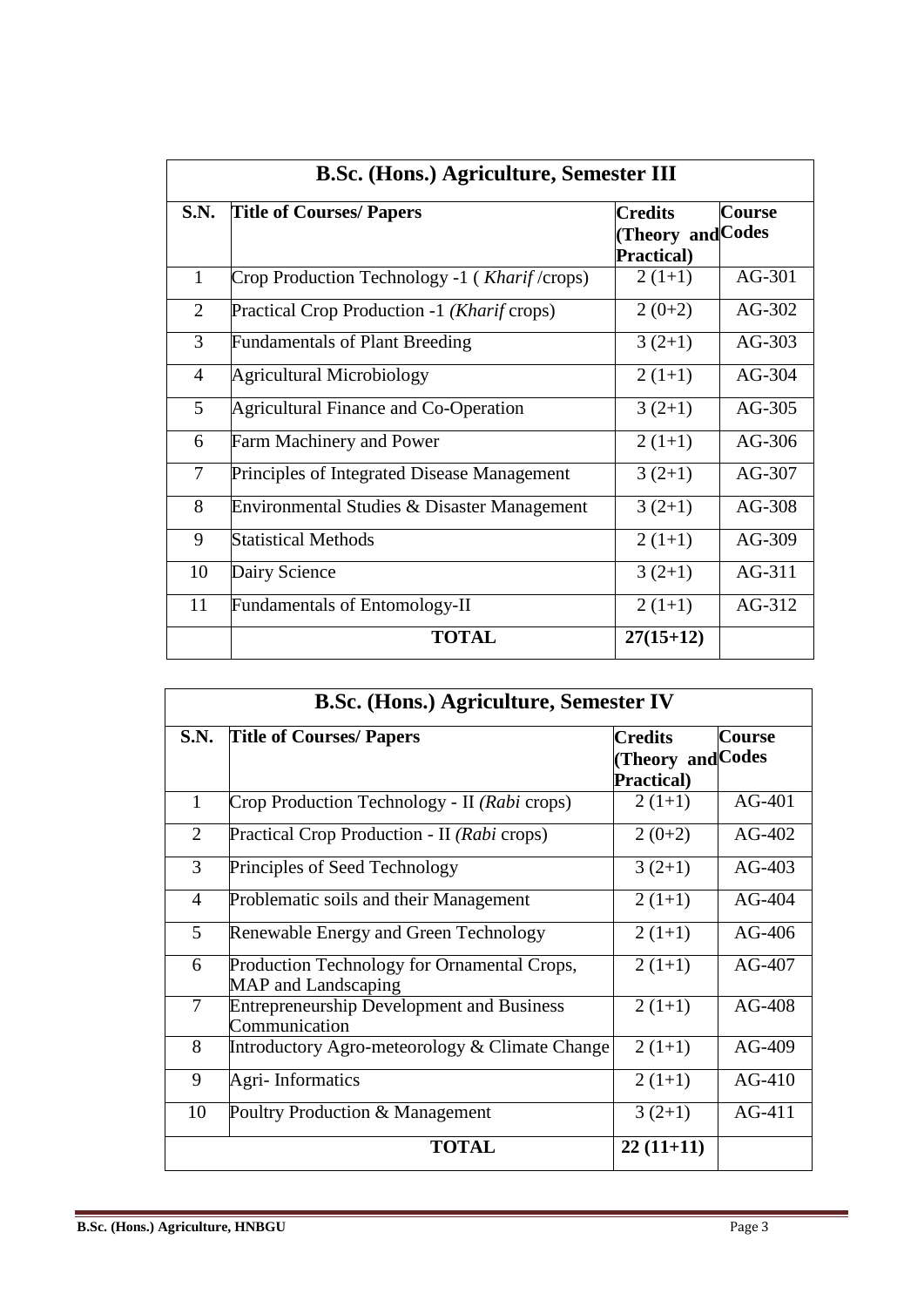| <b>B.Sc. (Hons.) Agriculture, Semester V</b> |                                                                    |                   |          |  |  |  |
|----------------------------------------------|--------------------------------------------------------------------|-------------------|----------|--|--|--|
| <b>S.N.</b>                                  | <b>Title of Courses/ Papers</b><br><b>Credits</b><br><b>Course</b> |                   |          |  |  |  |
|                                              |                                                                    | (Theory and Codes |          |  |  |  |
|                                              |                                                                    | Practical)        |          |  |  |  |
| $\mathbf{1}$                                 | Rainfed and dryland Agriculture                                    | $2(1+1)$          | AG-501   |  |  |  |
| $\overline{2}$                               | Crop Improvement-1 (Kharif crops)                                  | $2(1+1)$          | $AG-502$ |  |  |  |
| 3                                            | Pests of Field Crops, Stored Grains and their                      | $3(2+1)$          | $AG-503$ |  |  |  |
|                                              | Management                                                         |                   |          |  |  |  |
| $\overline{4}$                               | Agricultural Marketing Trade & Prices                              | $3(2+1)$          | $AG-504$ |  |  |  |
| 5                                            | Protected Cultivation and Secondary                                | $2(1+1)$          | $AG-505$ |  |  |  |
|                                              | Agriculture                                                        |                   |          |  |  |  |
| 6                                            | Diseases of Field and Horticultural Crops and                      | $3(2+1)$          | AG-506   |  |  |  |
|                                              | their Management-I                                                 |                   |          |  |  |  |
| $\overline{7}$                               | Production Technology for Fruit and Plantation                     | $2(1+1)$          | AG-507   |  |  |  |
|                                              | Crops                                                              |                   |          |  |  |  |
| 8                                            | Communication Skills and Personality                               | $2(1+1)$          | AG-508   |  |  |  |
|                                              | Development                                                        |                   |          |  |  |  |
| 9                                            | <b>Intellectual Property Rights</b>                                | $1(1+0)$          | AG-509   |  |  |  |
| 10                                           | Principles of Food Science & Nutrition                             | $3(2+1)$          | $AG-510$ |  |  |  |
| 11                                           | Geo-informatics and Nanotechnology                                 | $2(1+1)$          | AG-511   |  |  |  |
| 12                                           | <b>Elective-I.</b> ( <i>To be selected only one course</i>         | $3(2+1)$          |          |  |  |  |
|                                              | from the following elective courses)                               |                   |          |  |  |  |
|                                              | <b>TOTAL</b>                                                       | $28(17+11)$       |          |  |  |  |
|                                              | <b>Elective courses</b>                                            |                   |          |  |  |  |
| 1.                                           | <b>Agribusiness Management</b>                                     | $3(2+1)$          | $AGE-51$ |  |  |  |
| 2.                                           | Agrochemicals                                                      | $3(2+1)$          | AGE-52   |  |  |  |
| 3.                                           | <b>Commercial Plant Breeding</b>                                   | $3(1+2)$          | AGE-53   |  |  |  |
| 4.                                           | Landscaping                                                        | $3(2+1)$          | $AGE-54$ |  |  |  |
| 5.                                           | Food Safety and Standards                                          | $3(2+1)$          | AGE-55   |  |  |  |
| 6.                                           | Biopesticides & Biofertilizers                                     | $3(2+1)$          | AGE-56   |  |  |  |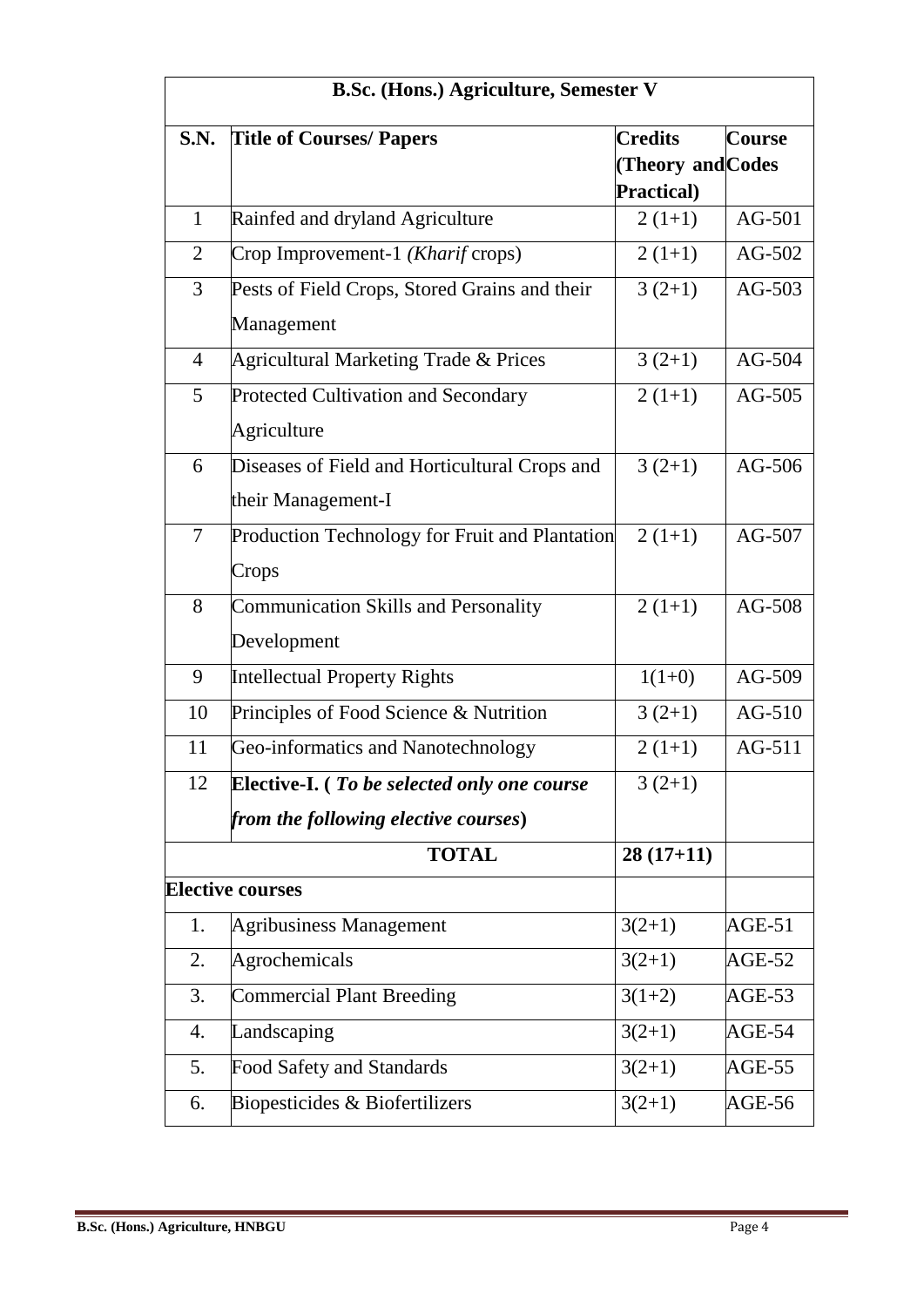|                | <b>B.Sc. (Hons.) Agriculture, Semester VI</b>        |                    |                     |  |  |
|----------------|------------------------------------------------------|--------------------|---------------------|--|--|
|                | <b>S.N.</b> Title of Courses/ Papers                 | <b>Credits</b>     | <b>Course Codes</b> |  |  |
|                |                                                      | (Theory and        |                     |  |  |
|                |                                                      | <b>Practical</b> ) |                     |  |  |
| $\mathbf{1}$   | Farming System, Precision Farming $\&$               | $2(1+1)$           | $AG-601$            |  |  |
|                | Sustainable Agriculture                              |                    |                     |  |  |
| 2              | Crop Improvement-II (Rabi crops)                     | $2(1+1)$           | $AG-602$            |  |  |
| 3              | Manures, Fertilizers and Soil Fertility              | $3(2+1)$           | $AG-603$            |  |  |
|                | Management                                           |                    |                     |  |  |
| $\overline{4}$ | Farm Management, Production & Resource               | $2(1+1)$           | $AG-604$            |  |  |
|                | Economics                                            |                    |                     |  |  |
| 5              | Diseases of Field and Horticultural Crops            | $3(2+1)$           | $AG-605$            |  |  |
|                | and their Management-II                              |                    |                     |  |  |
| 6              | Post-harvest Management and Value<br>$2(1+1)$        |                    | AG-606              |  |  |
|                | <b>Addition of Fruits and Vegetables</b>             |                    |                     |  |  |
| $\overline{7}$ | Watershed and Wasteland Management                   | $2(1+1)$           | $AG-607$            |  |  |
| 8              | Beneficial insects and Pest of Horticultural         | $3(2+1)$           | $AG-608$            |  |  |
|                | Crops and their Management                           |                    |                     |  |  |
| 9              | <b>Elective-II.</b> ( <i>To be selected only one</i> | $3(2+1)$           |                     |  |  |
|                | course from the following elective courses)          |                    |                     |  |  |
| 10             | <b>Educational Tour</b>                              | $2(0+2)$           | AGT-609             |  |  |
|                | <b>TOTAL</b>                                         | $24(13+11)$        |                     |  |  |
|                | <b>Elective courses</b>                              |                    |                     |  |  |
| 1.             | <b>Protected Cultivation</b>                         | $3(2+1)$           | $AGE-61$            |  |  |
| 2.             | Hi-tech. Horticulture                                | $3(2+1)$           | AGE-62              |  |  |
| 3.             | <b>Weed Management</b><br>$3(2+1)$                   |                    | AGE-63              |  |  |
|                | (Deptt. of Agronomy)                                 |                    |                     |  |  |
| 4.             | System Simulation and Agro-advisory                  | $3(2+1)$           | AGE-64              |  |  |
|                | (Soil Conservation)                                  |                    |                     |  |  |
| 5.             | Agricultural Journalism                              | $3(2+1)$           | AGE-65              |  |  |
| 6.             | Composition cum Duck/ (and) Quail/                   | $3(2+1)$           | AGE-66              |  |  |
|                | (and) Rabbit culture.                                |                    |                     |  |  |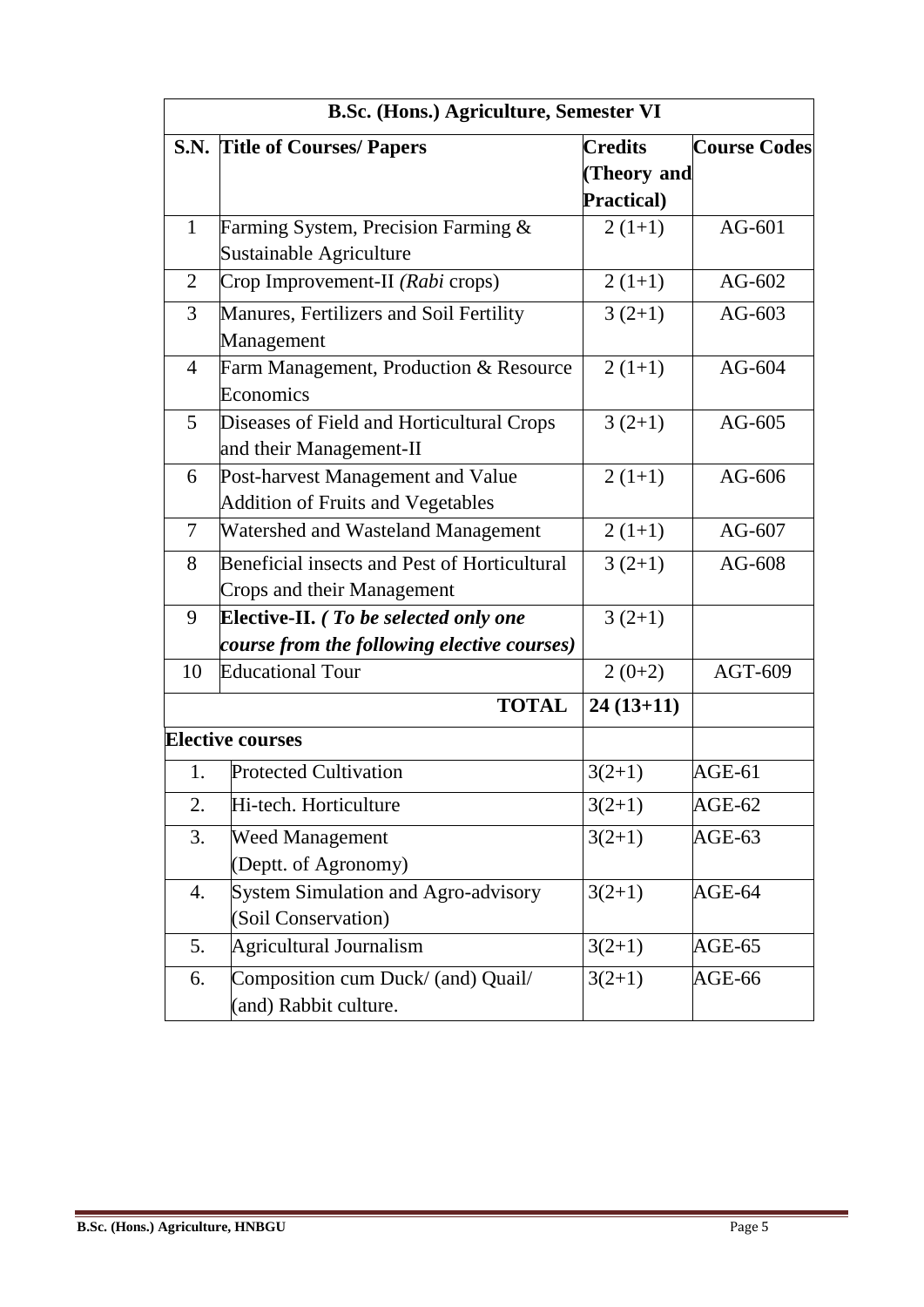|              | <b>B.Sc. (Hons.) Agriculture, Semester VII</b>                                 |                 |                             |  |  |  |
|--------------|--------------------------------------------------------------------------------|-----------------|-----------------------------|--|--|--|
|              | <b>AG-701 - RAWE &amp; AIA</b>                                                 |                 |                             |  |  |  |
|              | Rural Agricultural Work Experience and Agro-industrial Attachment              |                 |                             |  |  |  |
|              | (RAWE & AIA)                                                                   |                 |                             |  |  |  |
|              | <b>SN.</b> Activities                                                          | No. of<br>weeks | Credit<br><b>Hours</b>      |  |  |  |
| $\mathbf{1}$ | General orientation $\&$ on campus training by<br>different faculties          | 1               |                             |  |  |  |
| 2            | Village attachment                                                             | 8               |                             |  |  |  |
|              | Unit attachment in Univ. / College. KVK/ Research<br><b>Station Attachment</b> | 5               | 14                          |  |  |  |
| 3            | Plant clinic                                                                   | $\overline{2}$  | 02                          |  |  |  |
|              | Agro-Industrial Attachment                                                     | 3               | 04                          |  |  |  |
| 4            | <b>Educational Tour</b><br>(Non-Gradial)                                       |                 | $\mathcal{D}_{\mathcal{L}}$ |  |  |  |
| 5            | Project Report Preparation, Presentation and<br>Evaluation                     |                 |                             |  |  |  |
|              | Total weeks for RAWE & AIA                                                     | 20              | $ 20 (0+20)$                |  |  |  |

#### **Agro Industrial Attachment**

Students shall be placed in Agro-and Cottage industries and Commodities Boards for03 weeks. Industries include Seed/Sapling production, Pesticides insecticides, Post harvest-processing- value addition, Agri-finance institutions, etc.

### **Activities and Tasks during Agro-Industrial Attachment Programme**

Acquaintance with industry and staff. Study of structure, functioning, objective and mandates of the industry. Study of various processing units and hands-on trainings under supervision of industry staff. Ethics of industry, employment generated by the industry.

Contribution of the industry promoting environment, learning business network including outlets of the industry. Skill development in all crucial tasks of the industry, documentation of the activities and task performed by the students, performance evaluation, appraisal and ranking of students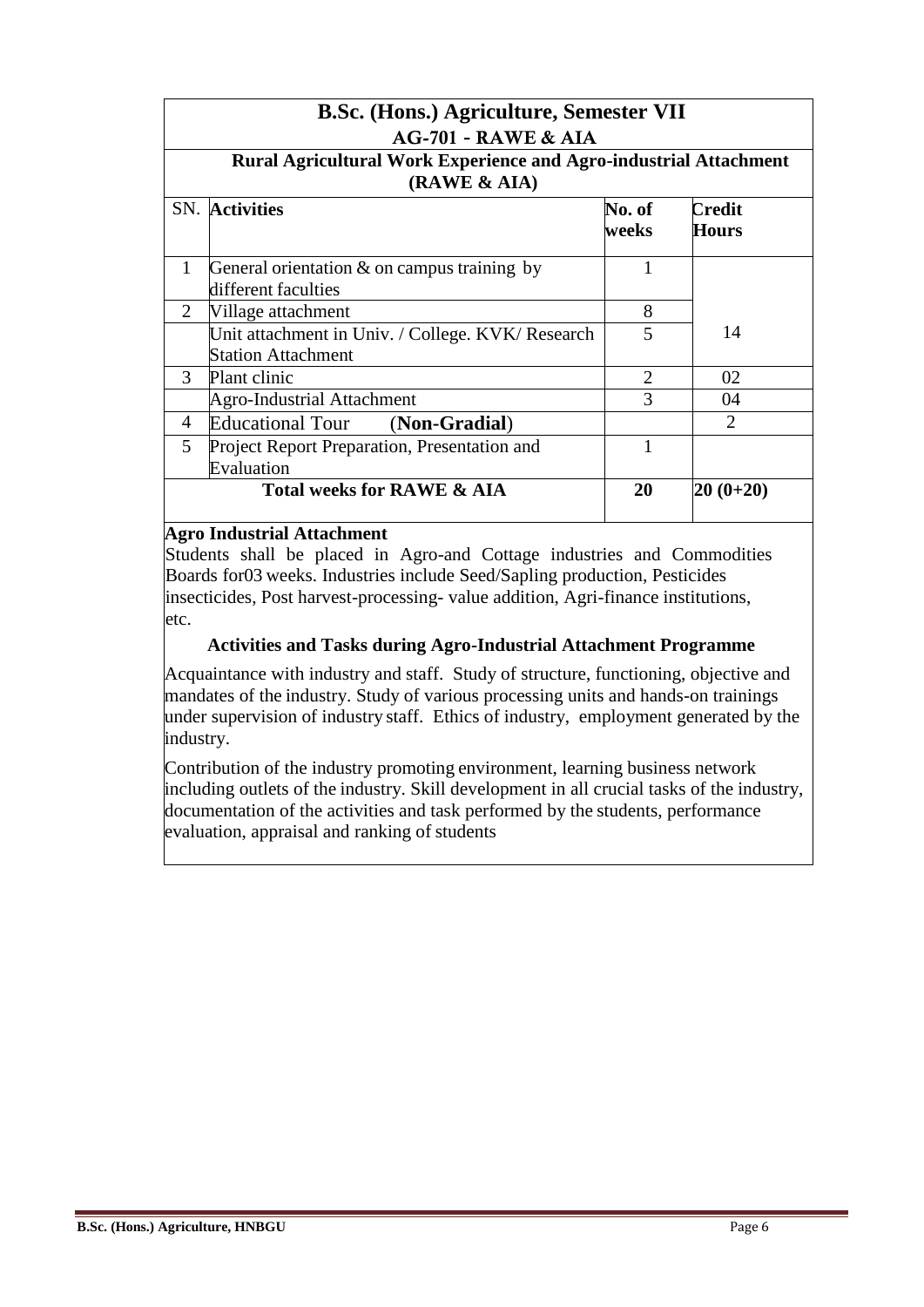# **B.Sc. (Hons.) Agriculture, Semester VIIIth AG-801 - STUDENT READY PROG**

# **Experiential Learning Programme (ELP) Hand On Training (HOT)**

# **Modules for Skill Development and Entrepreneurship:**

A student has to choose any two modules of  $(0+10)$  credits each (total 20 credits) from the following package of modules.

| S. N. | Title of the module                                                                                                                                                                                                                                                                                                                                                                                                                       | <b>Credits</b><br>$20(0+20)$ |
|-------|-------------------------------------------------------------------------------------------------------------------------------------------------------------------------------------------------------------------------------------------------------------------------------------------------------------------------------------------------------------------------------------------------------------------------------------------|------------------------------|
| 1.    | Production Technology for Bioagents and Biofertilizer                                                                                                                                                                                                                                                                                                                                                                                     | $0+10$                       |
| 2.    | Seed Production and Technology                                                                                                                                                                                                                                                                                                                                                                                                            | $0+10$                       |
| 3.    | <b>Mushroom Cultivation Technology</b>                                                                                                                                                                                                                                                                                                                                                                                                    | $0+10$                       |
| 4.    | Soil, Plant, Water and Seed Testing                                                                                                                                                                                                                                                                                                                                                                                                       | $0+10$                       |
| 5.    | <b>Commercial Beekeeping</b>                                                                                                                                                                                                                                                                                                                                                                                                              | $0+10$                       |
| 6.    | <b>Poultry Production Technology</b>                                                                                                                                                                                                                                                                                                                                                                                                      | $0+10$                       |
| 7.    | <b>Commercial Horticulture</b>                                                                                                                                                                                                                                                                                                                                                                                                            | $0+10$                       |
| 8.    | Floriculture and Landscaping                                                                                                                                                                                                                                                                                                                                                                                                              | $0+10$                       |
| 9.    | <b>Food Processing</b>                                                                                                                                                                                                                                                                                                                                                                                                                    | $0+10$                       |
| 10.   | Agriculture Waste Management                                                                                                                                                                                                                                                                                                                                                                                                              | $0+10$                       |
| 11.   | <b>Organic Production Technology</b>                                                                                                                                                                                                                                                                                                                                                                                                      | $0+10$                       |
| 12.   | <b>Commercial Sericulture</b>                                                                                                                                                                                                                                                                                                                                                                                                             | $0+10$                       |
|       | <b>Evaluation of Experiential Learning Programme/HOT (Hand On Training)</b><br>Project Planning, Writing and Presentation<br>$-20$ Marks<br><b>Regularity and Monthly Assessment</b><br>$-20$ Marks<br>Output delivery and Technical Skill Development<br>$-20$ Marks<br>Entrepreneurship Skills and Business networking skills<br>$-20$ Marks<br><b>Report Writing Skills and Final Presentation</b><br>$-20$ Marks<br>Total = 100 Marks |                              |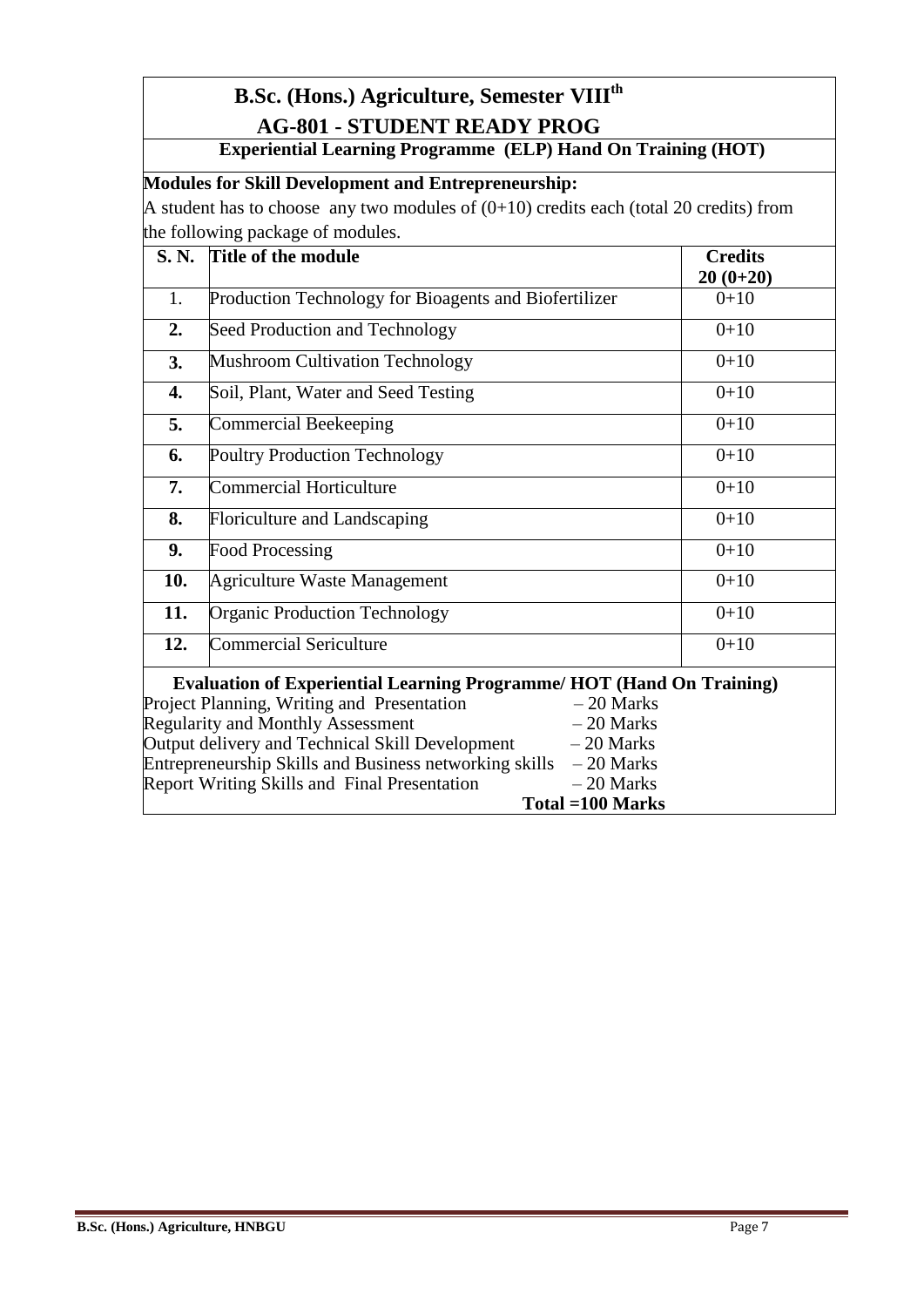| <b>Distribution of Credits in Different Semesters</b>    |                      |  |  |  |
|----------------------------------------------------------|----------------------|--|--|--|
| <b>Semesters</b>                                         | <b>Total Credits</b> |  |  |  |
| $\mathbf{1}^{\text{st}}$ semester                        | 27                   |  |  |  |
| $2nd$ semester                                           | 28                   |  |  |  |
| $3rd$ semester                                           | 27                   |  |  |  |
| $4th$ semester                                           | 22                   |  |  |  |
| $5th$ semester                                           | 28                   |  |  |  |
| $6th$ semester                                           | 24                   |  |  |  |
| Up to 6th semester                                       | 156                  |  |  |  |
| 7 <sup>th</sup> Semester (Student Ready Program.)        | 20                   |  |  |  |
| (Rural Agricultural Work Experience (RAWE) and Agri-     |                      |  |  |  |
| Industrial Attachment (AIA) includes Educational Tour)   |                      |  |  |  |
| Educational Tour (Non-Gradial)                           | 2                    |  |  |  |
| 8 <sup>th</sup> Semester (Student Ready Programme)       | 20                   |  |  |  |
| Experiential Learning Programme (ELP) Hand on Training   |                      |  |  |  |
| (Hot)                                                    |                      |  |  |  |
| (Student has to choose any two Modules of $0+10$ Credits |                      |  |  |  |
| Lod)                                                     |                      |  |  |  |
| <b>Grand Total</b>                                       | $(156+40)=196$       |  |  |  |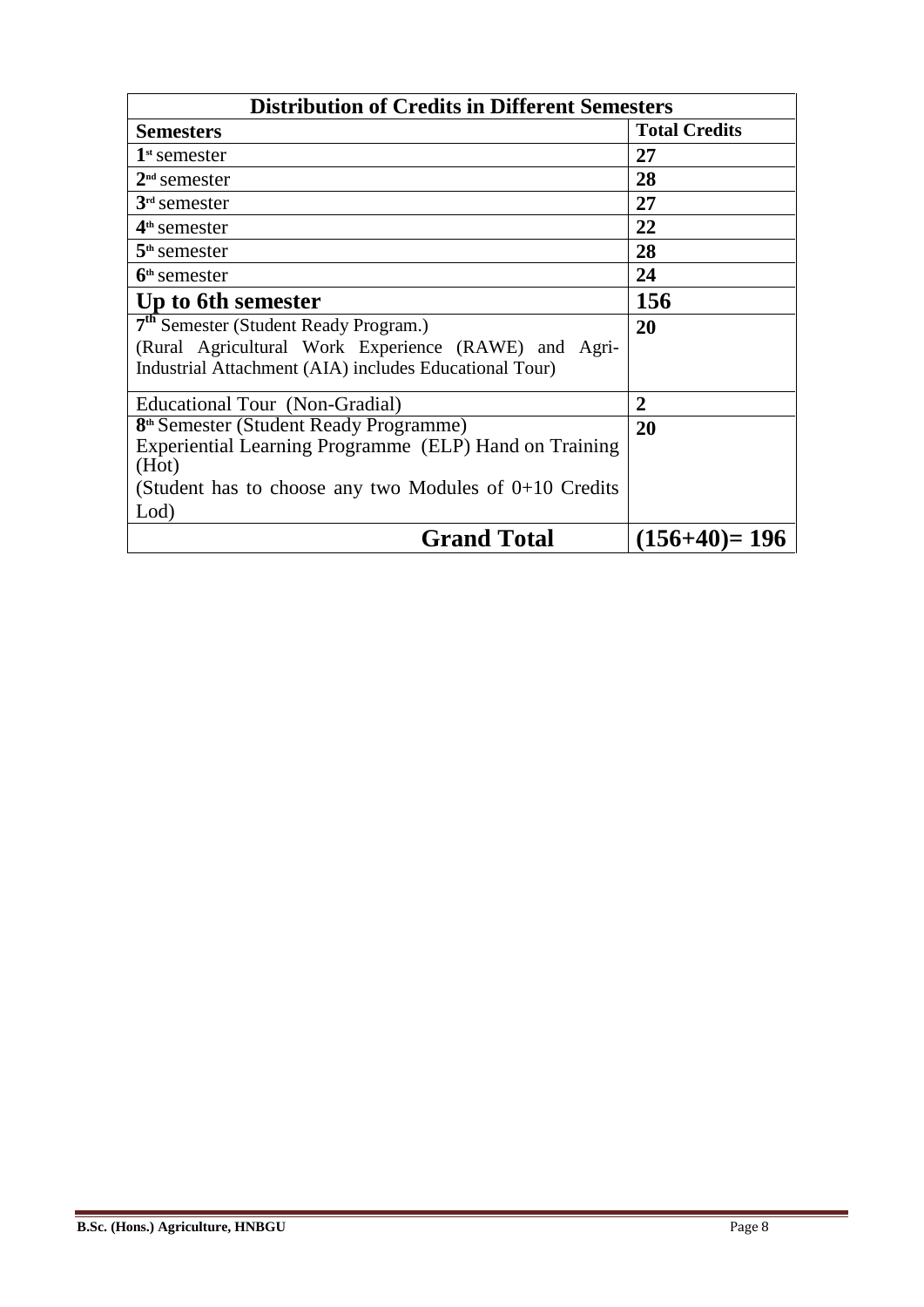# **Details of Courses**

# **B.Sc. (Hons.) Agriculture**, **Semester** I

# **1. Fundamentals of Agronomy 3(2+1) AG-101**

### **Theory**

Agronomy and its scope, seeds and sowing, tillage and tilth, crop density and geometry, Crop nutrition, manures and fertilizers, nutrient use efficiency, water resources, soil-plantwater relationship, crop water requirement, water use efficiency, irrigation- scheduling criteria and methods, quality of irrigation water.

Weeds- importance, classification, crop weed competition, concepts of weed managementprinciples and methods, herbicides- classification, selectivity and resistance, allelopathy. Growth and development of crops, factors affecting growth and development, plant ideotypes, crop rotation and its principles, adaptation and distribution of crops, harvesting and threshing of crops.

### **Practical**

Identification of crops, seeds, fertilizers, pesticides and tillage implements, Identification of weeds in crops, Methods of herbicide and fertilizer application, Study of yield contributing characters and yield estimation. Numerical exercises on fertilizer requirement, plant population, herbicides and water requirement, Study of soil moisture measuring devices, Measurement of irrigation water.

### **2. Fundamentals of Genetics 3(2+1) AG-102**

### **Theory**

Pre and Post Mendelian concepts of heredity, Mendelian principles of heredity. Architecture of chromosome; special types of chromosomes. Chromosomal theory of inheritance; cell cycle and cell division - mitosis and meiosis. Chi-square test; Dominance relationships, Epistatic interactions; Multiple alleles, pleiotropism and pseudoalleles. Sex determination and sex linkage, sex limited and sex influenced traits, Blood group genetics, Linkage and its estimation, crossing over mechanisms, chromosome mapping. Structural and numerical variations in chromosome and their implications, use of haploids, dihaploids and doubled haploids in Genetics. Mutation, classification, Methods of inducing mutations & CLB technique, mutagenic agents and induction of mutation. Qualitative & Quantitative traits, Polygenes and continuous variations, multiple factor hypothesis, Cytoplasmic inheritance. Genetic disorders. Nature, structure & replication of genetic material (DNA). Protein synthesis, Transcription and translational mechanism of genetic material. Gene concept: Gene structure, function and regulation.

# **Practical**

Study of microscope. Study of cell structure. Mitosis and Meiosis cell division. Experiments on monohybrid, dihybrid, trihybrid, test cross and back cross, Experiments on epistatic interactions including test cross and back cross, Practice on mitotic and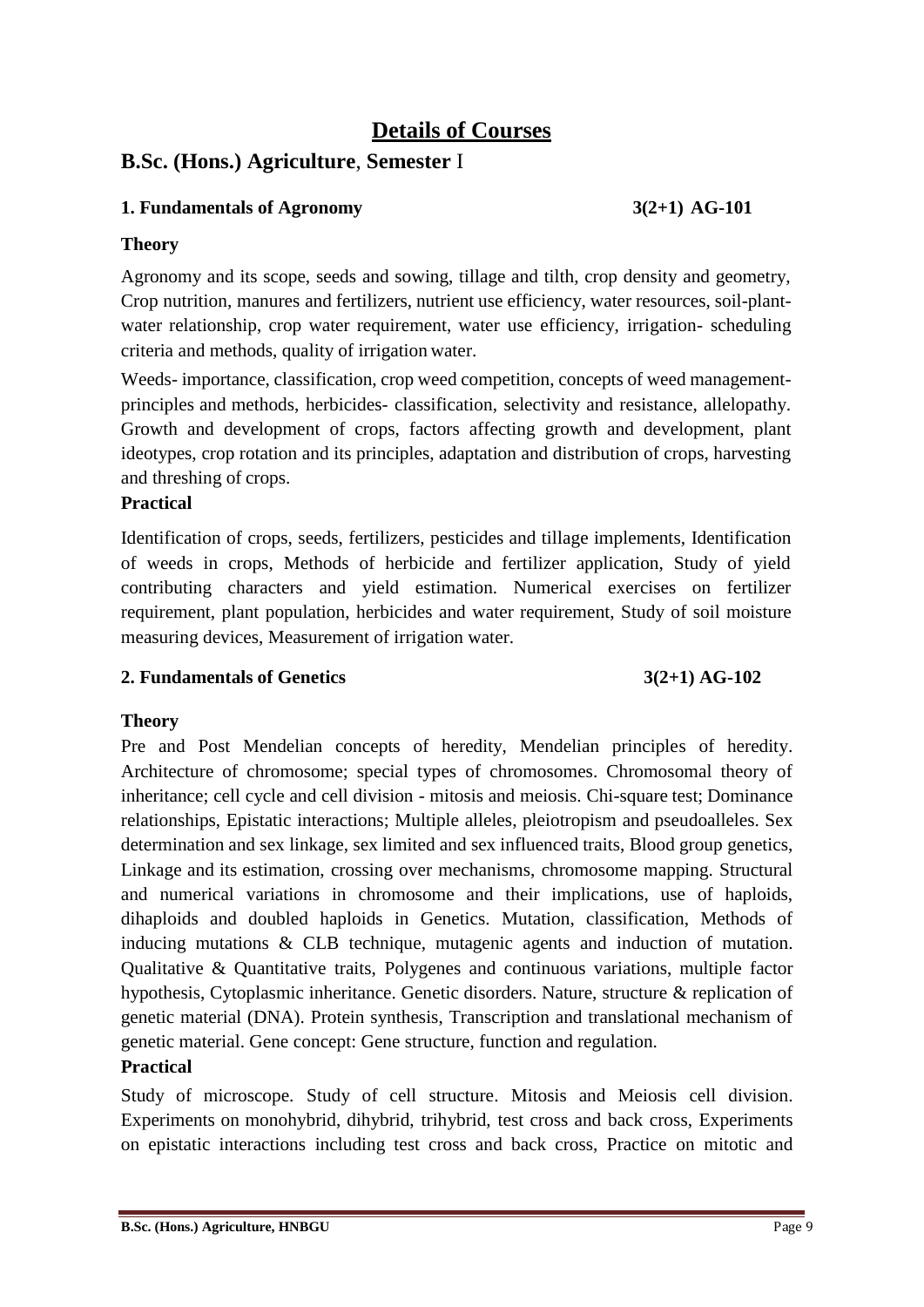meiotic cell division, Experiments on probability and Chi-square test. Determination of linkage and cross-over analysis (through two point test cross and three point test cross data). Study on sex linked inheritance in Drosophila. Study of models on DNA and RNA structures.

# **3. Fundamentals of Soil Science 3(2+1)AG-103**

# **Theory**

Soil as a natural body, Pedological and edaphological concepts of soil; Soil genesis: soil forming rocks and minerals; weathering, processes and factors of soil formation; Soil Profile, components of soil; Soil physical properties: soil-texture, structure, density and porosity, soil colour, consistence and plasticity; Elementary knowledge of soil taxonomy, classification of soils of India; Soil water retention, movement and availability; Soil air, composition, gaseous exchange, problem and plant growth, Soil temperature; source, amount and flow of heat in soil; effect on plant growth, Soil reaction-pH, EC, soil acidity and alkalinity, buffering, effect of pH on nutrient availability; soil colloids - inorganic and organic; silicate clays: constitution and properties; sources of charge; ion exchange, cation exchange capacity, base saturation; soil organic matter: composition, properties and its influence on soil properties; humic substances - nature and properties. Soil pollution - behaviour of pesticides and inorganic contaminants, prevention and mitigation of soil pollution.

### **Practical**

Study of soil profile in field. Study of soil sampling tools, collection of representative soil sample, its processing and storage. Study of soil forming rocks and minerals. Determination of soil density, moisture content and porosity. Determination of soil texture by feel method. Determination of soil pH and electrical conductivity. Study of soil map. Estimation of organic matter content of soil. Estimation of CO3 and HCO3 in soil water.

# **4. Fundamentals of Horticulture 2(1+1) AG-104**

# **Theory**

Horticulture - Its definition and branches, importance and scope; horticultural and botanical classification; climate and soil for horticultural crops; Plant propagation-methods and propagating structures; principles of orchard establishment; Principles and methods of training and pruning, juvenility and flower bud differentiation; unfruitfulness; pollination, pollinizers and pollinators; fertilization and parthenocarpy; use of plant bioregulators in horticulture, irrigation and fertilizers applications - method and quality.

### **Practical**

Identification of garden tools. Identification of horticultural crops. Preparation of seed bed/nursery bed. Practice of sexual and asexual methods of propagation Layout and planting or orchard plants. Training and pruning of fruit trees transplanting and care of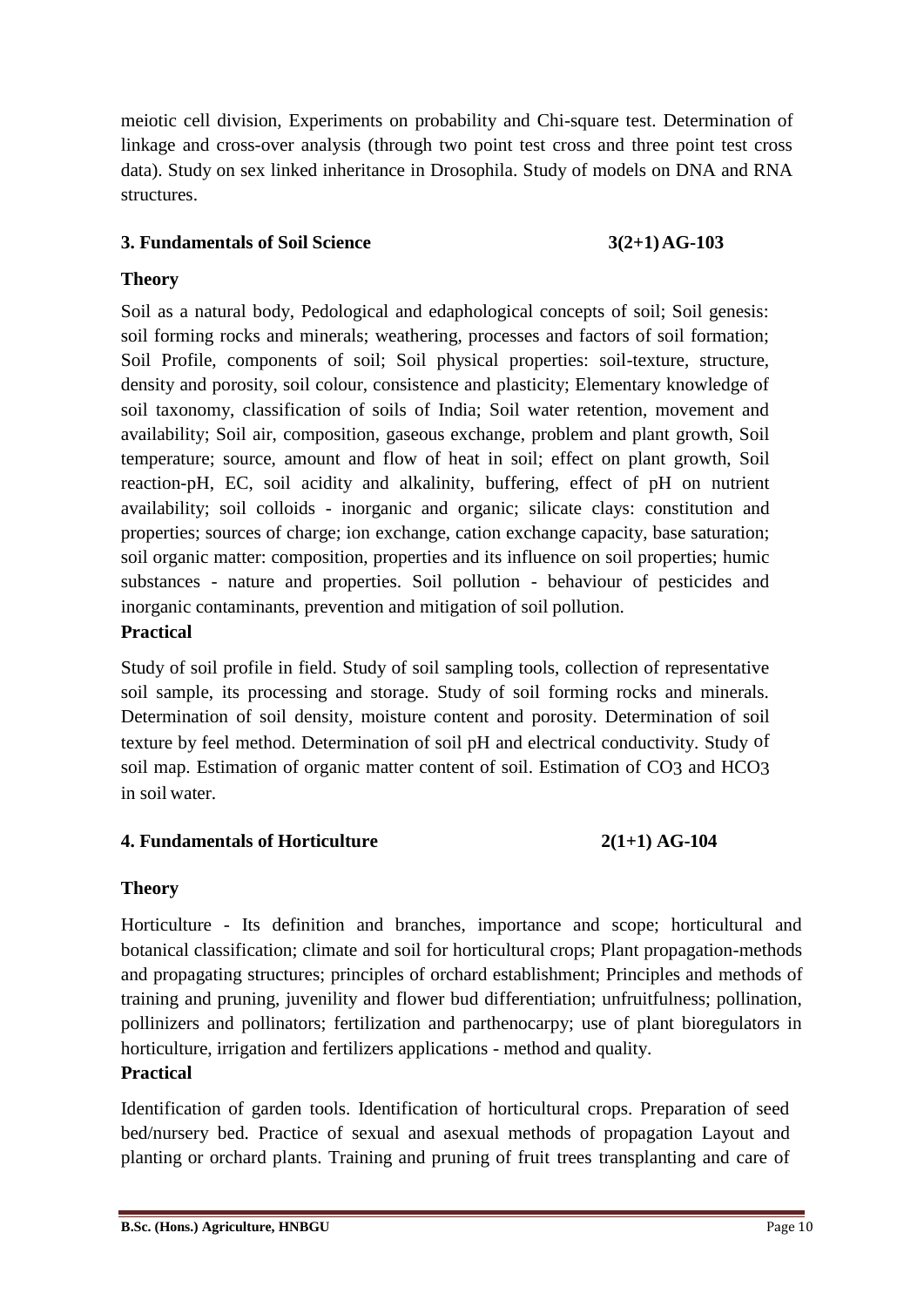vegetable seedlings making of herbaceous and shrubbery borders. Preparation of potting mixture potting and repotting. Fertilizer application in different crops. Visits to commercial nurseries/orchard.

# **5. Rural Sociology & Educational Psychology 2(1+1) AG-105**

# **Theory**

Sociology and Rural sociology: Definition and scope, its significance in agriculture extension, Social Ecology, Rural society, Social Groups, Social Stratification, Culture concept, Social Institution, Social Change & Development. Rural Leadership: concept and definition, types of leaders in rural context.

Educational psychology: Meaning  $\&$  its importance in agriculture extension. Behavior: Cognitive, affective, psychomotor domain, Personality, Learning, Motivation, Theories of Motivation, Intelligence.

# **Practical**

Socio-economic survey of village communities. Developing schedules and questionnaires. Visit and gaining of Practical knowledge about the working of basic rural institutions. Identification of important value systems in the rural setting as a means of social control. Identification of rural personality traits that affect the development of personality in rural situation.

# **6. Introduction to Forestry 2(1+1) AG-106**

# **Theory**

Introduction - definitions of basic terms related to forestry, objectives of silviculture, forest classification, and salient features of Indian Forest Policies. Forest regeneration, Natural regeneration - natural regeneration from seed and vegetative parts, coppicing, root suckers; Artificial regeneration - objectives, choice between natural and artificial regeneration, essential preliminary considerations. Crown classification. Tending operations - weeding, cleaning, thinning - mechanical, ordinary, crown and advance thinning. Forest mensuration - objectives, diameter measurement, instruments used in diameter measurement; measurement of volume of felled and standing trees, age determination of trees. Agroforestry - definitions, importance, criteria of selection of trees in agroforestry, different agroforestry systems prevalent in the country, shifting cultivation, taungya, alley cropping, wind breaks and shelter belts, home gardens. Cultivation practices of two important fast growing tree species of the region. **Practical**

Identification of tree-species. Diameter measurements using calipers and tape, Volume measurement of logs using various formulae. Nursery lay out, seed sowing, vegetative propagation techniques. Forest plantations and their management. Visits of nearby forest based industries.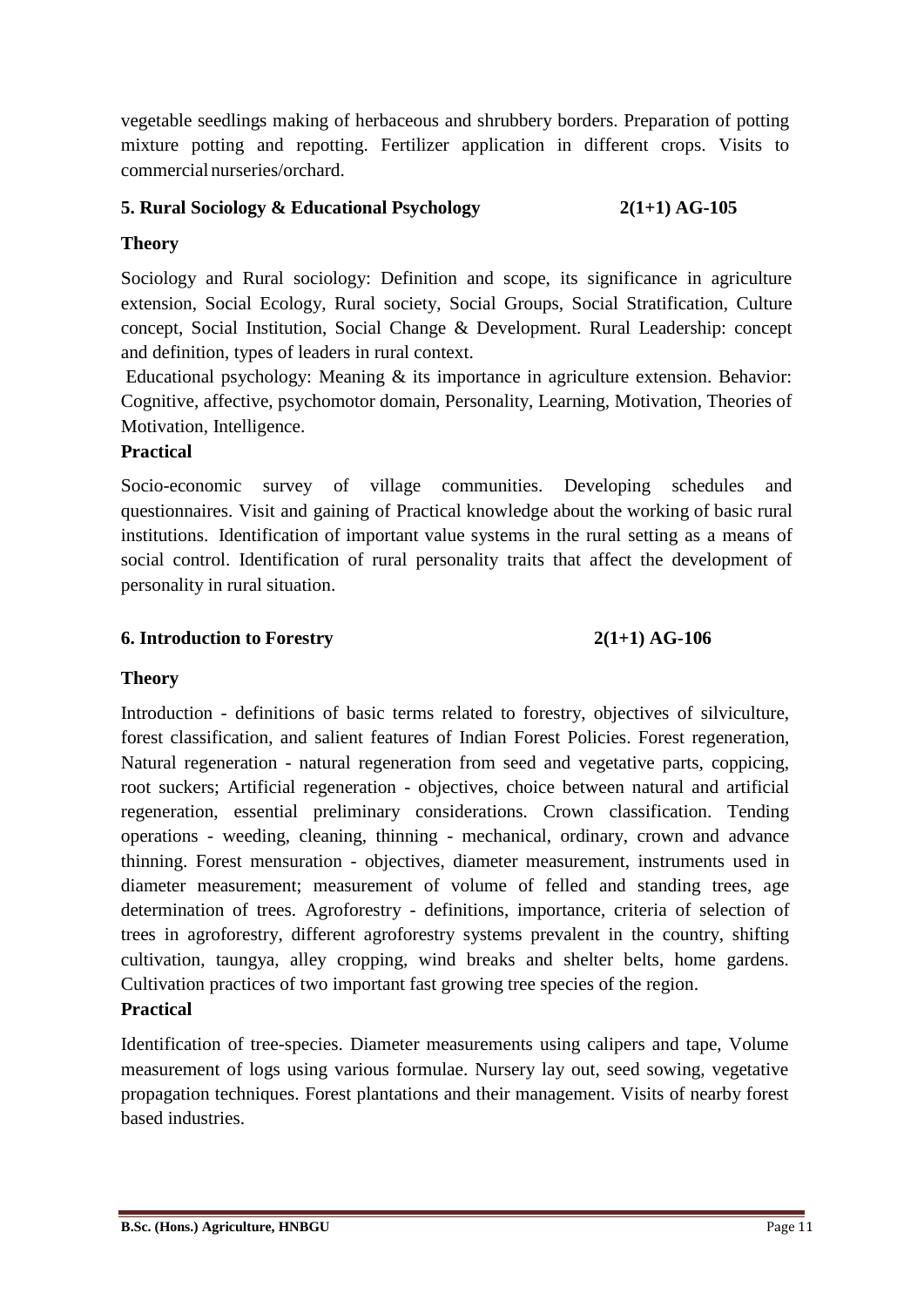# **7. Introductory Animal husbandry 3(2+1) AG-107**

# **UNIT 1.**

**General:** Importance of livestock in Agriculture and Economy. Dairying under specialized and mixed farming. Livestock and milk production statistics.

# **UNIT 2.**

Dairy Cattle and Buffaloes Management : Cattle and buffalo Breeds, Breeding methods & systems, Care and Management of pregnant and milch cow, Raising of calves, Management of heifers and bulls, Maintenance of livestock records, Milking methods and principles, Clean milk production, Feeds and feeding, Conservation of fodder, Housing for dairy animals.

### **UNIT 3.**

**PIG MANAGEMENT:** Importance, Important breeds, Raising of piglets up to age of slaughter, General aspects of breeding, Care of sow and boar.

### **UNIT 4.**

**Sheep and Goat Management:** Importance, Important breeds, Raising of kids and lambs, Breeding, Feeding of goats and sheep.

### **UNIT 5.**

**Health Management :** Common animal diseases of cattle, buffalo, goat, sheep and swine viz. Anthrax, BQ, HS, Brucellosis, Mastitis, Milk fever, Bloat, Swine fever and Enterotoximea,Vaccination schedule.

### **Practical**

Study of external body parts, Study of phenotypic and physiological difference between cow and buffaloes, Estimation of body weight by measurements, Identification of animals, Castration, Dehorning, Estimation of cost of milk production, Problems on computation of ration, casting and throwing, Grooming, Scheme of fodder production round the year, Recording temperature, pulse rate and respiration rate of animals.

# **8. Comprehension and Communication Skills in English 2(l+1) AG-108 Theory**

War Minus Shooting- The sporting Spirit. A Dilemma- A layman looks at science Raymond B. Fosdick. You and Your English - Spoken English and broken English G.B. Shaw. Reading Comprehension, Vocabulary- Antonym, Synonym, Homophones, Homonyms, often confused words. Exercises to Help the students in the enrichment of vocabulary based on TOEFL and other competitive examinations. Functional grammar: Articles, Prepositions, Verb, Subject verb Agreement, Transformation, Synthesis, Direct and Indirect Narration. Written Skills: Paragraph writing, Precise writing, Report writing and Proposal writing. The Style: Importance of professional writing. Preparation of Curriculum Vitae and Job applications. Synopsis Writing. Interviews: kinds, Importance and process.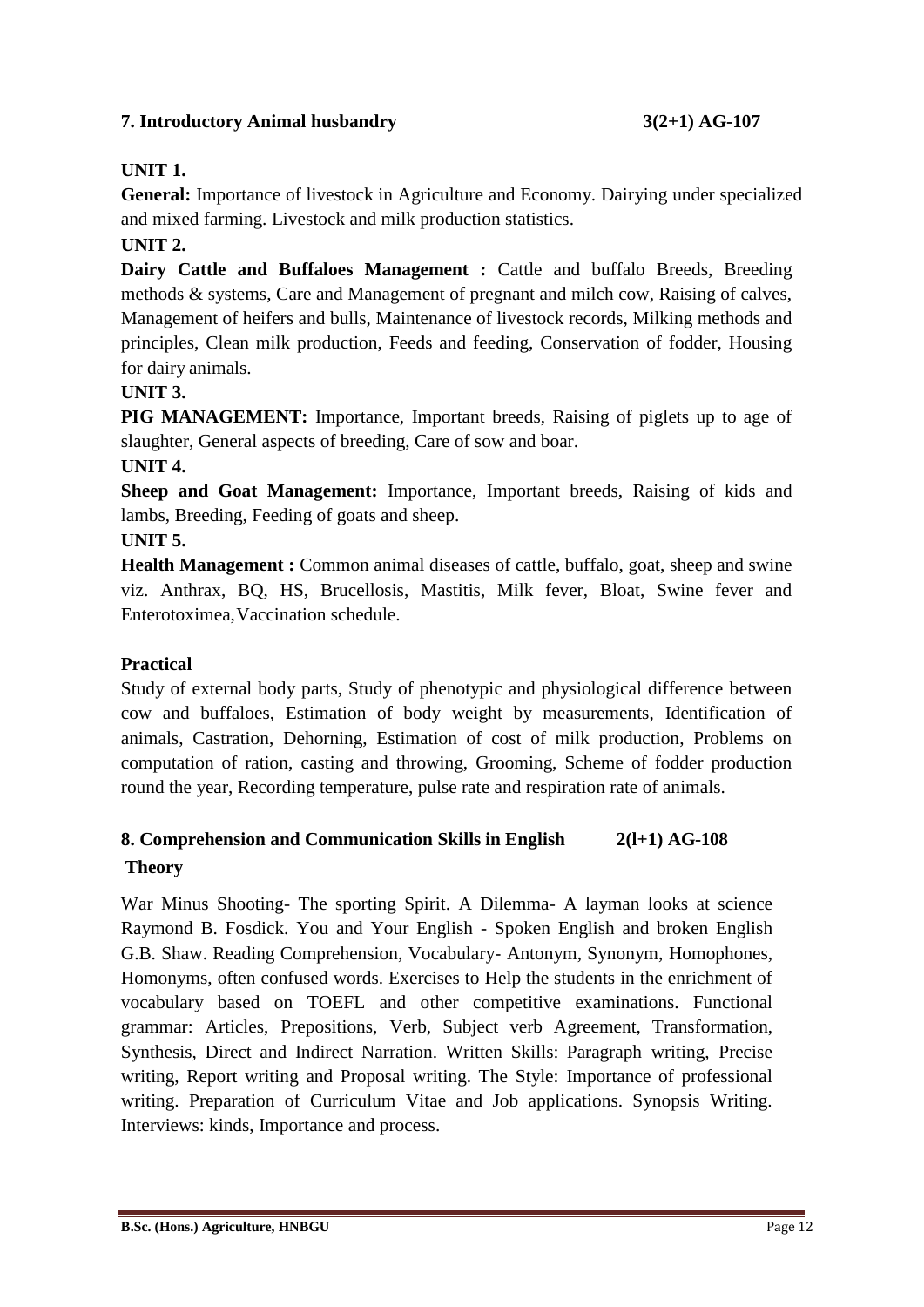#### **B.Sc. (Hons.) Agriculture, HNBGU** Page 13

#### **Practical**

Listening Comprehension: Listening to short talks lectures, speeches (scientific, commercial and general in nature). Oral Communication: Phonetics, stress and intonation, Conversation practice. Conversation: rate of speech, clarity of voice, speaking and Listening, politeness &Reading skills: reading dialogues, rapid reading, intensive reading, improving reading skills. Mock Interviews: testing initiative, team spirit, leadership, intellectual ability. Group Discussions.

# **Remedial courses**

### **9. Agricultural Heritage l (l+0) AG-109**

#### **Theory**

Introduction of Indian agricultural heritage; Ancient agricultural practices, Relevance of heritage to present day agriculture; Past and present status of agriculture and farmers in society; Journey of Indian agriculture and its development from past to modern era; Plant production and protection through indigenous traditional knowledge; Crop voyage in India and world; Agriculture scope; Importance of agriculture and agricultural resources available in India; Crop significance and classifications; National agriculture setup in India; Current scenario of Indian agriculture; Indian agricultural concerns and future prospects.

### **10. General Agriculture-I 2(1+1) AG-110A**

Agriculture of Intermediate standard including Agronomy, Soil Science, Horticulture, Plant Pathology

#### **Introductory Biology 2(1+1) AG-110B**

#### **Theory**

Introduction to the living world, diversity and characteristics of life, origin of life, Evolution and Eugenics. Binomial nomenclature and classification Cell and cell division. Morphology of flowing plants. Seed and seed germination. Plant systematic- viz; Brassicaceae, Fabaceae and Poaceae. Role of animals in agriculture.

#### **Practical**

Morphology of flowering plants - root, stem and leaf and their modifications. Influence, flower and fruits. Cell, tissues & cell division. Internal structure of root, stem and leaf. Study of specimens and slides. Description of plants - Brassicaceae, Fabaceae and Poaceae.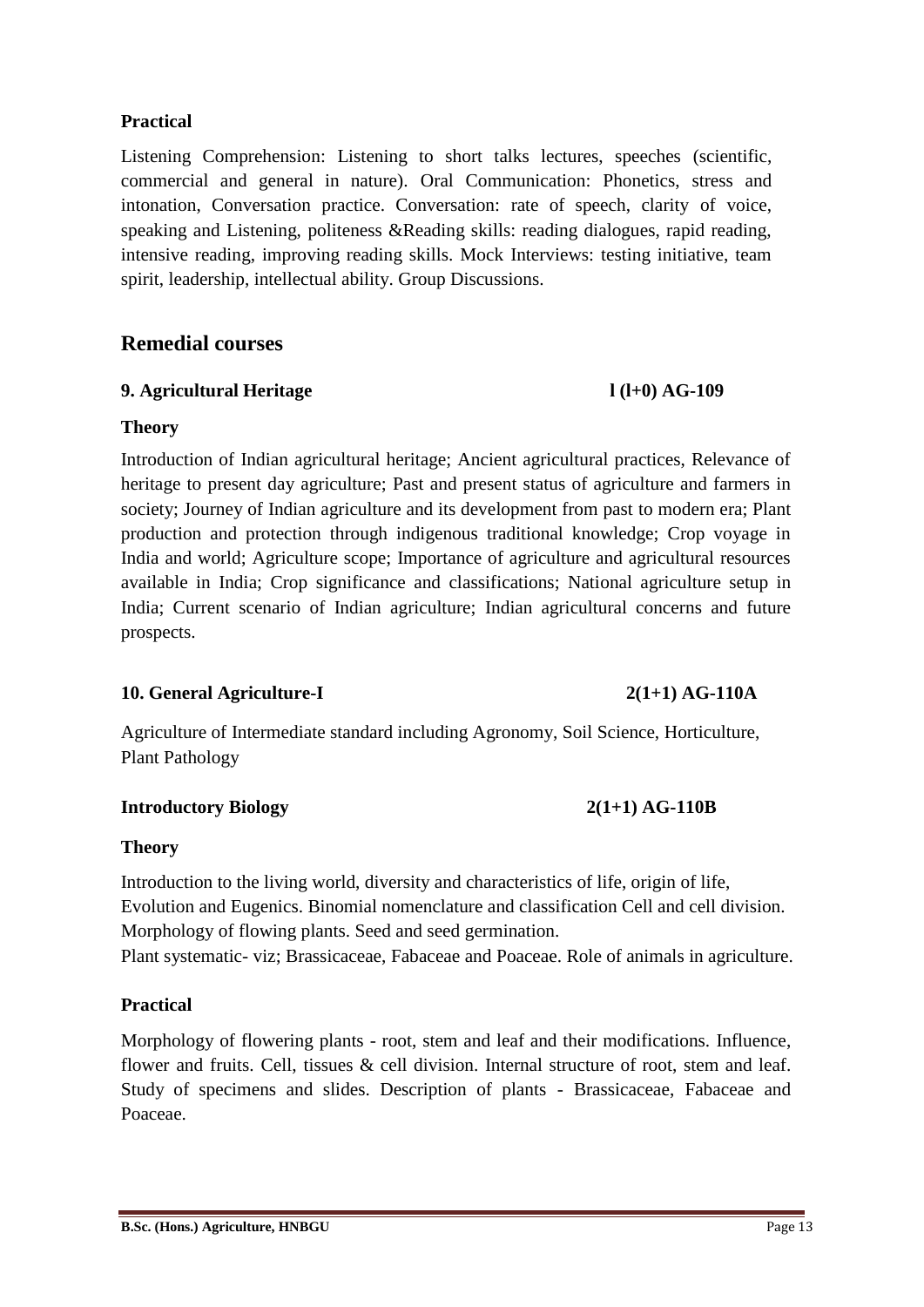### **11. General Agriculture-II 2(1+1) AG-111A**

Agriculture of Intermediate standard including Ag Engg, Animal Husbandry and economics

#### **Elementary Mathematics 2(2+0) AG-111B**

### **Theory**

Straight lines : Distance formula, section formula (internal and external division), Change of axes (only origin changed), Equation of co-ordinate axes, Equation of lines parallel to axes, Slope-intercept form of equation of line, Slope-point form of equation of line, Two point form of equation of line, Intercept form of equation of line, Normal form of equation of line, General form of equation of line, Point of intersection of two st. lines, Angles between two st. lines, Parallel lines, Perpendicular lines, Angle of bisectors between two lines. Area of triangle and quadrilateral. Circle: Equation of circle whose centre and radius is known, General equation of a circle, Equation of circle passing through three given points, Equation of circle whose diameters is line joining two points  $(x_i, y_i)$  &  $(X2,y2)$  Tangent and Normal to a given circle at given point (Simple problems), Condition of tangency of a line  $y = mx + c$  to the given circle  $x^2 + y^2 = a$ .Differential Calculus : Definition of function, limit and continuity, Simple problems on limit, Simple problems on continuity, Differentiation of  $x^n$ ,  $e^x$ , sin x & cos x from first principle, Derivatives of sum, difference, product and quotient of two functions, Differentiation of functions of functions (Simple problem based on it), Logarithmic differentiation (Simple problem based on it), Differentiation by substitution method and simple problems based on it, Differentiation of Inverse Trigonometric functions. Maxima and Minima of the functions of the form  $y=f(x)$  (Simple problems based on it).

Integral Calculus : Integration of simple functions, Integration of Product of two functions, Integration by substitution method, Definite Integral (simple problems based on it), Area under simple well-known curves (simple problems based on it).

Matrices and Determinants: Definition of Matrices, Addition, Subtraction, Multiplication, Transpose and Inverse up to 3rd order. Properties of determinants up to 3rd order and their evaluation.

# **Non-Gradial Courses**

### **12. NSS/NCC/Physical Education & Yoga Practices 2(0+2) AG-112A/B/C**

### **Theory**

Course aims at evoking social consciousness among students through various activities viz., working together,

constructive and creative social work, to be skilful in executing democratic leadership, developing skill in programme development to be able for self employment, reducing gap between educated and uneducated, increasing awareness and desire to help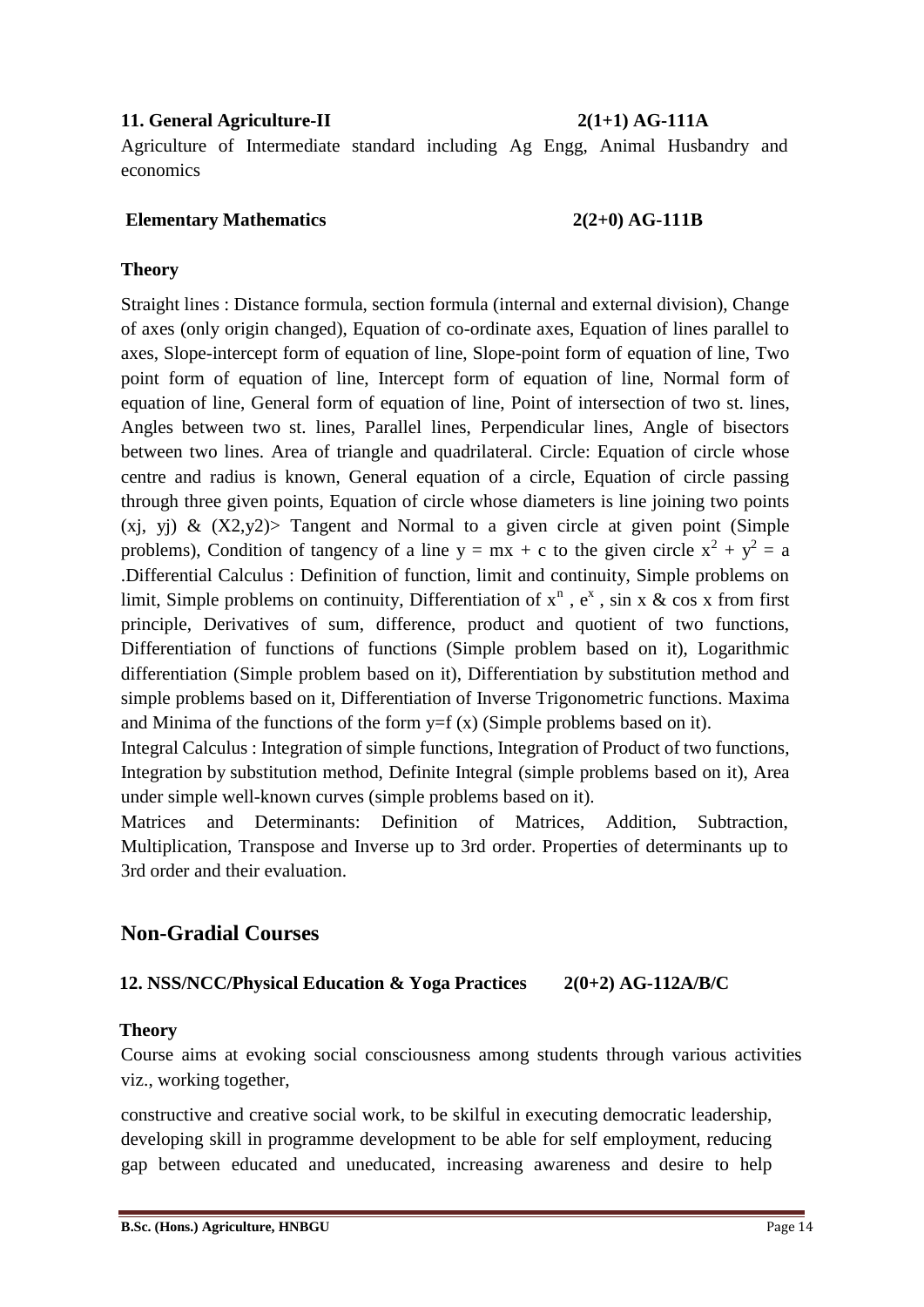sections of society.

Following activities are to be taken up under the NSS course:

- $\triangleright$  Introduction and basic components of NSS: Orientation
- NSS programmes and activities, Understanding youth, Community mobilisation
- Social harmony and national integration, Volunteerism and shramdan
- $\triangleright$  Citizenship, constitution and human rights
- $\triangleright$  Family and society
- $\triangleright$  Importance and role of youth leadership, Life competencies
- Youth development programmes, Health, hygiene and sanitation
- Youth health, lifestyle, HIV AIDS and first aid
- Youth and yoga, Vocational skill development
- Issues related environment, Disaster management
- $\triangleright$  Entrepreneurship development
- Formulation of production oriented project, Documentation and data reporting
- Resource mobilization, Additional life skills
- Activities directed by the Central and State Government

All the activities related to the National Service Scheme course is distributed under four different courses viz., National Service Scheme I, National Service Scheme II, National Service Scheme III and National Service Scheme IV each having one credit load. The entire four courses should be offered continuously for two years. A student enrolled in NSS course should put in at least 60 hours of social work in different activities in a semester other than five regular one day camp in a year and one special camp for duration of 7 days at any semester break period in the two year.

### **National Service Scheme I Introduction and basic components of NSS AG-112A**

**Orientation:** history, objectives, principles, symbol, badge; regular programmes under NSS, organizational structure of NSS, code of conduct for NSS volunteers, points to be considered by NSS volunteers awareness about health.

### **NSS programmes and activities**

Concept of regular activities, special camping, day camps, basis of adoption of village/slums, conducting survey, analysing guiding financial patterns of scheme, youth programme/ schemes of GOI, coordination with different agencies and maintenance of diary

### **Understanding youth**

Definition, profile, profile, categories, issues and challenges of youth; and opportunities for youth who is agent of the social change

### **Community mobilisation**

Mapping of community stakeholders, designing the message as per problems and their culture; identifying methods of mobilisation involving youth-adult partnership **Social harmony and national integration**

Indian history and culture, role of youth in nation building, conflict resolution and peace-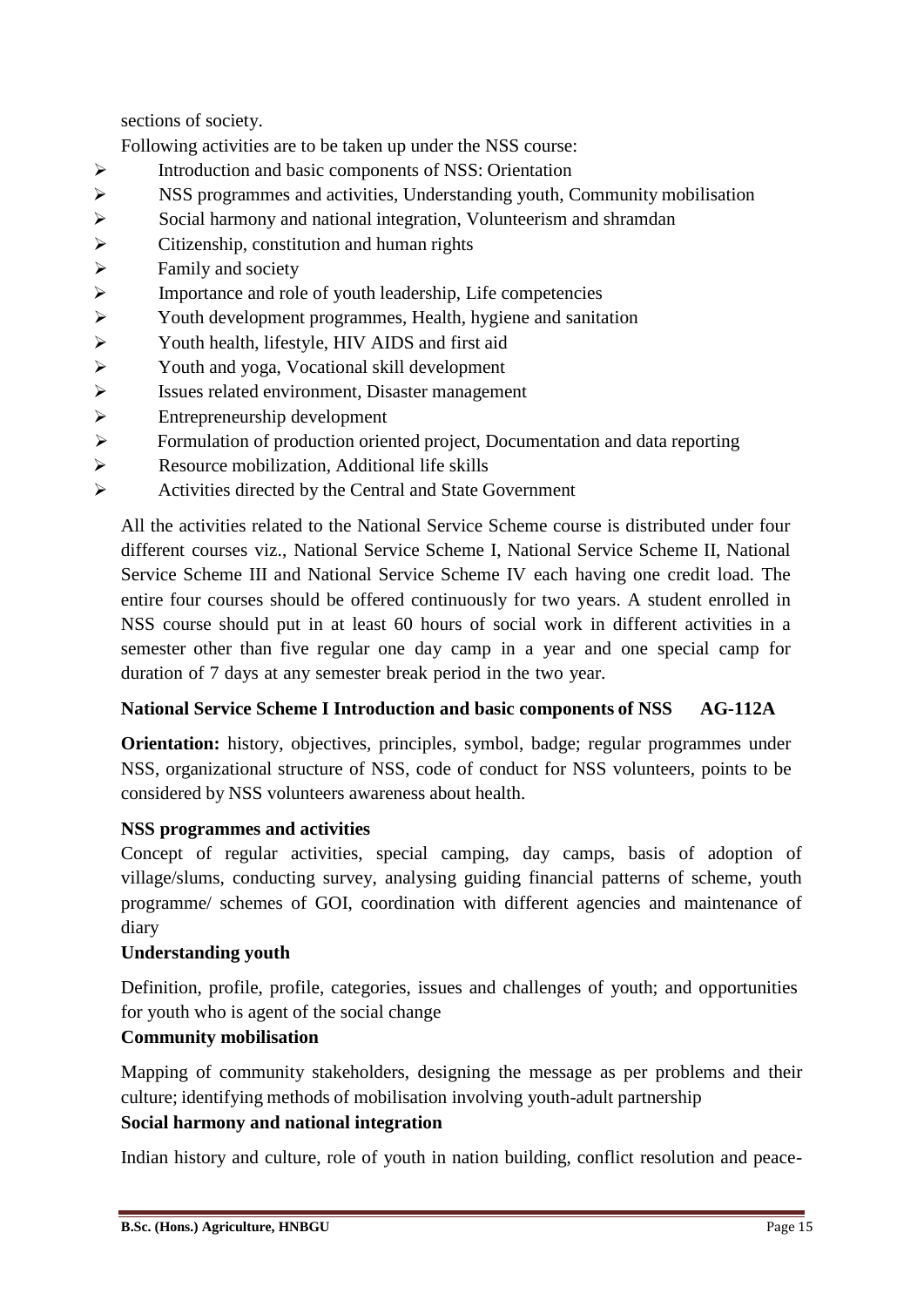#### building

### **Volunteerism and shramdan**

Indian tradition of volunteerism, its need, importance, motivation and constraints; shramdan as part of volunteerism

#### **Citizenship, constitution and human rights**

Basic features of constitution of India, fundamental rights and duties, human rights, consumer awareness and rights and rights to information Family and society

Concept of family, community (PRls and other community based organisations) and society Different activities will include orientation lectures and practical works. Activities directed by the Central and State Government have to be performed by all the volunteers of NSS as per direction.

### **National Cadet Corps AG-112B**

- 1. Aims, objectives, organization of NCC and NCC song. DG's cardinals of discipline.
- 2. Drill- aim, general words of command, attention, stands at ease, stand easy and turning.
- 3. Sizing, numbering, forming in three ranks, open and close order march and dressing.
- 4. Saluting at the halt, getting on parade, dismissing and falling out.
- 5. Marching, length of pace, and time of marching in quick/slow time and halt. Side pace, pace forward and tothe rear.
- 6. Turning on the march and wheeling. Saluting on the march.
- 7. Marking time, forward march and halt.
- 8. Changing step, formation of squad and squad drill.
- 9. Command and control, organization, badges of rank, honours and awards.
- 10. Nation Building- cultural heritage, religions, traditions and customs of India. National integration.
- 11. Values and ethics, perception, communication, motivation, decision making, discipline and duties of good citizen.
- 12.Leadership traits, types of leadership. Character/personality development.
- 13. Civil defense organization, types of emergencies, fire fighting, protection,
- 14. Maintenance of essential services, disaster management, aid during development projects.
- 16. Basics of social service, weaker sections of society and their needs, NGO's and their contribution, contribution of youth towards social welfare and family planning.S
- 17. Structure and function of human body, diet and exercise, hygiene and sanitation.
- 18. Preventable diseases including AIDS, safe blood donation, first aid, physical and mental health.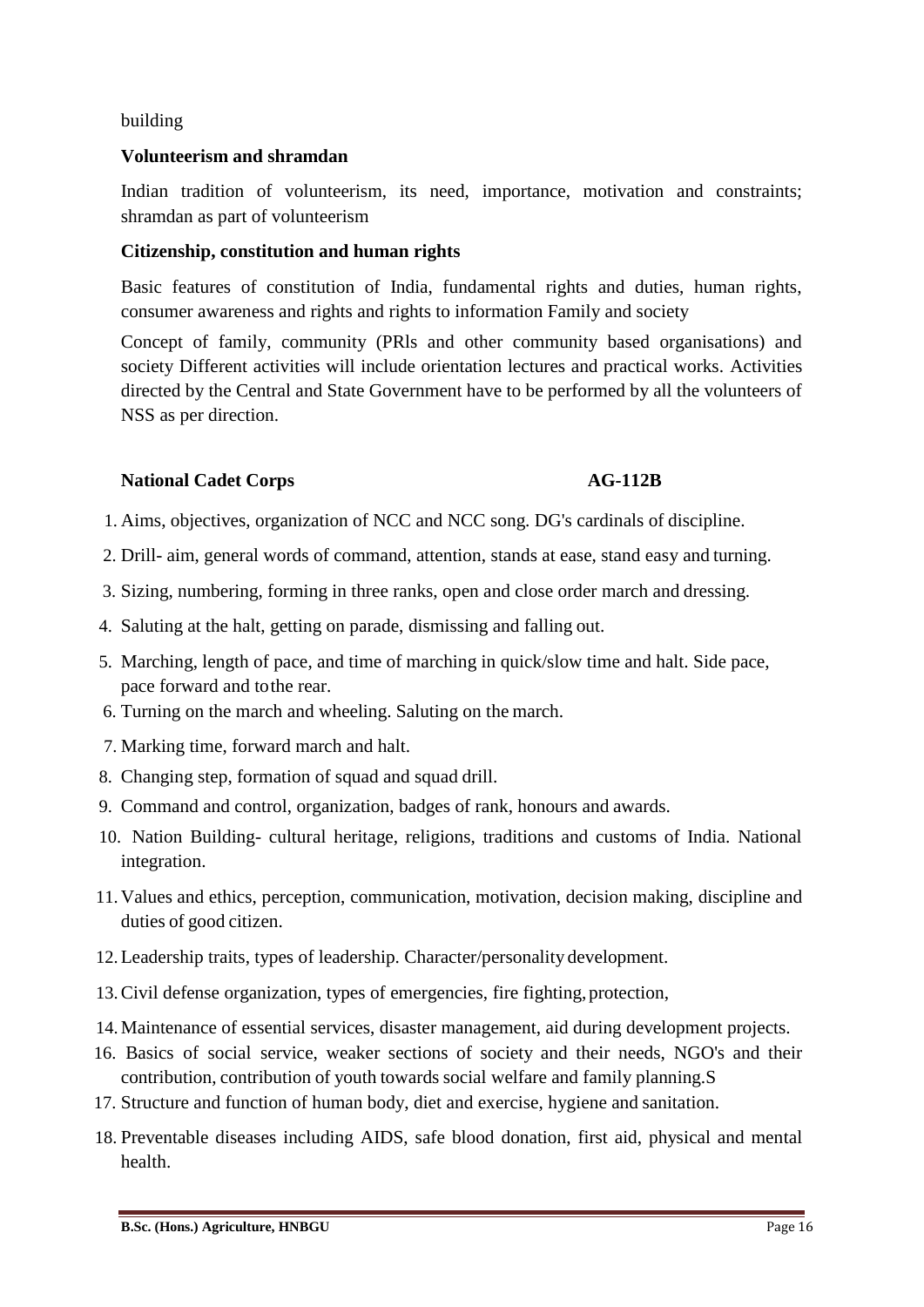- 19. Adventure activities.
- 20. Basic principles of ecology, environmental conservation, pollution and its control.
- 21. Precaution and general behaviour of girl cadets, prevention of untoward incidents, vulnerable parts of the body, self defense.

### **Physical Education and Yoga Practices 2(0+2) AG-112C**

1. Teaching of skills of Football - demonstration, practice of the skills, correction, involvement in game situation (For girls teaching of Tennikoit)

2. Teaching of different skills of Football - demonstration, practice of the skills, correction, involvement ingame situation (For girls teaching of Tennikoit)

3. Teaching of advance skills of Football - involvement of all the skills in game situation with teaching of rules of the game

4. Teaching of skills of Basketball - demonstration, practice of the skills, correction of skills, involvement in game situation

5. Teaching of skills of Basketball - demonstration, practice of the skills, involvement in game situation

6. Teaching of skills of Basketball - involvement of all the skillsin game situation with teaching of rule of the game

7. Teaching of skills of Kabaddi - demonstration, practice of the skills, correction of skills, involvement in game situation

8. Teaching of skills of Kabaddi - demonstration, practice of the skills, correction of skills, involvement in game situation

9. Teaching of advance skills of Kabaddi - involvement of all the skills in game situation with teaching ofrule of the game

10. Teaching of skills of Ball Badminton - demonstration, practice of the skills, correction of skills, involvement in game situation

11. Teaching of skills of Ball Badminton - involvement of all the skills in game situation with teaching of rule of the game

12. Teaching of some of Asanas - demonstration, practice, correction and practice

13. Teaching of some more of Asanas - demonstration, practice, correction and practice

14. Teaching of skills of Table Tennis - demonstration, practice of skills, correction and practice and involvement in game situation

15. Teaching of skills of Table Tennis - demonstration, practice of skills, correction and practice and involvement in game situation

16. Teaching of skills of Table Tennis - involvement of all the skills in game situation with teaching of rule of the game

17. Teaching - Meaning, Scope and importance of Physical Education

18. Teaching - Definition, Type of Tournaments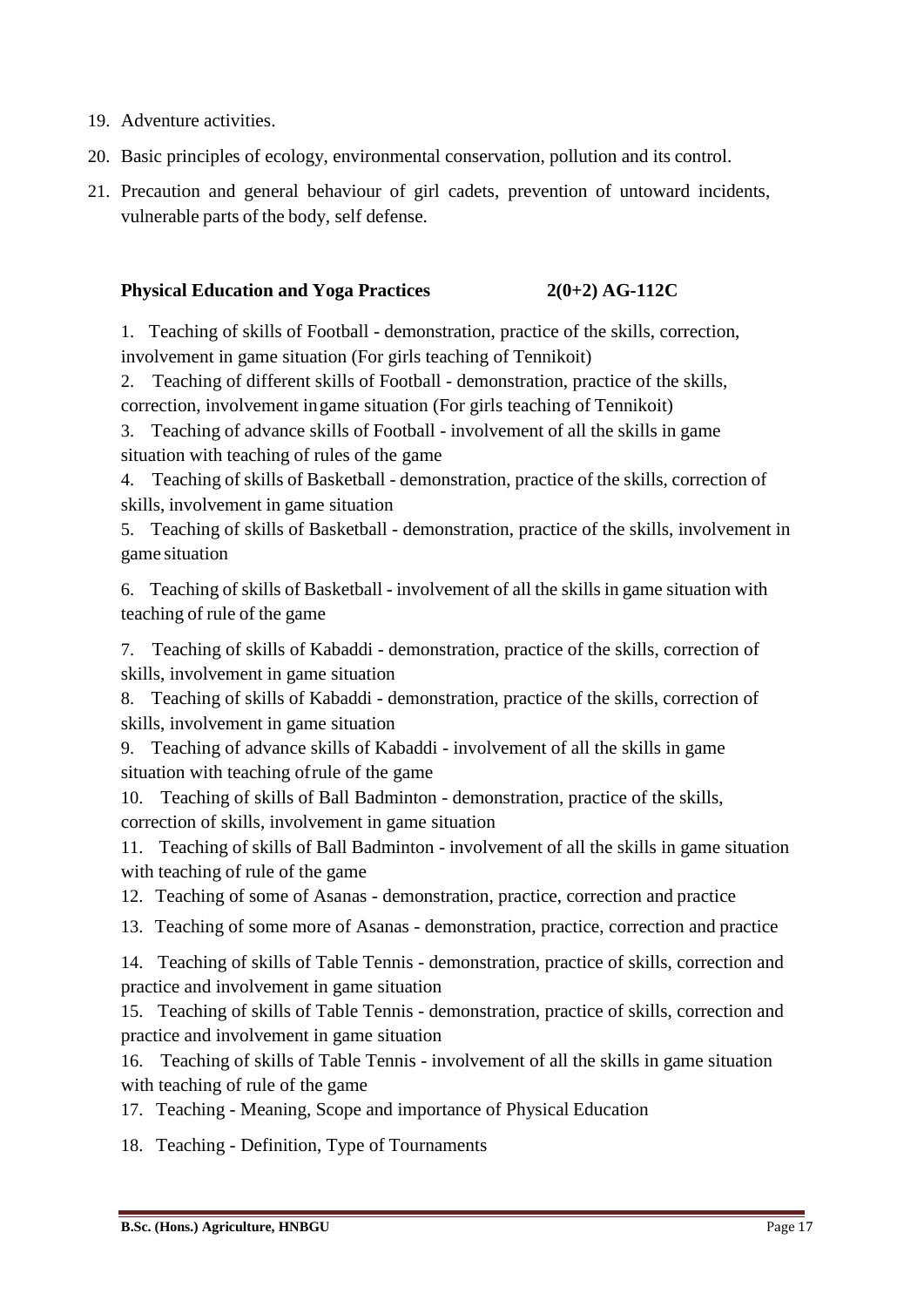19. Teaching - Physical Fitness and Health Education

20. Construction and laying out of the track and field (\*The girls will have Tennikoit and Throw Ball).

21. demonstration practice of the skills and correction

1. Teaching of skills of Hockey - demonstration practice of the skills and correction.

2. Teaching of skills of Hockey - demonstration practice of the skills and correction. And involvement of skills in games situation

3. Teaching of advance skills of Hockey - demonstration practice of the skills and correction. Involvement of all the skills in games situation with teaching of rules of the game. Teaching of skills of Kho-Kho - demonstration practice of the skills and correction.

4. Teaching of skills of Kho-Kho - demonstration practice of the skills and correction. Involvement of the skills in games situation

5. Teaching of advance skills of Kho-Kho - demonstration practice of the skills and correction. Involvement of all the skills in games situation with teaching of rules of the game

6. Teaching of different track events - demonstration practice of the skills and correction.

7. Teaching of different track events - demonstration practice of the skills and correction.

8. Teaching of different track events - demonstration practice of the skills and correction with competition among them.

9. Teaching of different field events - demonstration practice of the skills and correction.

10. Teaching of different field events - demonstration practice of the skills and correction.

11. Teaching of different field events - demonstration practice of the skills and correction.

12. Teaching of different field events - demonstration practice of the skills and correction with - competition among them.

13. Teaching of different asanas - demonstration practice and correction.

14. Teaching of different asanas - demonstration practice and correction.

15. Teaching of different asanas - demonstration practice and correction,

16. Teaching of different asanas - demonstration practice and correction.

17. Teaching of weight training - demonstration practice and correction.

18. Teaching of circuit training - demonstration practice and correction.

19. Teaching of calisthenics - demonstration practice and correction.

Note: 1) Compulsory Uniform: Half pants, Tee Shirts, Shoes and socks all white (Girls will have white Tee Shirt and Track pants) 2) The games mentioned in the practical may be inter changed depending on the season and facilities.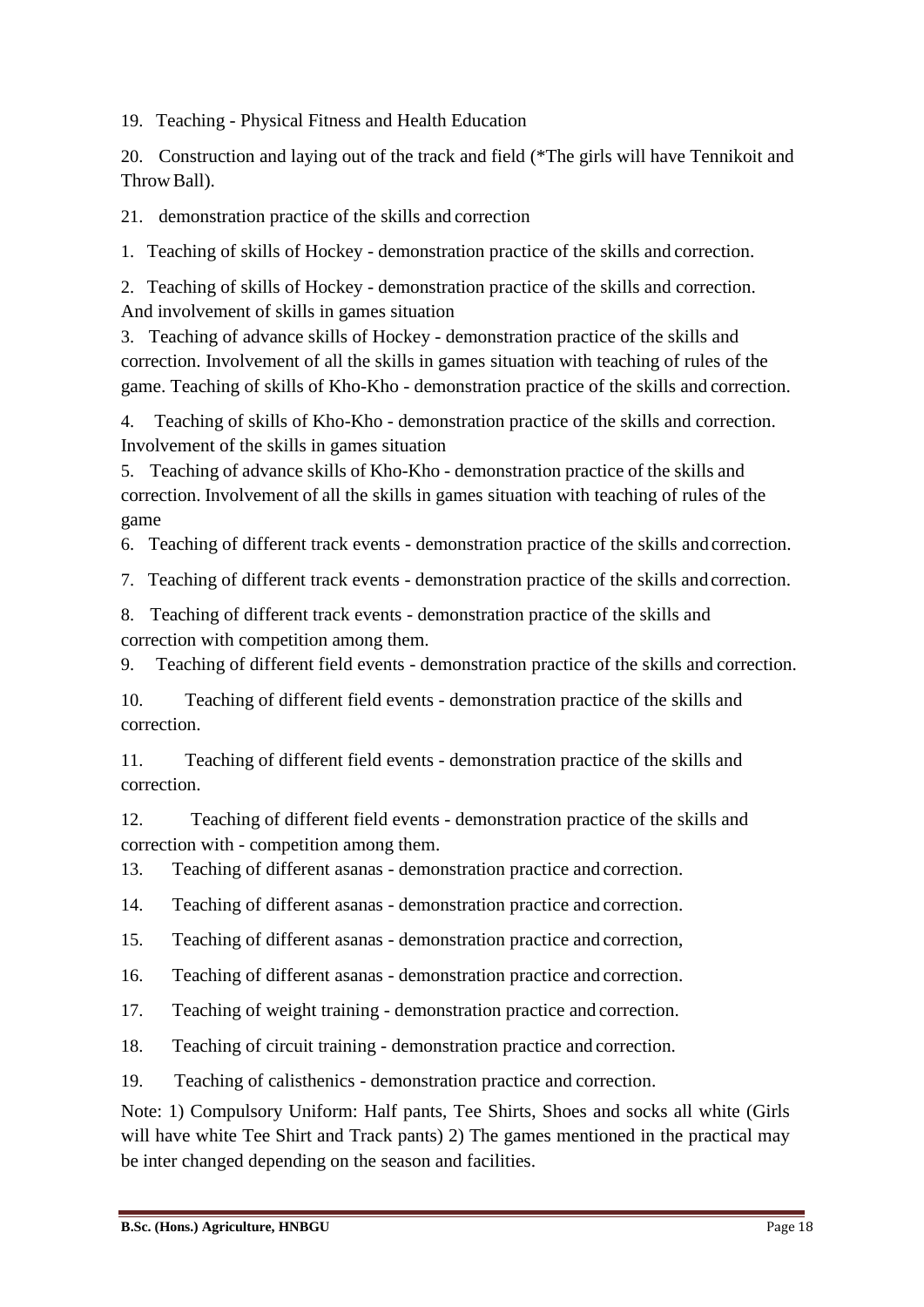# **B.Sc. (Hons.) Agriculture**, **Semester II**

### **1. Fundamentals of Crop Physiology 3(2+1) AG-201**

#### **Theory**

Introduction to crop physiology and its importance in Agriculture; Plant cell: an Overview; Diffusion and osmosis; Absorption of water, transpiration and Stomatal Physiology; Mineral nutrition of Plants: Functions and deficiency symptoms of nutrients, nutrient uptake mechanisms; Photosynthesis: Light and Dark reactions, C3, C4 and CAM plants; Respiration: Glycolysis, TCA cycle and electron transport chain; Fat Metabolism: Fatty acid synthesis and Breakdown; Plant growth regulators: Physiological roles and agricultural uses, Physiological aspects of growth and development of major crops: Growth analysis, Role of Physiological growth parameters in crop productivity.

#### **Practical**

Study of plant cells, structure and distribution of stomata, imbibitions, osmosis, plasmolysis, measurement of root pressure, rate of transpiration, Separation of photosynthetic pigments through paper chromatography, Rate of transpiration, photosynthesis, respiration, tissue test for mineral nutrients, estimation of relative water content, Measurement of photosynthetic CO2 assimilation by Infra Red Gas Analyser (IRGA).

#### **2. Fundamentals of Plant Biochemistry 3(2+1) AG-202**

#### **Theory**

Biochemistry- introduction, scope and Importance in agriculture. Carbohydrate: Importance and classification of Monosaccharides, Disaccharides and Polysaccharides. Lipid: Importance and classification; Structures and properties of fatty acids; lipids. Proteins: Importance of proteins and classification; Structures. Amino acid- definition, calcification and important function. Structural organization of proteins. Enzymes: General properties; Classification; Mechanism of action; classification of vitamin structure role and its deficiency symptoms. Introduction to allosteric enzymes. Nucleic acids: Importance and classification; Structure of Nucleotides. Metabolism of carbohydrates: Glycolysis.

### **Practical**

Qualitative tests of carbohydrates and amino acids. Quantitative estimation of glucose/ proteins. Titration methods for estimation of amino acids/lip ids, Paper chromatography Monosaccharides. Estimation of Ca, CaO and CaCO3 in Hcl extract. Estimation of reducing and non reducing in cane sugar and juggary.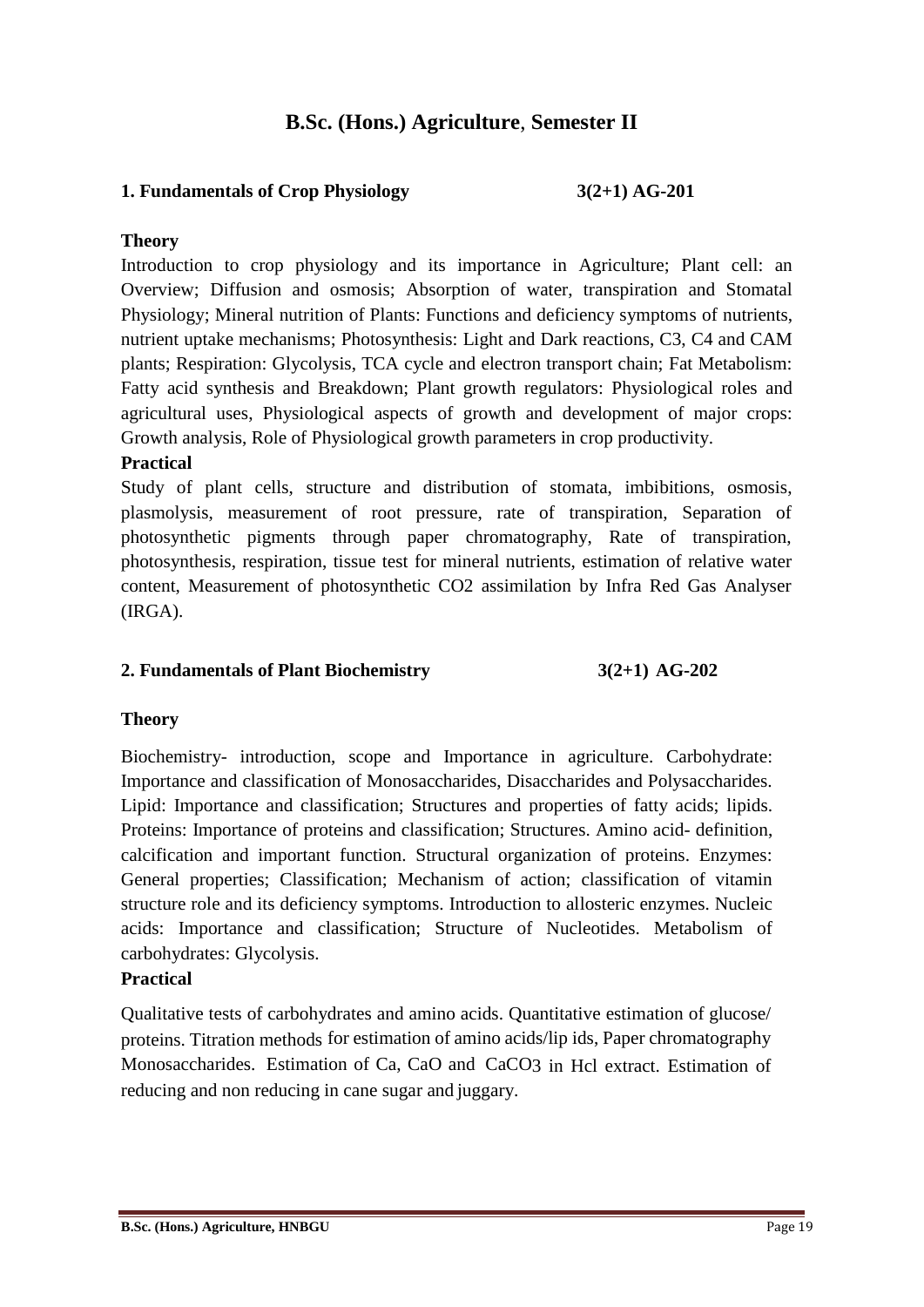# **3. Fundamentals of Entomology-I 3(2+1) AG-203 (Insect Morphology & Taxonomy)**

# **Theory**

Classification of phylum Arthropoda upto classes. Relationship of class Insecta with other classes of Arthropoda. Morphology: Structure and functions of insect cuticle and moulting. Body segmentation. Structure of Head, thorax and abdomen. Structure and modifications of insect antennae, mouth parts, legs, wing venation, modifications and wing coupling apparatus. Structure of male and female genital organs. Metamorphosis and diapause in insects. Types of larvae and pupae. Structure and functions of digestive, circulatory, excretory, respiratory, nervous, secretory (Endocrine) and reproductive systems in insects. Types of reproduction in insects. Major sensory organs like simple and compound eyes and chemoreceptors. **Systematics:** Taxonomy -importance, history and development and binomial nomenclature. Definitions of Biotype, Sub-species, Species, Genus, Family and Order. Classification of class Insecta upto Orders, basic groups of present day insects with special emphasis to orders and families of Agricultural importance like **Orthoptera:** Acrididae, **Dictyoptera:** Mantidae, **Odonata; Isoptera:**  Termitidae; **Thysanoptera:** Thripidae; **Hemiptera:** Pentatomidae, Coreidae, Cimicidae, Pyrrhocoridae, Lygaeidae, Cicadellidae, Delphacidae, Aphididae, Coccidae, Lophophidae, Aleurodidae, Pseudococcidae; Neuroptera: Chrysopidae; **Lepidoptera:**  Pieridae, Papiloinidae, Noctuidae, Sphingidae, Pyralidae, Gelechiidae, Arctiidae, Saturnidae, Bombycidae; **Coleoptera:** Coccinellidae, Chrysomelidae, Cerambycidae, Curculionidae, Bruchidae, Scarabaeidae; **Hymenoptera:** Tenthridinidae, Apidae. Trichogrammatidae, lchneumonidae, Braconidae, Chalcididae; **Diptera:** Cecidomyiidae, Tachinidae, Agromyziidae, Culicidae, Muscidae, Tephritidae.

### **Practical**

Methods of collection and preservation of insects including immature stages; External features of Grasshopper/Blister beetle; Types of insect antennae, mouthparts and legs; Wing venation, types of wings and wing coupling apparatus. Types of insect larvae and pupae; Dissection of digestive system in insects (Grasshopper); Dissection of male and female reproductive systems in insects (Grasshopper);

**Study of characters of orders** Orthoptera, Dictyoptera, Odonata, Isoptera, Thysanoptera, Hemiptera, Lepidoptera, Neuroptera, Coleoptera, Hymenoptera, Diptera and their families of agricultural importance.

### **4. Fundamentals of Agricultural Economics 2 (2+0) AG-204 Theory**

# *Economics:* Meaning, scope and subject matter, definitions, activities, approaches to economic analysis; micro and

macro economics, positive and normative analysis. Nature of economic theory; rationality assumption, concept of equilibrium, economic laws as generalization of human behavior. Basic concepts: Goods and services, desire, want, demand, utility, cost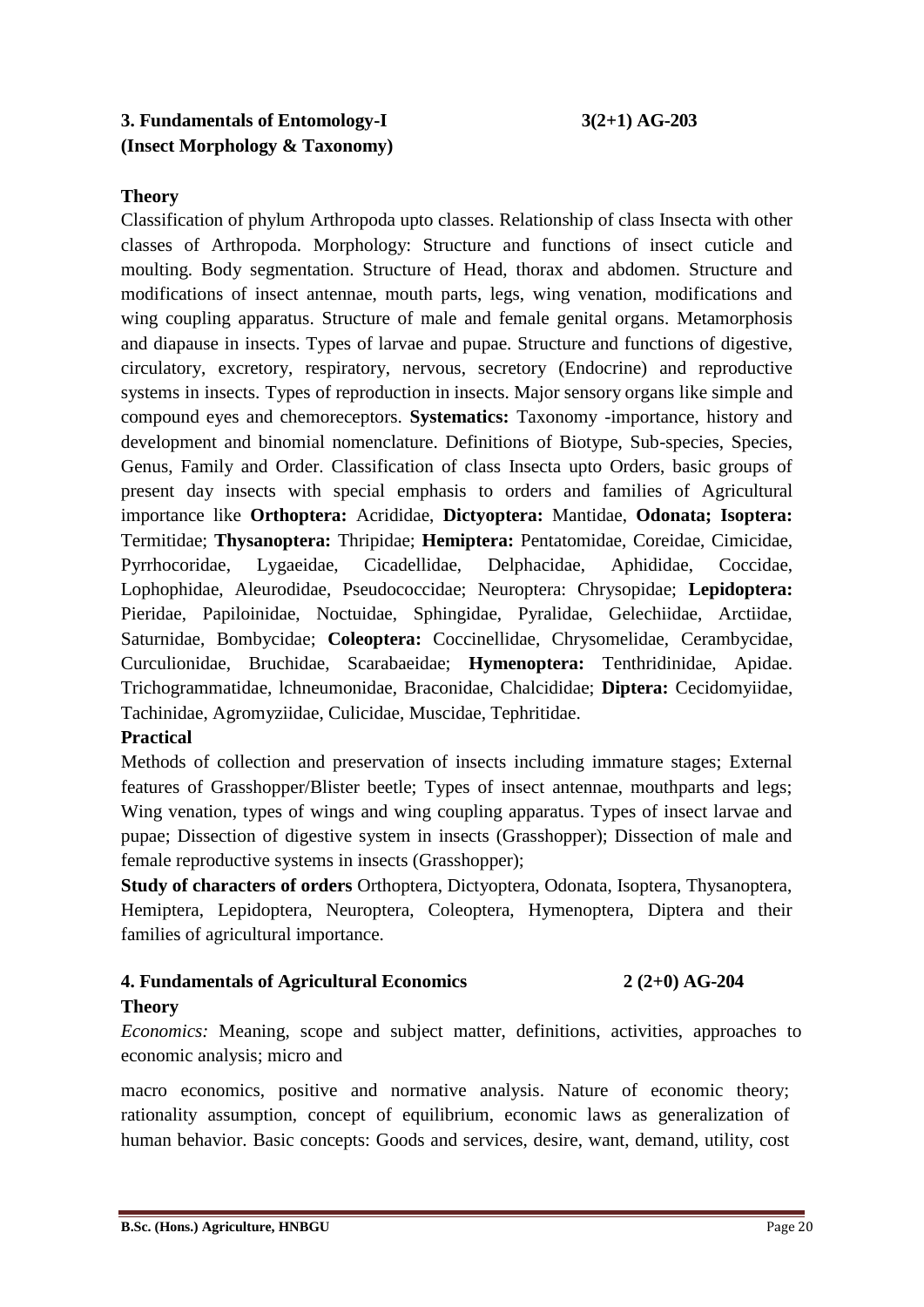and price, wealth, capital, income and welfare. Agricultural economics: meaning, definition, characteristics of agriculture, importance and its role in economic development. Agricultural planning and development in the country. *Demand:* meaning, law of demand, demand schedule and demand curve, determinants, utility theory; law of diminishing marginal utility, equimarginal utility principle. Consumer's equilibrium and derivation of demand curve, concept of consumer surplus. Elasticity of demand: concept and measurement of price elasticity, income elasticity and cross elasticity. Production: process, creation of utility, factors of production, input output relationship. Supply: Stock v/s supply, law of supply, supply schedule, supply curve, determinants of supply, elasticity of supply. Concepts of rent, wage, interest and profit. *National income:* Meaning and importance, circular flow, concepts of national income accounting and approaches to measurement, difficulties in measurement. Population: Importance, Malthusian and Optimum population theories, natural and socio-economic determinants, current policies and programmes on population control. Money: Barter system of exchange and its problems, evolution, meaning and functions of money, classification of money, money supply, general price index, inflation and deflation, public revenue and public expenditure. *Tax:* meaning, direct and indirect taxes, agricultural taxation, VAT. *Economic systems:*  Concepts of economy and its functions, important features of capitalistic, socialistic and mixed economies, elements of economic planning.

### **5. Principles of organic Farming 2(1+1) AG-205**

### **Theory**

Organic farming, principles and its scope in India; Initiatives taken by Government (central/state), NGOs and other organizations for promotion of organic agriculture. Organic nutrient resources and its fortification; Restrictions to nutrient use in organic farming; Choice of crops and varieties in organic farming; Fundamentals of insect, pest, disease and weed management under organic mode of production; Certification process and standards Of organic farming.

### **Practical**

Visit of organic farms to study the various components and their utilization; Preparation of enrich compost, vermicompost, Indigenous technology knowledge (ITK) for nutrient, insect, pest disease and weed management; Cost of organic production system; Quality aspect, grading, packaging and handling.

#### **6. Fundamentals of Plant Pathology 4(3+l) AG-206**

#### **Theory**

Introduction: Importance of plant diseases, scope and objective of Plant Pathology. History of Plant Pathology with special reference to Indian work. Terms and concept in Plant Pathology, Pathogenesis, diseases triangle and tetrahedron and classification of plant diseases, Important Plant pathogenic organism fungi, bacteria, fastidious vesicular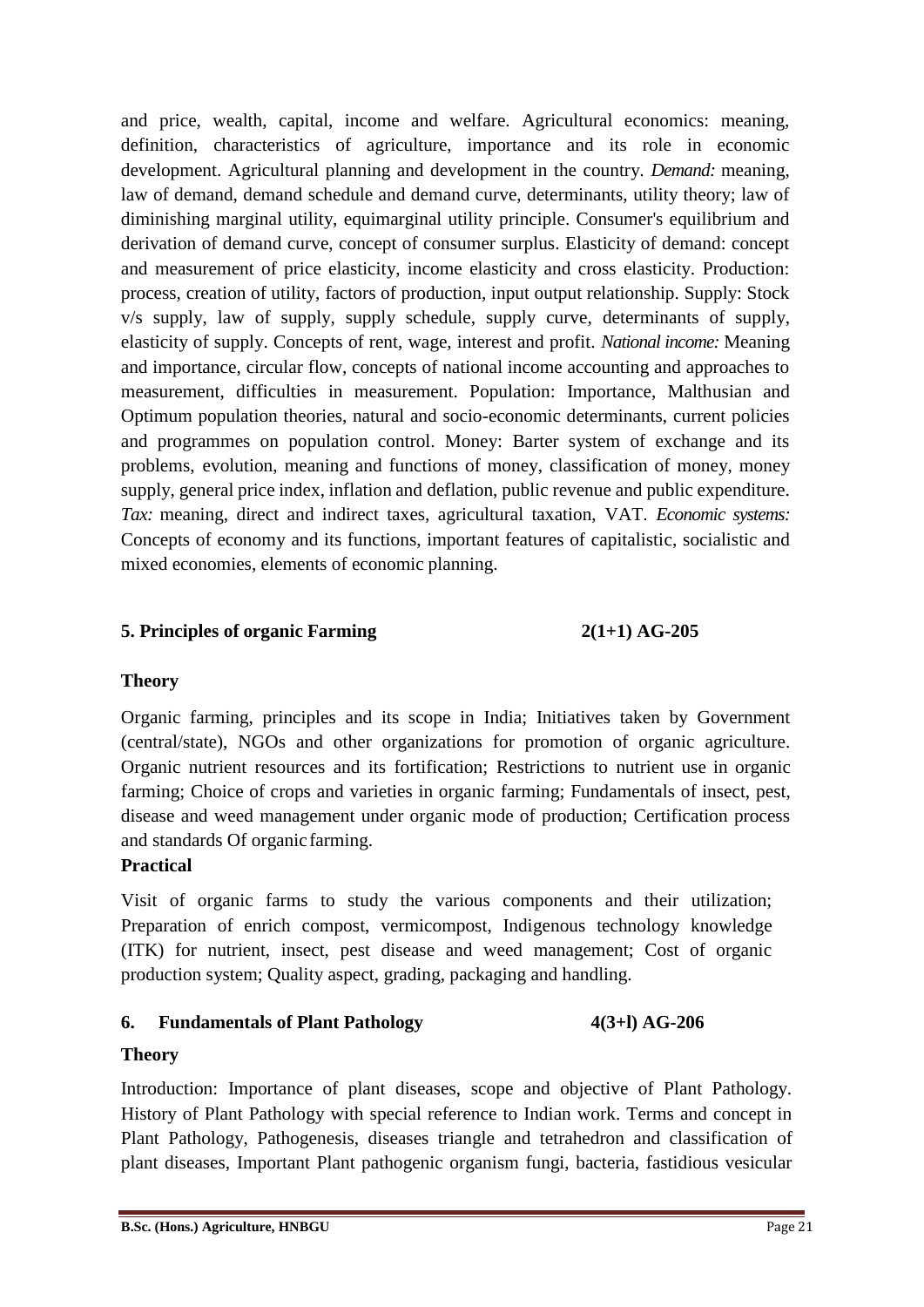bacteria, Phytoplasmas, Spiroplasmas, viruses, viroids, algae, protozoa, phanerogamic parasite and nematodes with example of diseases caused by them. Diseases due to abiotic causes.

Fungi: general character, definition of fungus, somatic structures, type of fungus thalli, fungal tissues, modifications of thallus, reproduction (Asexual and Sexual). Nomenclature, Binomial system of nomenclature, rules of nomenclature, classification of fungi, key to divisions, sub-divisions, orders and classes. Bacteria and mollicutes: general morphological characters, basic methods reproduction. Viruses: nature of properties, structure and transmission. Study of phanerogamic plant parasites. Epidemiology: Factors affecting disease development.

# **Practical**

Acquaintance with various laboratory equipments and microscopy. Collection and preservation of disease specimen. Preparation of media, isolation and koch's postulates. General study of different structure of fungi, study of symptoms of various plant diseases. Study of representive fungal genera. Staining and identification of plant pathogenic bacteria. Study of phanerogamic plant parasites. Identification of plant parasitic nematodes.

# **7. Production Technology for Vegetable and Spices 2(1+1) AG-207 Theory**

Importance of vegetables & spices in human nutrition and national economy, types of vegetable gardening brief about origin, area, production improved varieties and cultivation practices such as time of sowing, transplanting techniques, planting distance, fertilizer requirements, irrigation, weed management, harvesting storage, physiological disorders, disease and seed production of important vegetable (potato, tomato, cauliflower, onion, okra, bottle guard and bitter guard) and spices i.e. condiments, Ginger, turmeric, coriander, cumin, funnel, black peper, ilaichi.

# **Practical**

Identification of vegetables & spice crops and their seeds. Nursery raising. Direct seed sowing and transplanting. Study of morphological characters of different vegetables & spices. Fertilizers applications raising of nursery of vegetable & spices, vegetable and spices seed extraction. Harvesting & preparation for market. Economics of vegetables and spices cultivation.

# **8. Fundamentals of Agricultural Extension Education 3(2+1) AG-208 Theory**

**Education**: Meaning, definition & Types; Extension Education- meaning, definition, scope and process; objectives and principles of Extension Education; Extension Programme planning- Meaning, Process, Principles and Steps in Programme Development. Extension systems in India: extension efforts in pre-independence era (Sriniketan, Marthandam, Firka Development Scheme, Gurgaon Experiment, etc.) and post-independence era (Etawah Pilot Project, Nilokheri Experiment, etc.); various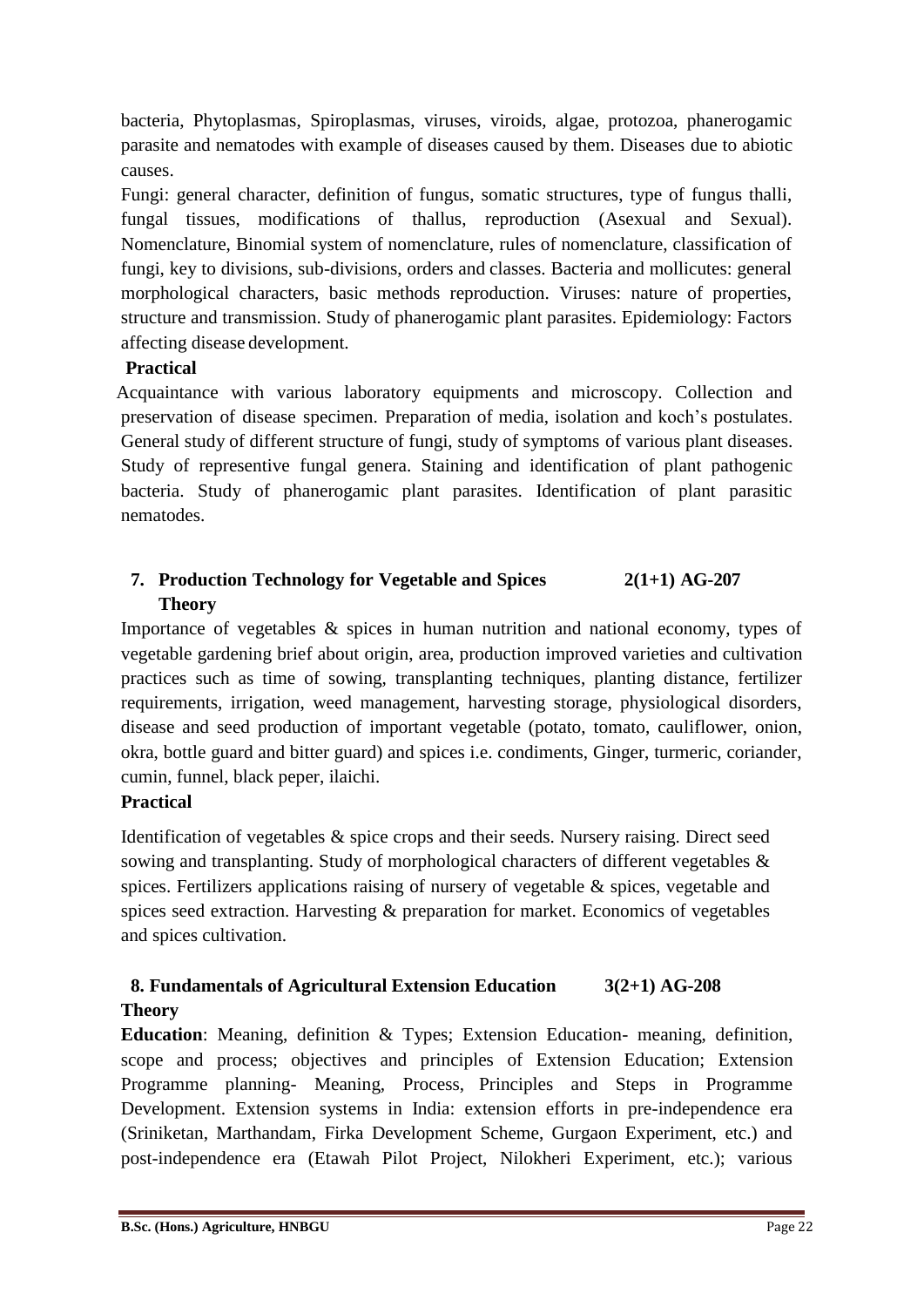extension/ agriculture development programmes launched by ICAR/ Govt. of India (IADP, IAAP, HYVP, KVK, IVLP, ORP, ND,NATP, NAIP, etc.). New trends in agriculture extension: privatization extension, cyber extension/ e-extension, market-led extension, farmer-led extension, expert systems, etc.

Rural Development: concept, meaning, definition; various rural development programmes launched by Govt. of India. Community Dev.-meaning, definition, concept & principles, Philosophy of C.D. extension administration: meaning and concept, principles and functions. Monitoring and evaluation: concept and definition, transfer of technology: concept and models, capacity building of extension personnel; extension teaching methods: meaning, classification, individual, group and mass contact methods, ICT Applications in TOT.

# **Practical**

To get acquainted with university extension system. Group discussion- exercise; handling and use of audio visual equipments and digital camera and LCD projector; preparation and use of AV aids, preparation of extension literature – leaflet, booklet, folder, pamphlet news stories and success stories; Presentation skills exercise; micro teaching exercise; A visit to village to understand the problems being encountered by the villagers/ farmers; to study organization and functioning of DRDA and other development departments at district level; visit to NGO and learning from their experience in rural development; understanding PRA techniques and their application in village development planning; exposure to mass media: visit to community radio and television studio for understanding the process of programme production; script writing, writing for print and electronic media, developing script for radio and television.

# **9. Food Processing and Safety Issues 3(2+1) AG-209**

# **UNIT 1.**

**GENERAL:** Definition of food, Constituents of foods: Water, Carbohydrate, Fat, Protein, Vitamins and Minerals with reference to milk, Detailed composition of milk and colostrum.

# **UNIT 2.**

FOOD PROCESSING : Pasteurization, Sterilization, Bactofugation, Uperization, Stassanization, U.H.T. pasteurization and Homogenization of milk, Neutralization of milk, Cream, Cooling and chilling of milk.

# **UNIT 3.**

Manufacturing of common dairy product viz. Cream, Butter, Ghee, Dahi, Yoghart, Shrikhand & Ice-cream.

# **UNIT 4.**

Manufacturing of Khoa, Evaporated milk, condensed milk, WMP, SMP, Paneer, Cheese, Chhena, Cheddar cheese and Mozzarella cheese (Pizza cheese).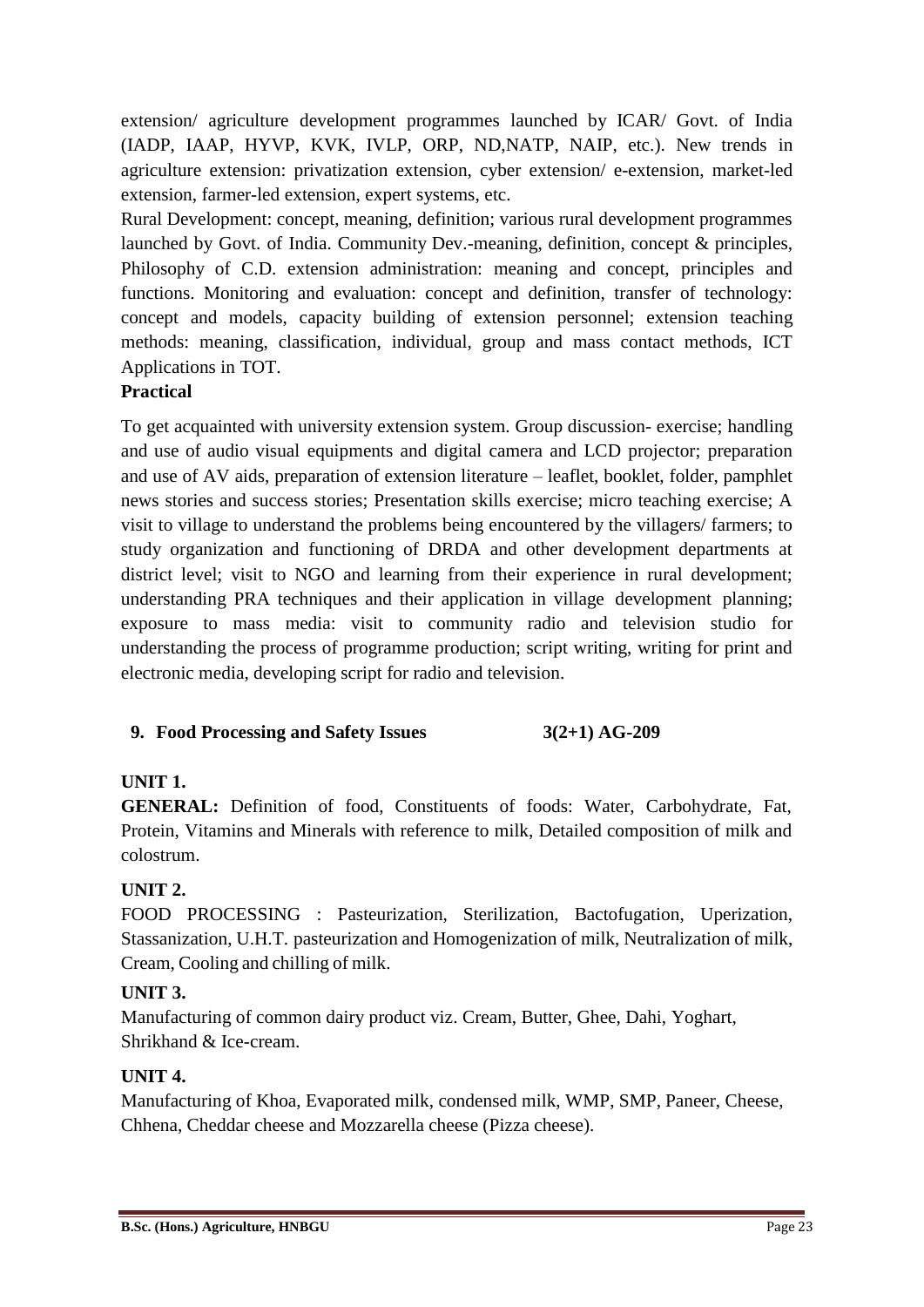# **UNIT 5.**

**FOOD SAFETY:** Definition, Importance, Scope, Hazards and risks. Food safety management, HACCP, ISO Series, TQM-Concept and need for quality component of TQM. Basic water tests.

# **Practical**

- 1. Demonstration of Cream separation.
- 2. Preparation of indigenous dairy products viz. Dahi, Chhena, Khoa, Paneer, Cream, Ghee, shrikhand.
- 3. Water quality analysis.
- 4. Problem on neutralization of milk and cream.
- 5. Preparation of plants for implementation of HACCP and ISO series,
- 6. Problems on over run.
- 7. Calculation of Ice cream mix.

# **10. Human Value and Ethics 1(1+0) AG-210**

# **Theory**

Values and Ethics-An Introduction. Goal and Mission of Life. Vision of Life. Principles and Philosophy. Self Exploration. Self Awareness. Self Satisfaction. Decision Making. Motivation. Sensitivity. Success. Selfless Service. Case Study of Ethical Lives. Positive Spirit. Body, Mind and Soul. Attachment and Detachment. Spirituality Quotient. Examination.

# **11. Soil and Water Conservation Engineering 2(l+1) AG-211 Theory**

Introduction to Soil and Water Conservation, causes of soil erosion. Definition and agents of soil erosion, water erosion: Forms of water erosion. Gully classification and control measures. Soil loss estimation by universal Loss Soil Equation. Soil loss measurement techniques. Principles of erosion control: Introduction to contouring, strip cropping. Contour bund. Graded bund and bench terracing. Grassed water ways and their design. Water harvesting and its techniques. Wind erosion: mechanics of wind erosion, types of soil movement. Principles of wind erosion control and its control measures.

# **Practical**

General status of soil conservation in India. Calculation of erosion index. Estimation of soil loss. Measurement of soil loss. Preparation of contour maps. Design of grassed water ways. Design of contour bunds. Design of graded bunds. Design of bench terracing system. Problem on wind erosion.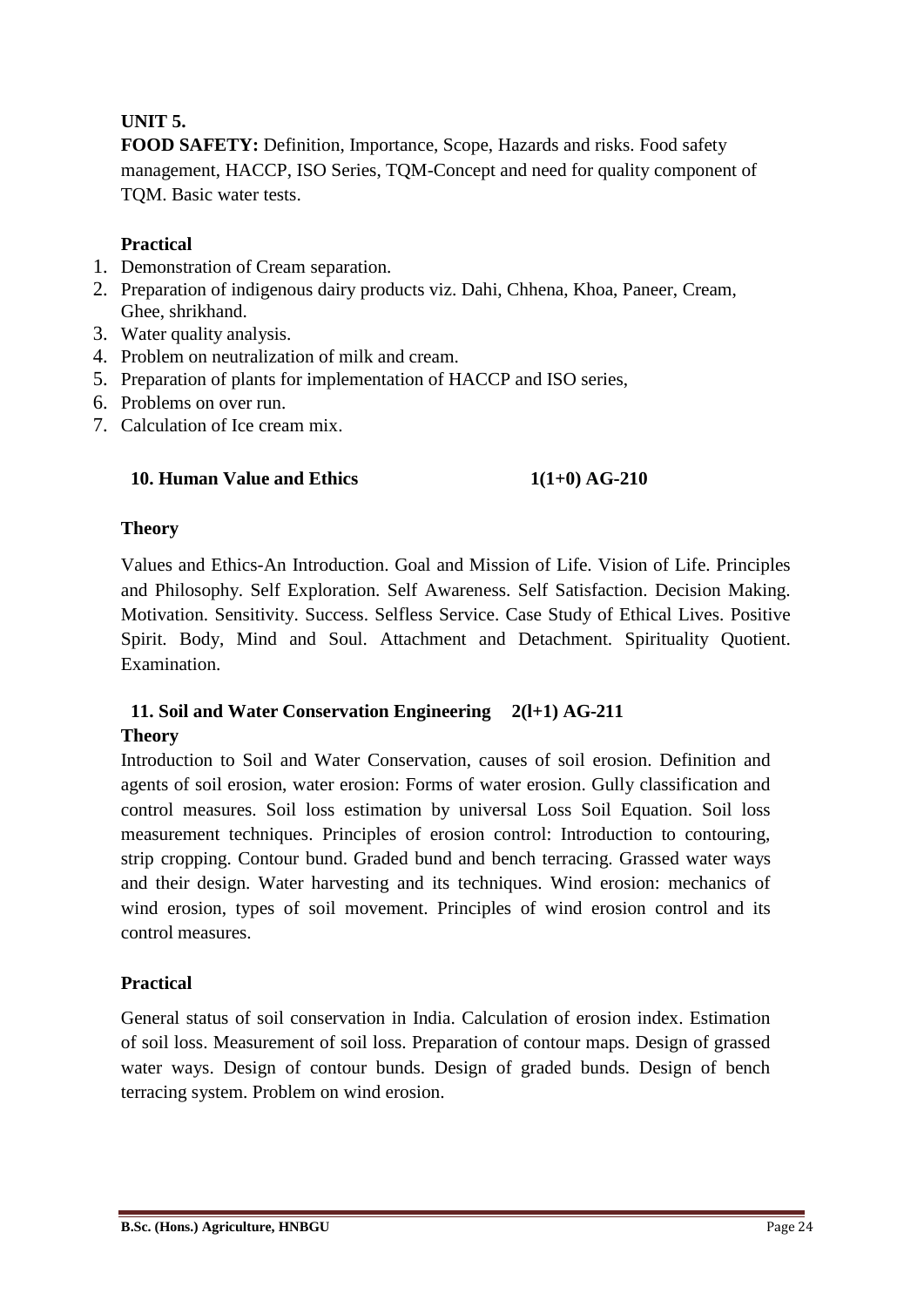# **B.Sc. (Hons.) Agriculture**, **Semester III**

# **1. Crop Production Technology-I (Kharif Crops) 2(l+l) AG-301**

#### **Theory**

Origin, geographical distribution, economic importance, soil and climatic requirements, varieties, cultural practices and yield of *Kharif* crops. Cereals - rice, maize, sorghum, pearl millet and finger millet, pulses-pigeonpea, mungbean and urdbean; oilseeds- til, groundnut, and soybean; fibre crops- cotton & jute; forage crops-sorghum, cowpea, cluster bean and napier.

#### **Practical**

Rice nursery preparation, transplanting of rice, sowing of soybean, pigeonpea and mungbean. Maize, groundnut and cotton, effect of seed size on germination. Effect of sowing depth on germination of kharif crops, identification of weeds in kharif season crops, top dressing and foliar feeding of nutrients, study of yield contributing characters and yield calculation of kharif season crops, study of crop varieties and important agronomic experiments at experimental farm. Visit to research centres related to crops.

# **2. Practical Crop Production-I** *(Kharif Crops)* **2(0+2) AG-302 Practical**

Crop planning, raising field crops in multiple cropping systems: Field preparation, seed, treatment, nursery raising, sowing, nutrient, water and weed management and management of insect-pests diseases of crops, harvesting, threshing, drying winnowing, storage and marketing of produce. The emphasis will be given to seed production, mechanization, resource conservation and integrated nutrient, insect-pest and disease management technologies. Preparation of balance sheet including cost of cultivation, net returns per student as well as per team of 8-10 students.

#### **3. Fundamentals of Plant Breeding 3(2+1) AG-303**

### **Theory**

Historical development, concept, nature and role of plant breeding, major achievements and future prospects; Genetics in relation to plant breeding, modes of reproduction and apomixes, self-incompatibility and male sterility- genetic consequences. Domestication, Acclimatization and Introduction; Centres of origin/diversity, components of Genetic variation; Heritability and genetic advance; Genetic basis and breeding methods in selfpollinated crops - mass and pure line selection, hybridization techniques and handling of segregating population; Multiline concept. Concepts of population genetics and Hardy-Weinberg Law; Genetic basis and methods of breeding cross pollinated crops, modes of selection; Population improvement Schemes-Ear to row method, Modified Ear to Row,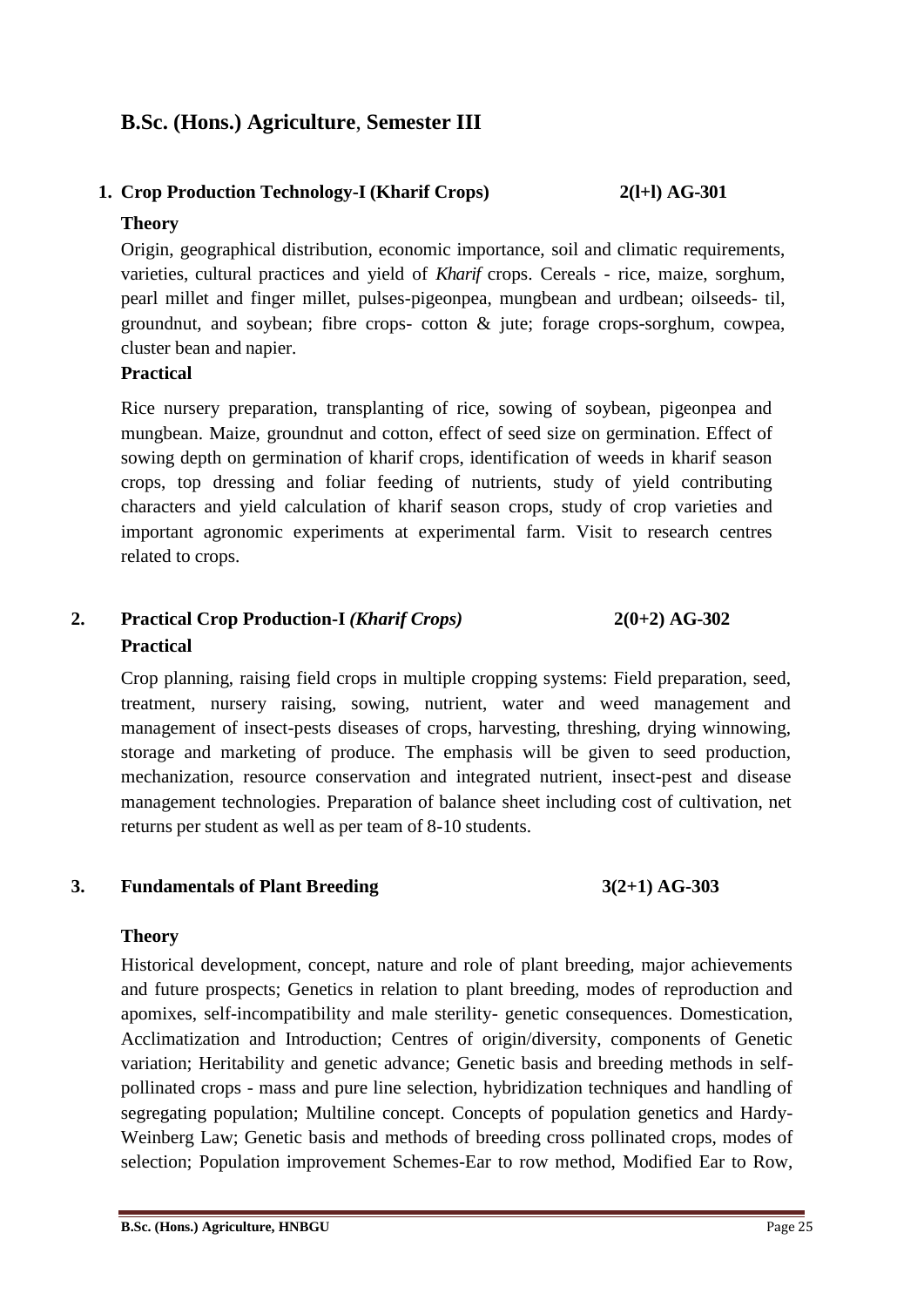recurrent selection. Heterosis and inbreeding depression, development of inbred lines and hybrids, composite and synthetic varieties; Breeding methods in asexually propagated crops, clonal selection and hybridization; Maintenance of breeding records and data collection; Wide hybridization and pre-breeding; Polyploidy in relation to plant breeding, mutation breeding-methods and uses; Breeding for important biotic and abiotic stresses; Biotechnological tools-DNA markers and marker assisted selection.

### **Practical**

Plant Breeder's kit, Study of germplasm of various crops. Study of floral structure of selfpollinated and cross-pollinated crops. To work out the mode of pollination in a given crop and extent of natural out-crossing. Prediction of performance of double cross hybrids. Emasculation and hybridization techniques in self & cross-pollinated crops. Consequences of inbreeding on genetic structure of resulting populations. Study of male sterility system. Handling of segregation populations. Methods of calculating mean, range, variance, standard deviation, heritability. Designs and their analysis in plant breeding experiments.

# **4. Agricultural Microbiology 2(1+1) AG-304**

### **Theory**

Introduction of Microbial world: Prokaryotic and eukaryotic microbes. Bacteria: cell structure, chemoautotrophy, photo autotrophy, growth. Bacterial genetics: Genetic recombination- transformation, conjugation and transduction, plasmids, transposon. Role of microbes in soil fertility and crop production: Carbon, Nitrogen, Phosphorus and Sulphur cycles. Biological nitrogen fixation- symbiotic, associative and a symbiotic. Azolla, blue green algae and mycorrhiza. Rhizosphere and phyllosphere. Microbes in human welfare: biofertilizers, biopesticides, biofuel production and biodegradation. Microbial degradation of organic matter in soil. Cellulose decomposing micros for composed preparation & vermin composed. Soil organisms: macro and micro organisms, their beneficial and harmful effects.

# **Practical**

Introduction to microbiology laboratory and its equipments; principles of microscopy. Methods of sterilization. Nutritional media and their preparations. Enumeration of microbial population in soil- bacteria, fungi, actinomycetes. Methods of isolation and purification of microbial cultures. Isolation of *Rhizobium* from legume root nodule. Isolation of *Azotobacter*from soil. Isolation of *Azospirillum* from roots. Isolation of BGA. Staining and microscopic examination of microbes.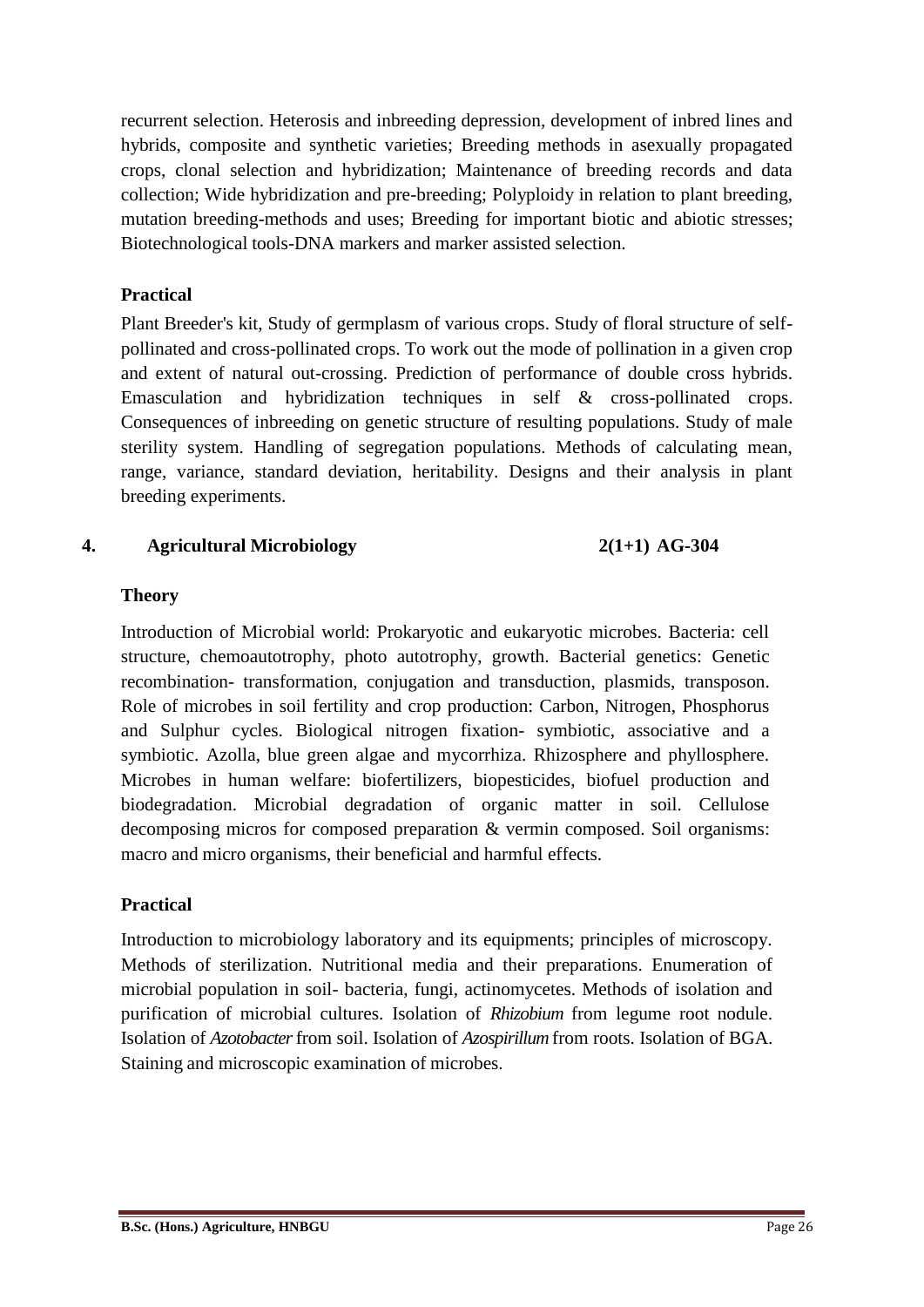#### **5. Agricultural Finance and Co-Operation 3(2+1) AG-305**

### **Theory**

Agricultural Finance- meaning, scope and significance, credit needs and its role in Indian agriculture. Agricultural credit: meaning, definition, need, classification. Credit analysis: 4 R's, and 3C's of credits. Sources of agricultural finance: institutional and non-institutional sources, commercial banks, social control and nationalization of commercial banks, Micro financing including K.CC. Lead bank scheme, RRBs, Scale of finance and unit cost. An introduction to higher financing institutions - RBI, NABARD, ADB, IMF, world bank, Insurance and Credit Guarantee Corporation of India. Cost of credit. Recent development in agricultural credit. Preparation and analysis of financial statements - Balance Sheet and Income Statement. Basic guidelines for preparation of project reports- Bank norms - SWOT analysis. Agricultural Cooperation - Meaning, brief history of cooperative development in India, objectives, principles of cooperation, significance of cooperatives in Indian agriculture. Agricultural Cooperation in India- credit, marketing, consumer and multipurpose cooperatives, farmers' service cooperative societies, processing cooperatives, farming cooperatives, cooperative warehousing; role of ICA, NCUI, NCDC, NAFED.

#### **Practical**

Determination of most profitable level of capital use. Optimum allocation of limited amount of capital among different enterprise. Analysis of progress and performance of cooperatives using published data. Analysis of progress and performance of commercial banks and RRBs using published data. Visit to a commercial bank, cooperative bank and cooperative society to acquire firsthand knowledge of their management, schemes and procedures. Estimation of credit requirement of farm business - A case study. Preparation and analysis of balance sheet - A case study. Preparation and analysis of income statement - A case study. Appraisal of a loan proposal - A case study. Techno-economic parameters for preparation of projects. Preparation of Bankable projects for various agricultural products and its value added products. Seminar on selected topics.

#### **6. Farm Machinery and Power 2(1+1) AG-306**

#### **Theory**

Status of Farm Power in India, Sources of Farm Power, I.C. engines, working principles of I C engines, comparison of two stroke and four stroke cycle engines , Study of different components of I.C. engine, I.C. engine terminology and solved problems, Familiarization with different systems of I.C. engines: Air cleaning, cooling, lubrication ,fuel supply and hydraulic control system of a tractor, Familiarization with Power transmission system : clutch, gear box, differential and final drive of a tractor, Tractor types, Cost analysis of tractor power and attached implement, Familiarization with Primary and Secondary Tillage implement, Implement for hill agriculture, implement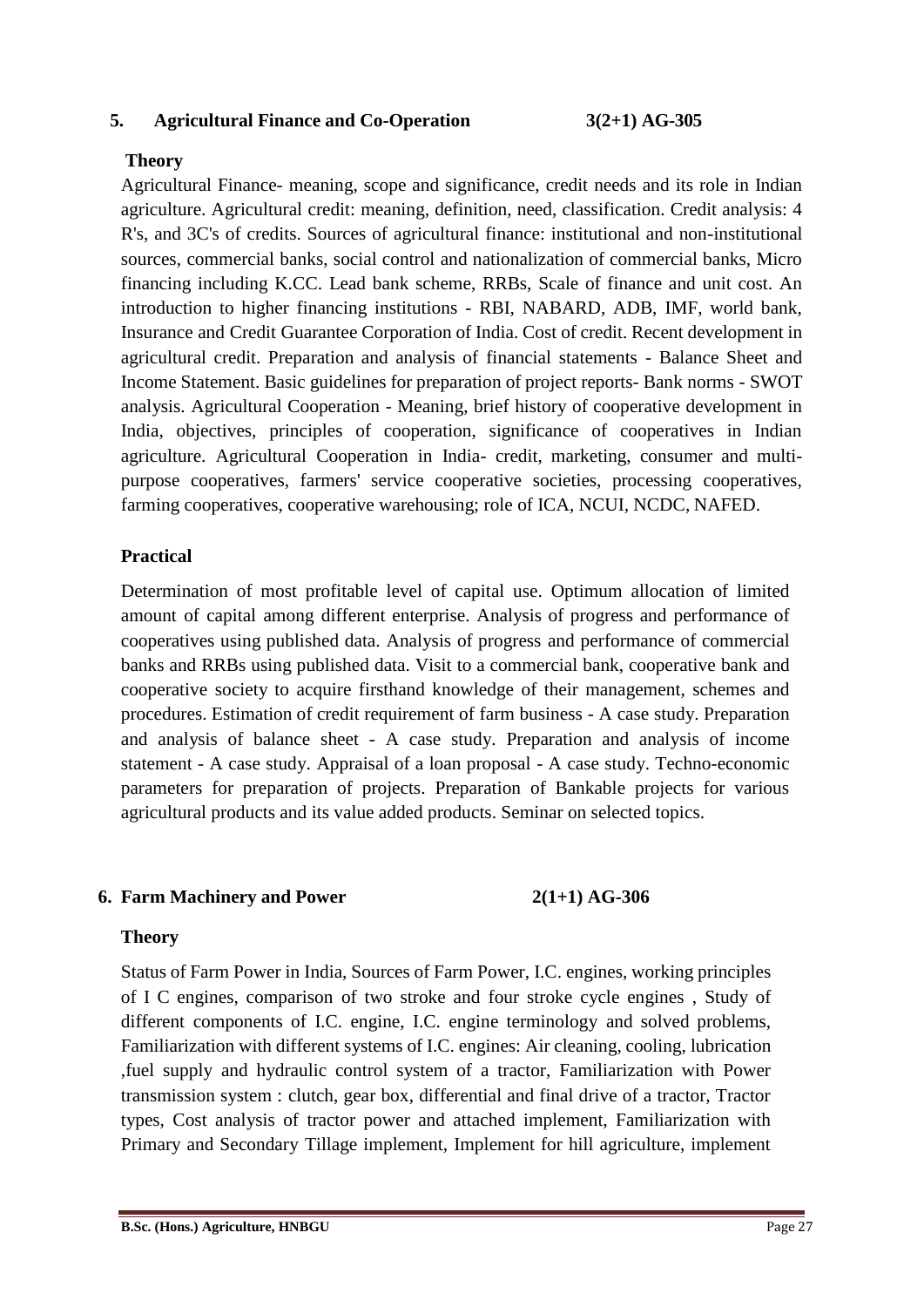for intercultural operations, Familiarization with sowing and planting equipment, calibration of a seed drill and solved examples, Familiarization with Plant Protection equipment. Familiarization with harvesting and threshing equipment.

# **Practical**

Study of different components of I.C. engine. To study air cleaning and cooling system of engine, Familiarization with clutch, transmission, differential and final drive of a tractor, Familiarization with lubrication and fuel supply system of engine, Familiarization with brake, steering, hydraulic control system of engine, Learning of tractor driving, Familiarization with operation of power tiller, Implements for hill agriculture, Familiarization with different types of primary and secondary tillage implements: mould plough, disc plough and disc harrow. Familiarization with seedcum-fertilizer drills their seed metering mechanism and calibration, planters and transplanter Familiarization with different types of sprayers and dusters Familiarization with different inter-cultivation equipment, Familiarization with harvesting and threshing machinery.

# **7. Principles of Integrated Disease Management 3(2+1) AG-307**

# **Theory**

Categories of diseases, IDM: Introduction, history, importance, concepts, principles and tools of IDM. Economic importance of, diseases and Methods of detection and diagnosis of and diseases. Calculation and dynamics of economic injury level and importance of Economic threshold level. Methods of control: Host plant resistance, cultural, mechanical, physical, legislative, biological and chemical control. Survey surveillance and forecasting of diseases. Safety issues in fungicide uses. Political, social and legal implication of IDM.

# **Practical**

Methods of diagnosis and detection of plant diseases, Methods of plant disease measurement, Assessment of crop yield losses, calculations based on economics of IDM, Identification of biocontrol agents, different predators and natural enemies. Identification and nature of damage of important diseases and their management. Plan & assess preventive strategies (IDM module) and decision making, crop monitoring attacked by diseases. Farmers fields visit.

# **8. Environmental Studies and Disaster Management 3(2+1) AG-308 Theory**

Multidisciplinary nature of environmental studies Definition, scope and importance. Natural Resources: Renewable and non-renewable resources, Natural resources and associated problems. a) Forest resources: Use and over-exploitation, deforestation, case studies. Timber extraction, mining, dams and their effects on forest and tribal people. b) Water resources: Use and over-utilization of surface and ground water, floods, drought,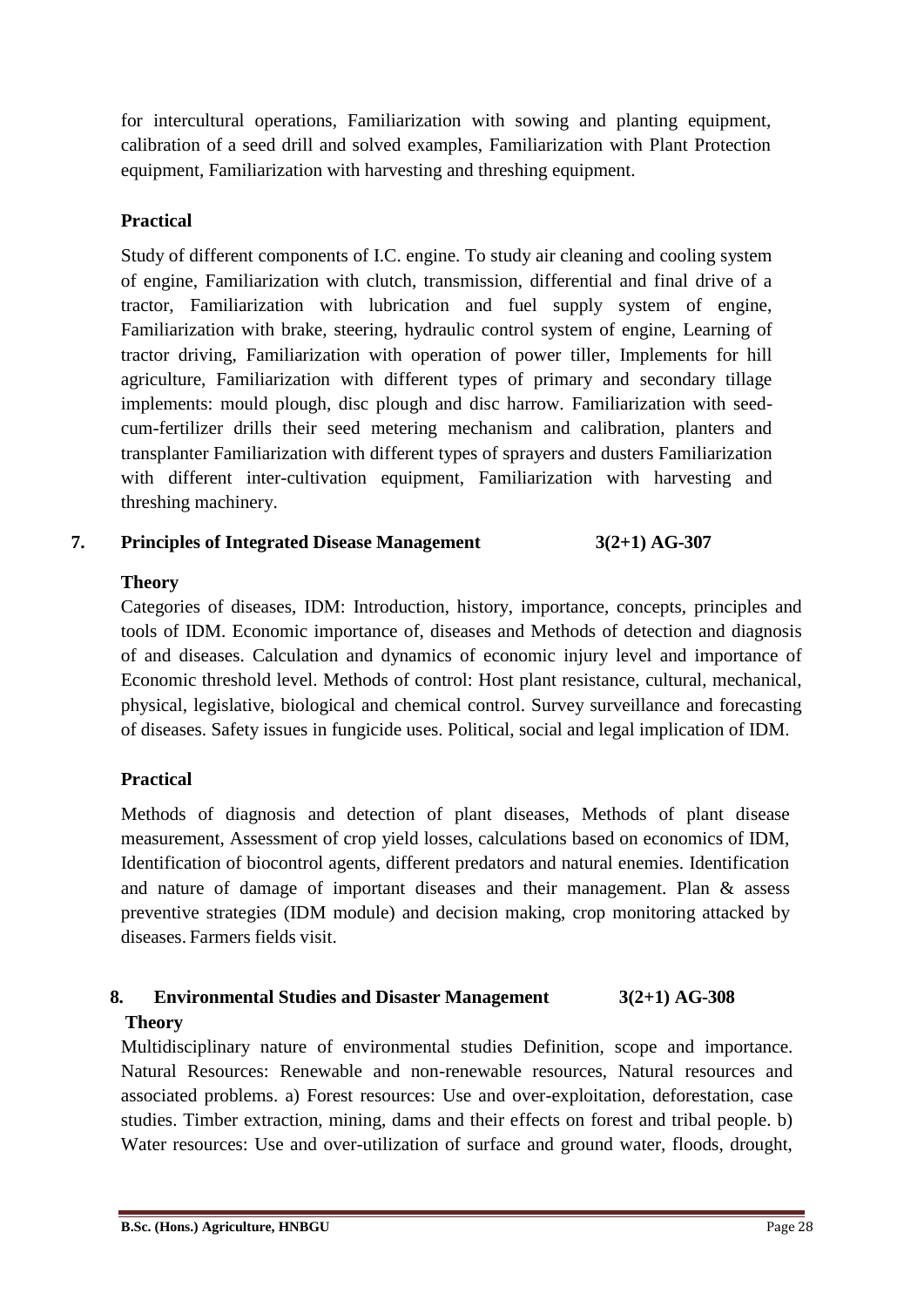conflicts over water, dams-benefits and problems. c) Mineral resources: Use and exploitation, environmental effects of extracting and using mineral resources, case studies. d) Food resources: World food problems, changes caused by agriculture and overgrazing, effects of modern agriculture, fertilizer-pesticide problems, water logging, salinity, case studies. e) Energy resources: Growing energy needs, renewable and nonrenewable energy sources, use of alternate energy sources. Case studies. f) Land resources: Land as a resource, land degradation, man induced landslides, soil erosion and desertification. Role of an individual in conservation of natural resources. Equitable use of resources for sustainable lifestyles. Ecosystems: Concept of an ecosystem, Structure and function of an ecosystem, Producers, consumers and decomposers, Energy flow in the ecosystem. Ecological succession, Food chains, food webs and ecological pyramids. Introduction, types, characteristic features, structure and function of the following ecosystem: a. Forest ecosystem b. Grassland ecosystem c. Desert ecosystem d. Aquatic ecosystems (ponds, streams, lakes, rivers, oceans, estuaries), Biodiversity and its conservation: - Introduction, definition, genetic, species & ecosystem diversity and biogeographical classification of India. Value of biodiversity: consumptive use, productive use, social, ethical, aesthetic and option values. Biodiversity at global, National and local levels, India as a megadiversity nation. Hot-sports of biodiversity. Threats to biodiversity: habitat loss, poaching of wildlife, man-wildlife conflicts. Endangered and endemic species of India. Conservation of biodiversity: In-situ and Ex-situ conservation of biodiversity. Environmental Pollution: definition, cause, effects and control measures of: a. Air pollution b. Water pollution c. Soil pollution d. Marine pollution e. Noise pollution f. Thermal pollution g. Nuclear hazards. Solid Waste Management: causes, effects and control measures of urban and industrial wastes. Role of an individual in prevention of pollution. Social Issues and the Environment: From Unsustainable to Sustainable development, Urban problems related to energy, Water conservation, rain water harvesting, watershed management. Environmental ethics: Issues and possible solutions, climate change, global warming, acid rain, ozone layer depletion, nuclear accidents and holocaust. dies. Wasteland reclamation. Consumerism and waste products. Environment Protection Act. Air (Prevention and Control of Pollution) Act. Water (Prevention and control of Pollution) Act. Wildlife Protection Act. Forest Conservation Act. Issues involved in enforcement of environmental legislation. Public awareness. Human Population and the Environment: population growth, variation among nations, population explosion, Family Welfare Programme. Environment and human health: Human Rights, Value Education, HIV/AIDS. Women and Child Welfare. Role of Information Technology in Environment and human health.

### **Disaster Management**

Natural Disasters- Meaning and nature of natural disasters, their types and effects. Floods, drought, cyclone, earthquakes, landslides, avalanches, volcanic eruptions, Heat and cold waves, Climatic change: global warming, ozone depletion. Man Made Disasters-Nuclear disasters, chemical disasters, biological disasters, building fire, coal fire, forest fire, oil fire, air pollution, water pollution, deforestation, industrial waste water pollution.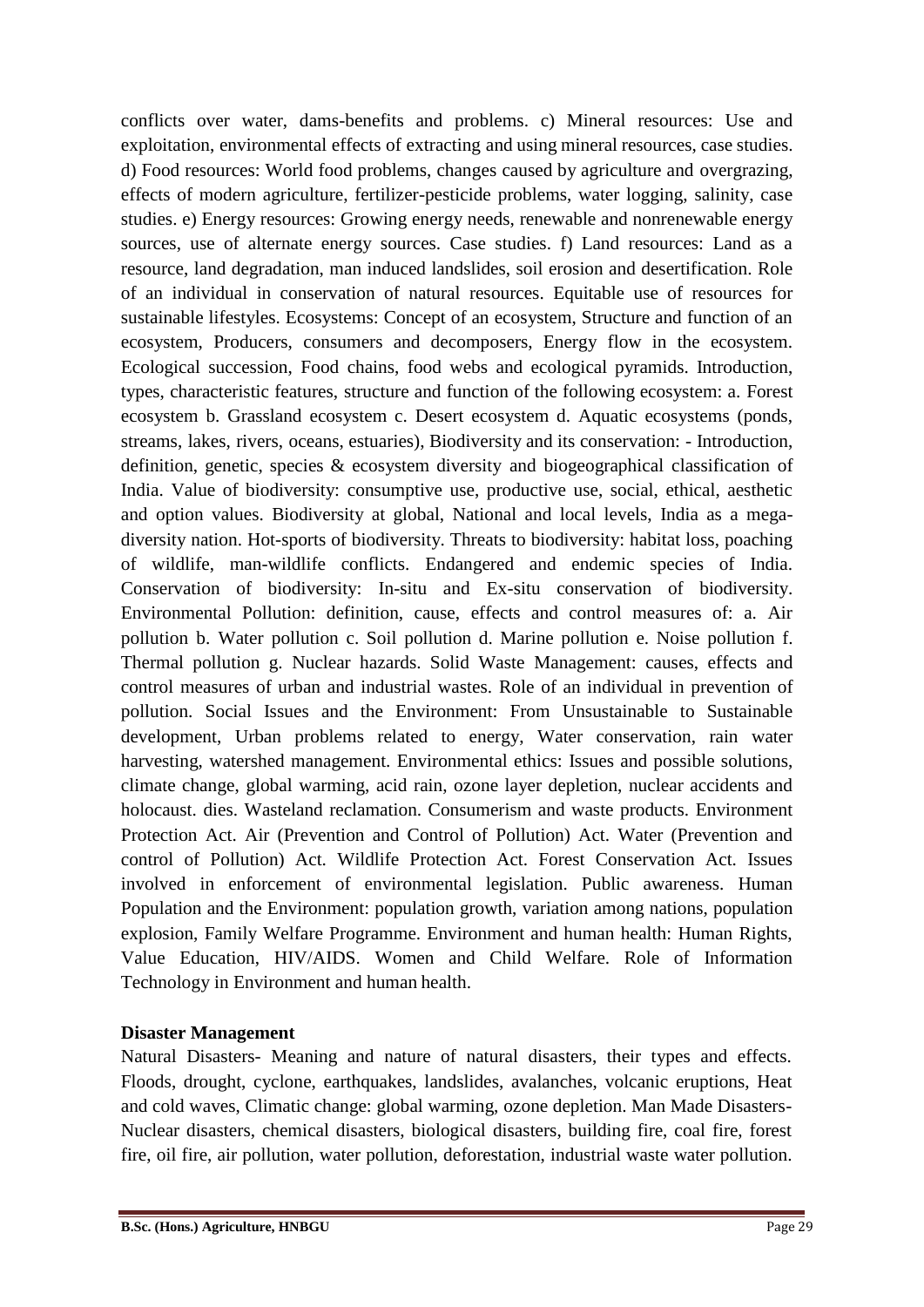Disaster Management- Effect to migrate natural disaster at national and global levels. International strategy for disaster reduction. Concept of disaster management, national disaster management framework; financial arrangements; role of NGOs, community based organizations and media. Central, state, district and local administration.

### **Practical**

Pollution case studies. Case Studies- Field work: Visit to a local area to document environmental assets river/ forest/ grassland/ hill/ mountain, visit to a local polluted site-Urban/Rural/Industrial/Agricultural, study of common plants, insects, birds and study of simple ecosystems-pond, river, hill slopes, etc.

### **9. Statistical Methods 2(l+l) AG-309**

# **Theory**

Introduction to Statistics and its Applications in Agriculture, Graphical Representation of Data, Measures of Central Tendency & Dispersion, Definition of Probability, Addition and Multiplication Theorem (without proof). Simple Problems Based on Probability. Binomial & Poisson Distributions, Definition of Correlation, Scatter Diagram. Karl Pearson's Coefficient of Correlation. Linear Regression Equations. Introduction to Test of Significance, One sample & two sample test t for Means, Chi-Square Test of Independence of Attributes in 2 x2 Contingency Table. Introduction to Analysis of Variance, Analysis of One Way Classification. Introduction to Sampling Methods, Sampling versus Complete Enumeration, Simple Random Sampling with and without replacement, Use of Random Number Tables for selection of Simple Random Sample.

### **Practical**

Graphical Representation of Data. Measures of Central Tendency (Ungrouped data) with Calculation of Quartiles, Deciles & Percentiles. Measures of Central Tendency (Grouped data) with Calculation of Quartiles, Deciles & Percentiles. Measures of Dispersion (Ungrouped Data). Measures of Dispersion (Grouped Data). Moments, Measures of Skewness & Kurtosis (Ungrouped Data). Moments, Measures of Skewness & Kurtosis (Grouped Data). Correlation & Regression Analysis. Application of One Sample t-test. Application of Two Sample Fisher's t- test. Chi-Square test of Goodness of Fit. Chi-Square test of Independence of Attributes for 2 x2 contingency table. Analysis of Variance One Way Classification. Analysis of Variance Two Way Classification. Selection of random sample using Simple Random Sampling.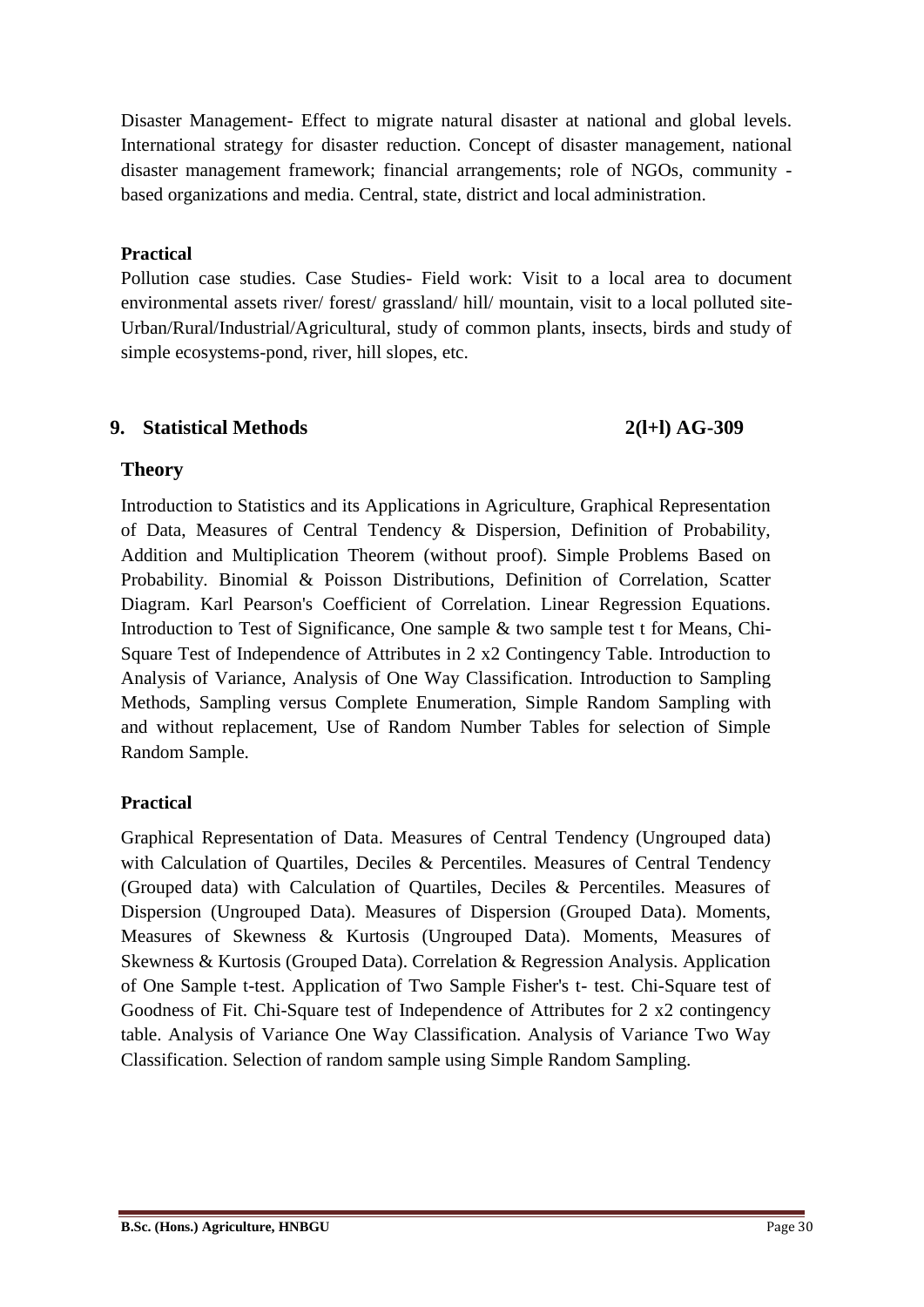# **10. Dairy Science 3(2+1) AG-311**

# **UNIT 1.**

**GENERAL:** Concept of Dairying, Dairying in India, Dairy development in different five year plans.

# **UNIT 2.**

Dairy production statistics, Cleaning and sanitization of dairy equipment.

# **UNIT 3.**

Dairy cooperatives, Functioning of dairy cooperatives societies, Functioning of Anand Pattern, White revolution, Objectives and achievements of operation flood.

# **UNIT 4.**

Milk and its secretion, Transportation and milk distribution, pricing policy of milk, platform tests, Filtration, Straining and Clarification of milk, Standardization, Milk adulteration and its detection, Common preservatives of milk and their detection, Legal standards of milk. Factors affecting the quality and quantity of milk, Nutritive value of milk and milk product.

### **UNIT 5.**

Basic principles of refrigeration and cold storage of milk and milk product. Common adulterants of ghee, khoa and their detection.

### **Practical**

- **1.** .Sampling of milk.
- 2. C.O.B. Test
- 3. M.B.R. Test
- 4. Sediment test.
- 5. Problems on Standardization.
- 6. Detection of adulterants viz. water, starch, sucrose, urea, detergent and refined oil
- 7. Problems on adulteration.
- 8. Hansa Test.
- 9. Detection of preservatives.
- 10. Alcohol test.
- 11. Acidity of milk.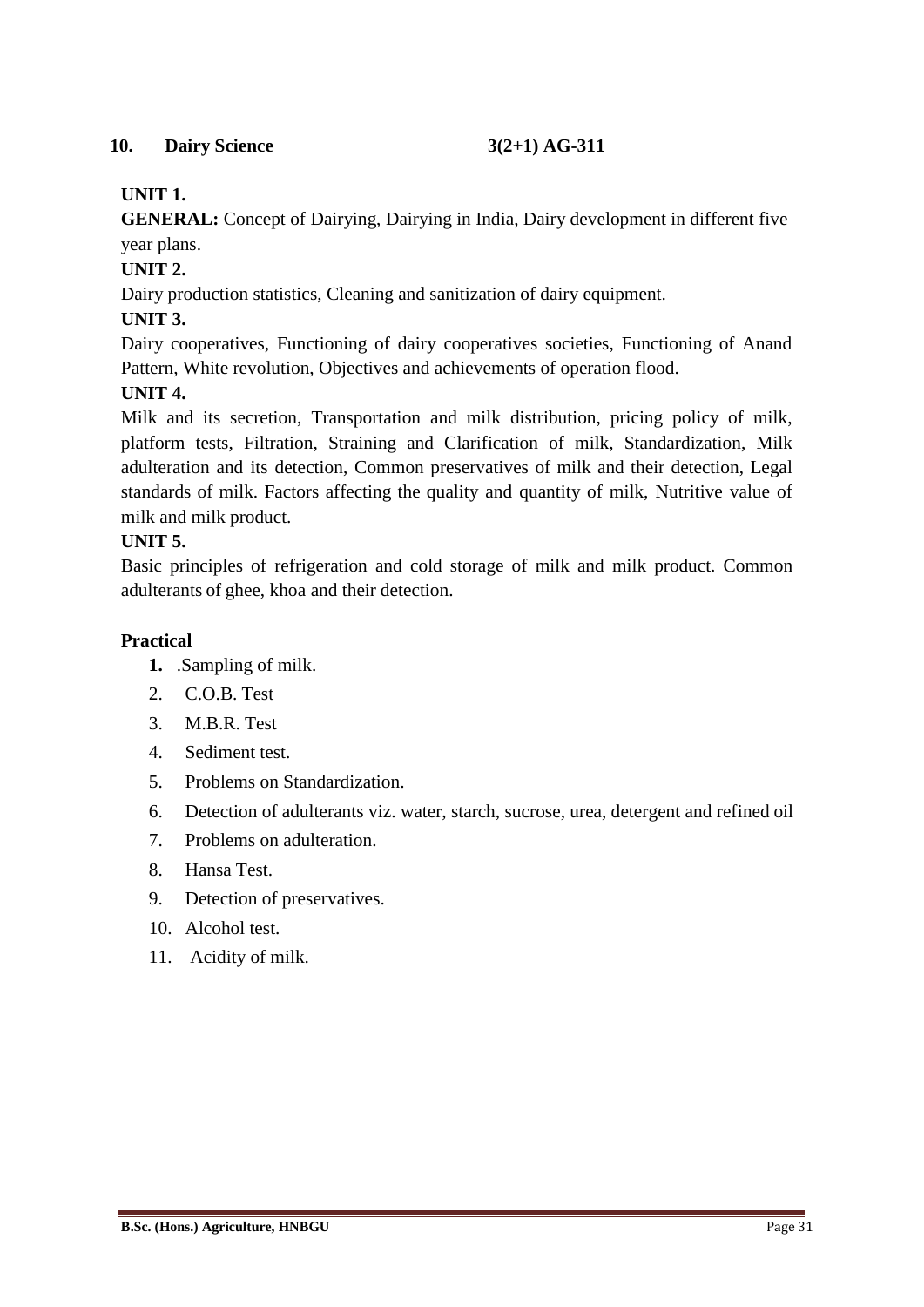# **11. Fundamentals of Entomology-II 2(1+1) AG-312**

# **(Insect Ecology & Concepts of IPM)**

### **Theory**

# **Insect Ecology:**

Introduction, Environment and its components. Effect of abiotic factors- temperature, moisture, humidity, rainfall, light, atmospheric pressure and air currents. Effect of biotic factors - food competition, natural and environmental resistance.

# **IPM:**

Categories of pests. Concept of IPM, Practices, scope and limitations of IPM. Classification of insecticides, toxicity of insecticides and formulations of insecticides. Chemical control- importance, hazards and limitations. Recent methods of pest control, repellents, anti feed ants, hormones, attractants, gamma radiation. Insecticides Act 1968- Important provisions. Application techniques of spray fluids. Symptoms of poisoning, first aid and antidotes. Survey, surveillance and forecasting of insect pests. Safety issues of pesticides uses.

# **Practical**

Sampling techniques for estimation of insect population and damage. Insecticides and their formulations. Pesticide appliances and their maintenance.

# **B.Sc. (Hons.) Agriculture**, **Semester IV**

# **1. Crop Production Technology-II (Rabi crops) 2(l+l) AG-401**

### **Theory**

Origin, geographical distribution, economic importance, soil and climatic requirements, varieties, cultural practices and yield of *Rabi* crops; cereals -wheat, barley and oat, pulses-chickpea, lentil, peas, oilseeds-rapeseed, mustard, linseed and sunflower; sugar crops-sugarcane; other crop-Potato. Forage crops-berseem, lucerne and oat. **Practical**

# Sowing methods of wheat and sugarcane, identification of weeds in *rabi* season crops. Numerical problems on seed requirement of rabi crop. Study of yield contributing characters of *rabi* season crops, study of important agronomic experiments of *rabi* crops at experimental farms. Study of *rabi* forage experiments, visit to research stations of related crops.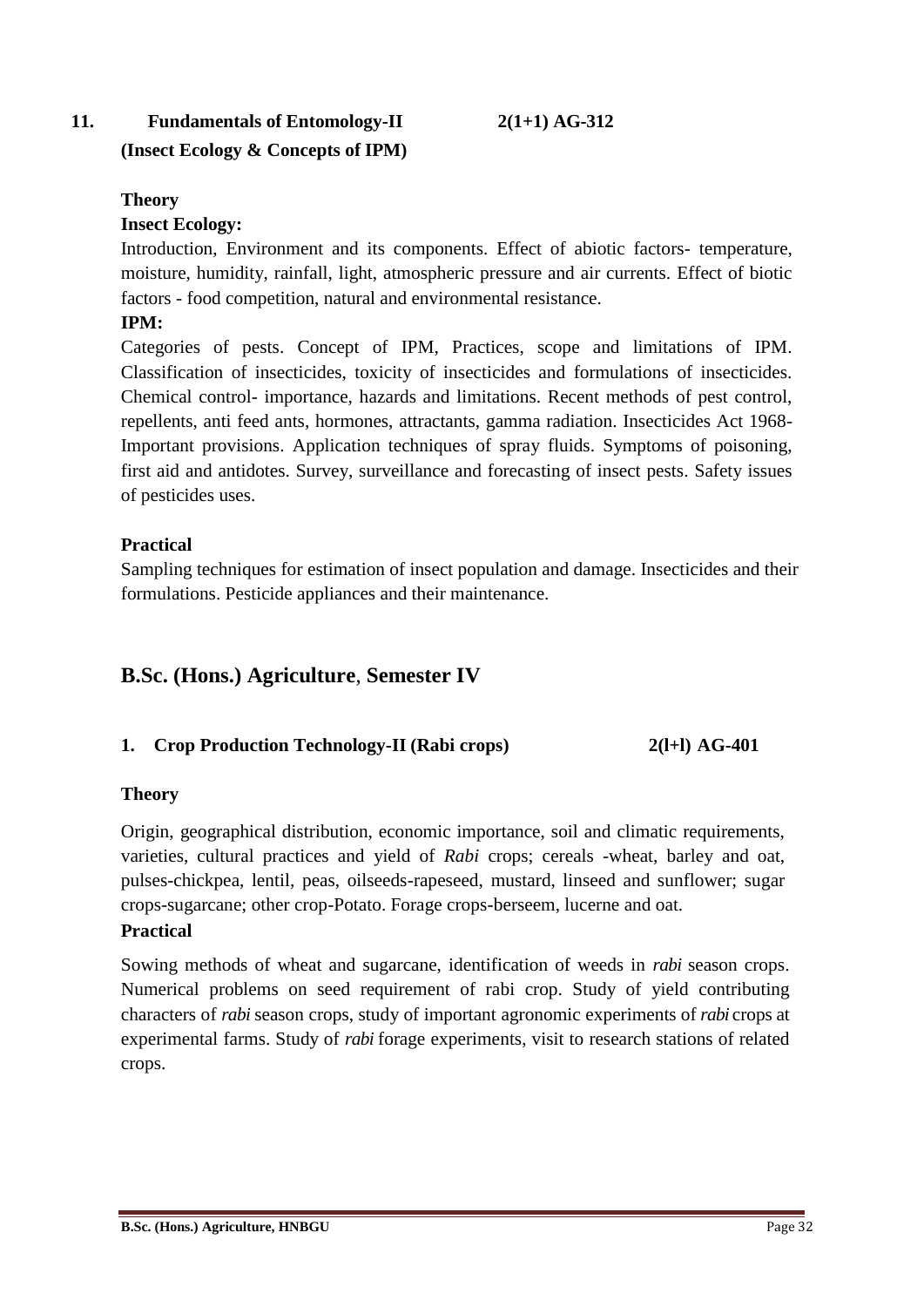#### **2. Practical Crop Production-II** *(Rabi Crops)* **2(0+2) AG-402**

#### **Practical**

Crop planning, raising field crops in multiple cropping systems: Field preparation, seed, treatment, nursery raising, sowing, nutrient, water and weed management and management of insect-pests diseases of crops, harvesting, threshing, drying winnowing, storage and marketing of produce. The emphasis will be given to seed production, mechanization, resource conservation and integrated nutrient, insect-pest and disease management technologies. Preparation of balance sheet including cost of cultivation, net returns per student as well as per team of 8-10 students.

### **3. Principles of Seed Technology 3(2+1) AG-403**

#### **Theory**

Seed and seed production technology: introduction, definition and importance. Deterioration causes of crop varieties and their control; Maintenance of genetic purity during seed production. Seed quality; Definition and Characters of good quality seed, different classes of seed. Foundation and certified seed production of important cereals, pulses, oilseeds, fodder and vegetables. Seed certification, phases of certification, procedure for seed certification, field inspection. Seed Act and Seed Act enforcement. Duty and powers of seed inspector, offences and penalties. Seeds Control Order 1983, Varietal Identification through Grow Out Test. History and development of Seed Industry in India. Seed drying, processing and their steps, seed testing for quality assessment, seed treatment, its importance, method of application and seed packing. Seed storage; general principles, stages and factors affecting seed longevity during storage. Measures for pest and disease control during storage. Seed marketing, Private and public sectors and their production and marketing strategies.

### **Practical**

Seed production in major cereals: Wheat, Rice, Maize, Sorghum and Bajra. Seed production in major pulses: Urd, Mung, Pigeonpea, Lentil, Gram, Field bean, pea. Seed production in major oilseeds: Rapeseed and Mustard. Seed production in important vegetable crops. Seed sampling and testing: Physical purity, germination, viability, etc. Seed and seedling vigour test. Genetic purity test: Grow out test. Seed certification: Procedure, Field inspection, Preparation of field inspection report. Visit to seed production farms, seed testing laboratories and seed processing plant.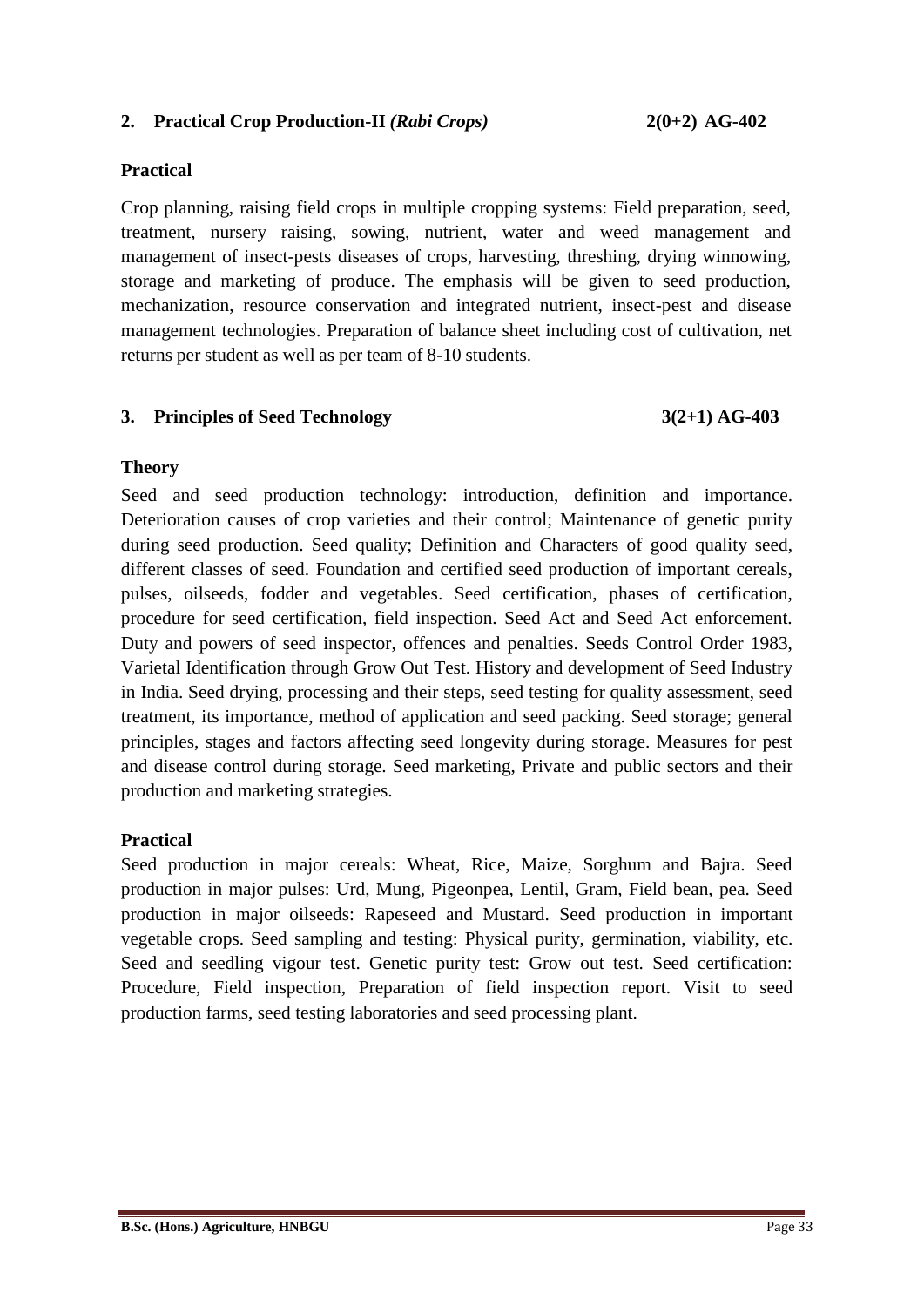#### **4. Problematic Soils and their Management 2(1+1) AG-404**

### **Theory**

Soil quality and health, Distribution of Waste land and problem soils in India. Their categorization based on properties. Reclamation and management of Saline and sodic soils, Acid soils. Acid Sulphate soils, Eroded and Compacted soils, Flooded soils, & Polluted soils. Irrigation water - quality and standards, utilization of saline water in agriculture. Remote sensing and GIS in diagnosis and management of problem soils. Multipurpose tree species, bio remediation through MPTs of soils, land capability and classification, land suitability classification. Problematic soils under different Agroecosystems.

#### **Practical**

Determination of pH & EC in soil and water. Line and gypsum requirement in soil, ESP and SAR in Soils. Application of remote sensing and GIS in delineating problematic soil in UP. Visit problematic soil in U.P.

# **5. Renewable Energy and Green Technology 2(l+l) AG-406**

#### **Theory**

Classification of energy sources, contribution of these of sources in agricultural sector, Familiarization with biomass utilization for biofuel production and their application, Familiarization with types of biogas plants and gasifies, biogas, bioalcohol, biodiesel and biooil production and their utilization as bioenergy resource, introduction of solar energy, collection and their application, Familiarization with solar energy gadgets: solar cooker, solar water heater, application of solar energy: solar drying, solar pond, solar distillation, introduction of wind energy and their application.

### **Practical**

Familiarization with renewable energy gadgets. To study biogas plants, To study gasifier, To study the production process of biodiesel, To study briquetting machine, To study the production process of bio-fuels. Familiarization with different solar energy gadgets. To study solar photovoltaic system: solar light, solar pumping, and solar fencing. To study solar cooker, To study solar drying system. To study solar distillation and solar pond.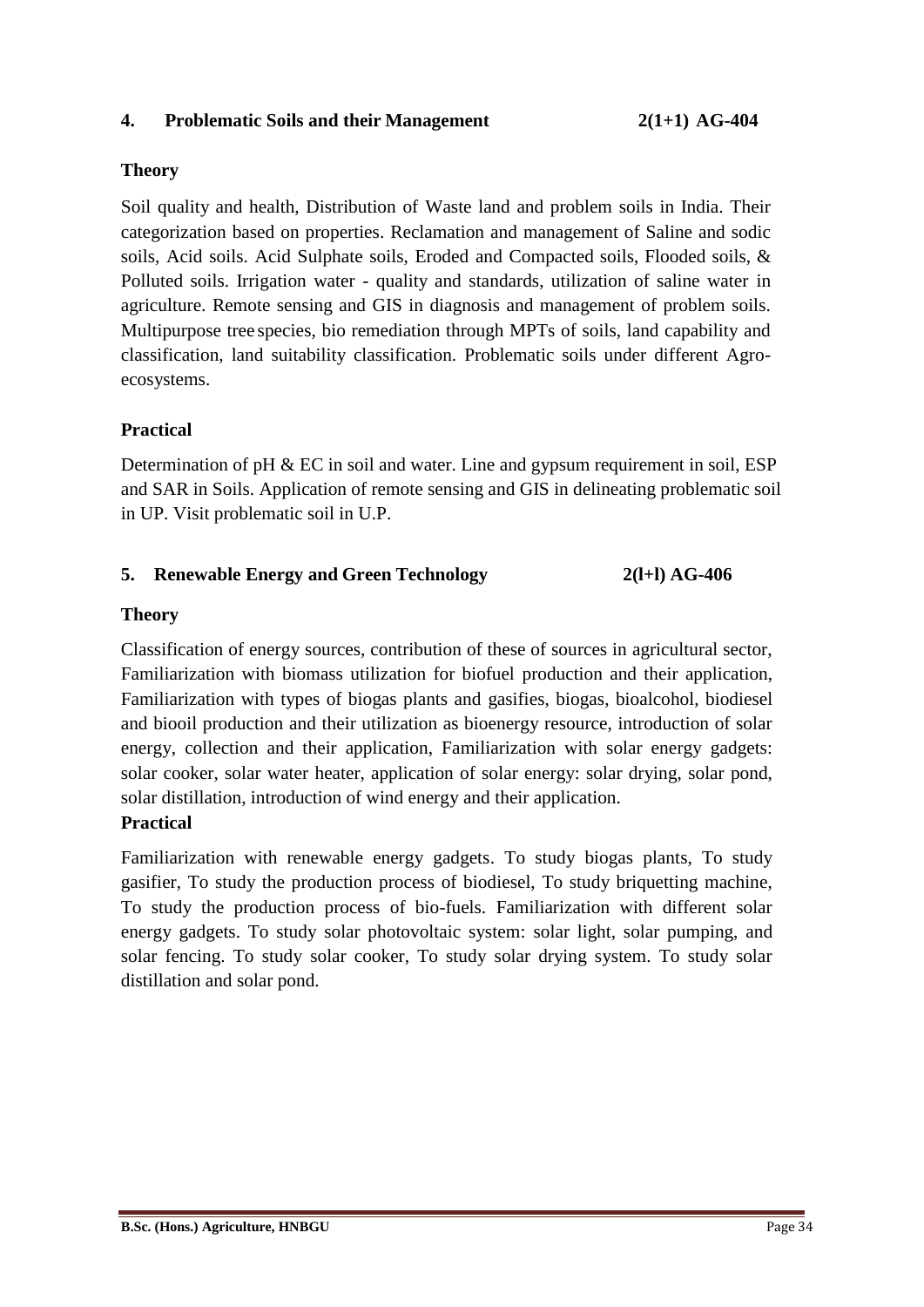# **6. Production Technology for Ornamental Crops, MAPs and Landscaping**

**2(1+1) AG-407** 

# **Theory**

Importance and scope of ornamental crops, medicinal and aromatic plants and landscaping. Principles of landscaping. Landscape uses of trees, shrubs and climbers. Style of gardening and lawn making and maintenance. Production technology of important cut flowers like rose, gerbera, carnation, lilium and orchids user protected conditions and gladiolus, tuberose, chrysanthemum under open conditions. Package of practices for loose flowers like marigold and jasmine under open conditions, isabgol and aromatic plants like mint, lemongrass, citronella, palmarosa, ocimum, geranium, vetiver.

# **Practical**

Identification of Ornamental plants. Identification of Medicinal and Aromatic Plants. Nursery bed preparation and seed sowing. Training and pruning of Ornamental plants. Planning and layout of garden. Bed preparation and planting of MAP. Protected structures - care and maintenance. Intercultural operations in flowers and MAP. Harvesting and post harvest handling of cut and loose flowers extraction of essentials oils.

# **7. Entrepreneurship Development and Business Communication 2(1+1) AG-408**

# **Theory**

Concept of Entrepreneur, Entrepreneurship Development, Characteristics of entrepreneurs; SWOT Analysis & achievement motivation, Government policy and programs and institutions for entrepreneurship development, Impact of economic reforms on Agribusiness/ Agrienterprises, Entrepreneurial Development Process; Business Leadership Skills; Developing organizational skill (controlling, supervising, problem solving, monitoring & evaluation), Developing Managerial skills, Business Leadership Skills (Communication, direction and motivation Skills), Problem solving skill, Supply chain management and Total quality management, Project Planning Formulation and report preparation; Financing of enterprise, Opportunities for agrientrepreneurship and rural enterprise.

### **Practical**

Assessing entrepreneurial traits, problem solving skills, managerial skills and achievement motivation, exercise in creativity, time audit through planning, monitoring and supervision, identification and selection of business idea, preparation of business plan and proposal writing, visit to entrepreneurship development institute and entrepreneurs.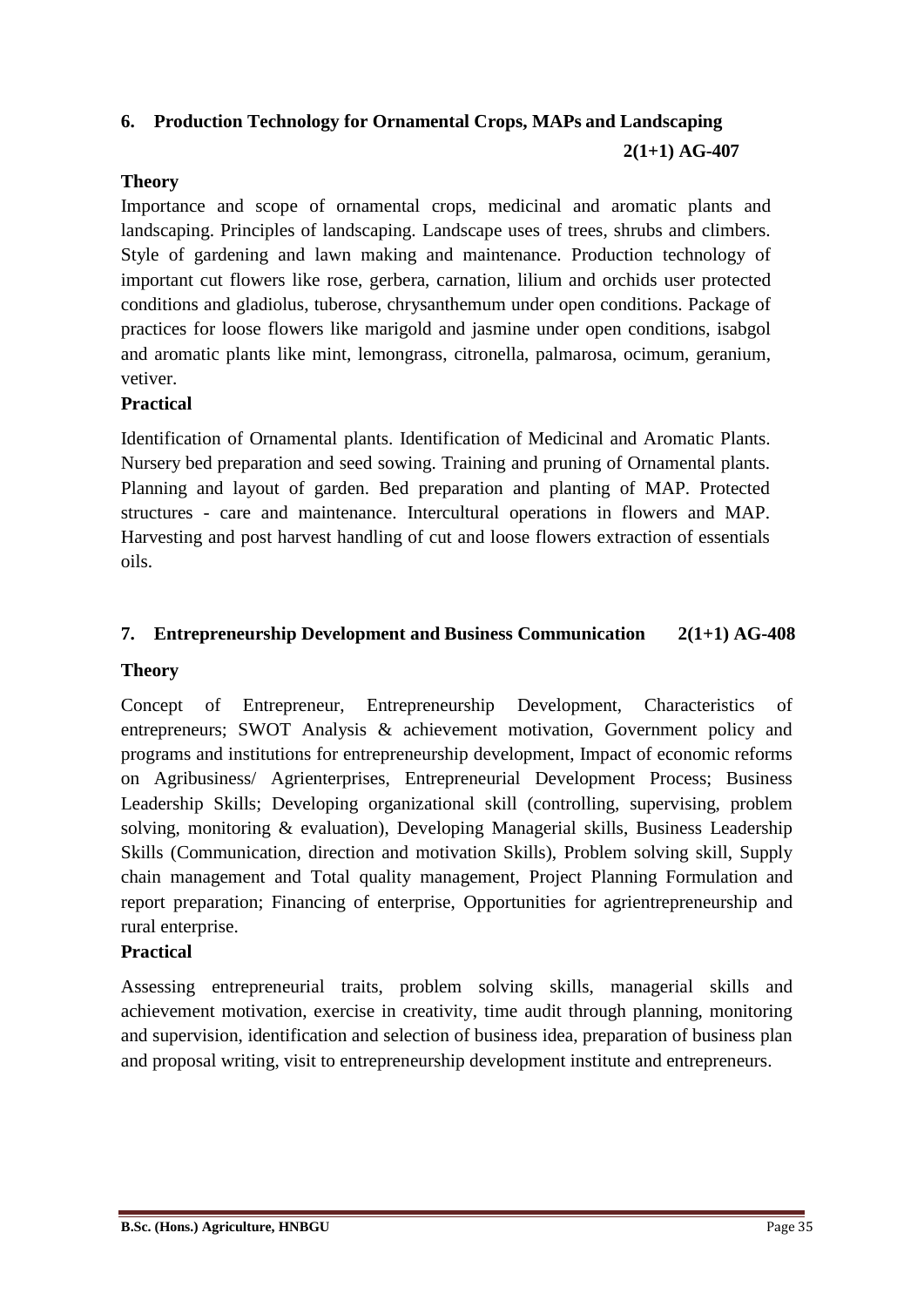# **8. Introductory Agro-meteorology & Climate Change 2(1+1) AG-409**

#### **Theory**

Meaning and scope of agricultural meteorology; Earth atmosphere- its composition, extent and structure; Atmospheric weather variables; Atmospheric pressure, its variation with height; Wind, types of wind, daily and seasonal variation of wind speed, cyclone, anticyclone, land breeze and sea breeze; Nature and properties of solar radiation, solar constant, depletion of solar radiation, short wave, long wave and thermal radiation, net radiation, albedo; Atmospheric temperature, temperature inversion, lapse rate, daily and seasonal variations of temperature, vertical profile of temperature, Energy balance of earth; Atmospheric humidity, concept of saturation, vapor pressure, process of condensation, formation of dew, fog, mist, frost, cloud; Precipitation, process of precipitation, types of precipitation such as rain, snow, sleet, and hail, cloud formation and classification; Artificial rainmaking. Monsoon- mechanism and importance in Indian agriculture, Weather hazards - drought, floods, frost, tropical cyclones and extreme weather conditions such as heat-wave and cold-wave. Agriculture and weather relations; Modifications of crop microclimate, climatic normals for crop and livestock production. Weather forecasting- types of weather forecast and their uses. Climate change, climatic variability, global warming, causes of climate change and its impact on regional and national Agriculture.

### **Practical**

Visit of Agrometeorological Observatory, site selection of observatory, exposure of instruments and weather data recording. Measurement of total, shortwave and long wave radiation, and its estimation using Planck's intensity law. Measurement of albedo and sunshine duration, computation of Radiation Intensity using BSS. Measurement of maximum and minimum air temperatures, its tabulation, trend and variation analysis. Measurement of soil temperature and computation of soil heat flux. Determination of vapor pressure and relative humidity. Determination of dew point temperature. Measurement of atmospheric pressure and analysis of atmospheric conditions. Measurement of wind speed and wind direction, preparation of windrose. Measurement, tabulation and analysis of rain. Measurement of open pan evaporation and evapotranspiration. Computation of PET and AET.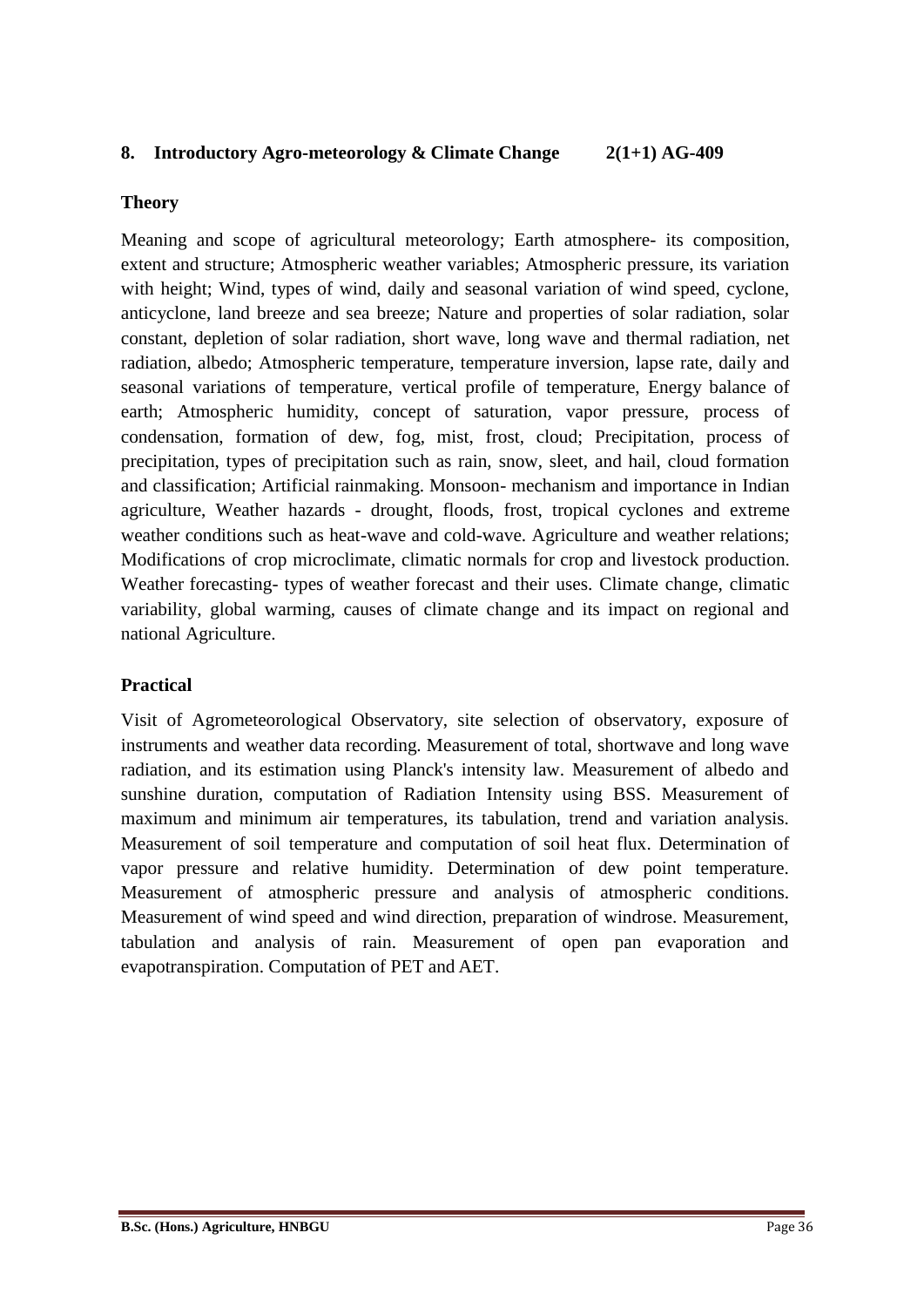### **9. Agri-Informatics 2(1+1) AG-410**

### **Theory**

Introduction to Computers, Operating Systems, definition and types, Applications of MS-Office for document creation & Editing, Data presentation, interpretation and graph creation, statistical

analysis, mathematical expressions, Database, concepts and types, uses of DBMS in Agriculture, World Wide Web (WWW): Concepts and components. Introduction to computer programming languages, concepts and standard input/output operations.

e-Agriculture, concepts and applications, Use of ICT in Agriculture. Computer Models for understanding plant processes. IT application for computation of water and nutrient requirement of crops, Computer-controlled devices (automated systems) for Agri-input management, Smartphone Apps in Agriculture for farm advises, market price, postharvest management etc; Geospatial technology for generating valuable agri-information. Decision support systems, concepts, components and applications in Agriculture, Agriculture Expert System, Soil Information Systems etc for supporting Farm decisions. Preparation of contingent crop-planning using IT tools.

# **Practical**

Study of Computer Components, accessories, practice of important DOS Commands. Introduction of different operating systems such as windows, Unix/ Linux, Creating, Files & Folders, File Management. Use of MS-WORD and MS Power-point for creating, editing and presenting a scientific Document MS-EXCEL - Creating a spreadsheet, use of statistical tools, writing expressions, creating graphs, analysis of scientific data. MS-ACCESS: Creating Database, preparing queries and reports, demonstration of Agriinformation system. Introduction to World Wide Web (WWW). Introduction of programming languages. Hands on Crop Simulation Models (CSM) such as DSSAT/Crop-Info/CropSyst/ Wofost; Computation of water and nutrient requirements of crop using CSM and IT tools. Introduction of Geospatial Technology for generating valuable information for Agriculture. Hands on Decision Support System. Preparation of contingent crop planning.

### **10. Poultry production and management 3(2+1) AG-411**

### **UNIT 1.**

**GENERAL:** Importance of poultry industry in India, Poultry production and marketing statistics of eggs and chicken. Historical development in poultry birds potential.

# **UNIT 2.**

**BREEDING :** Male and female reproductive system of chicken, Breeds and strains of broilers and layers of chicken, duck and quails, General aspects of breeding for better egg production and body weight gain, Selection and culling, Artificial insemination.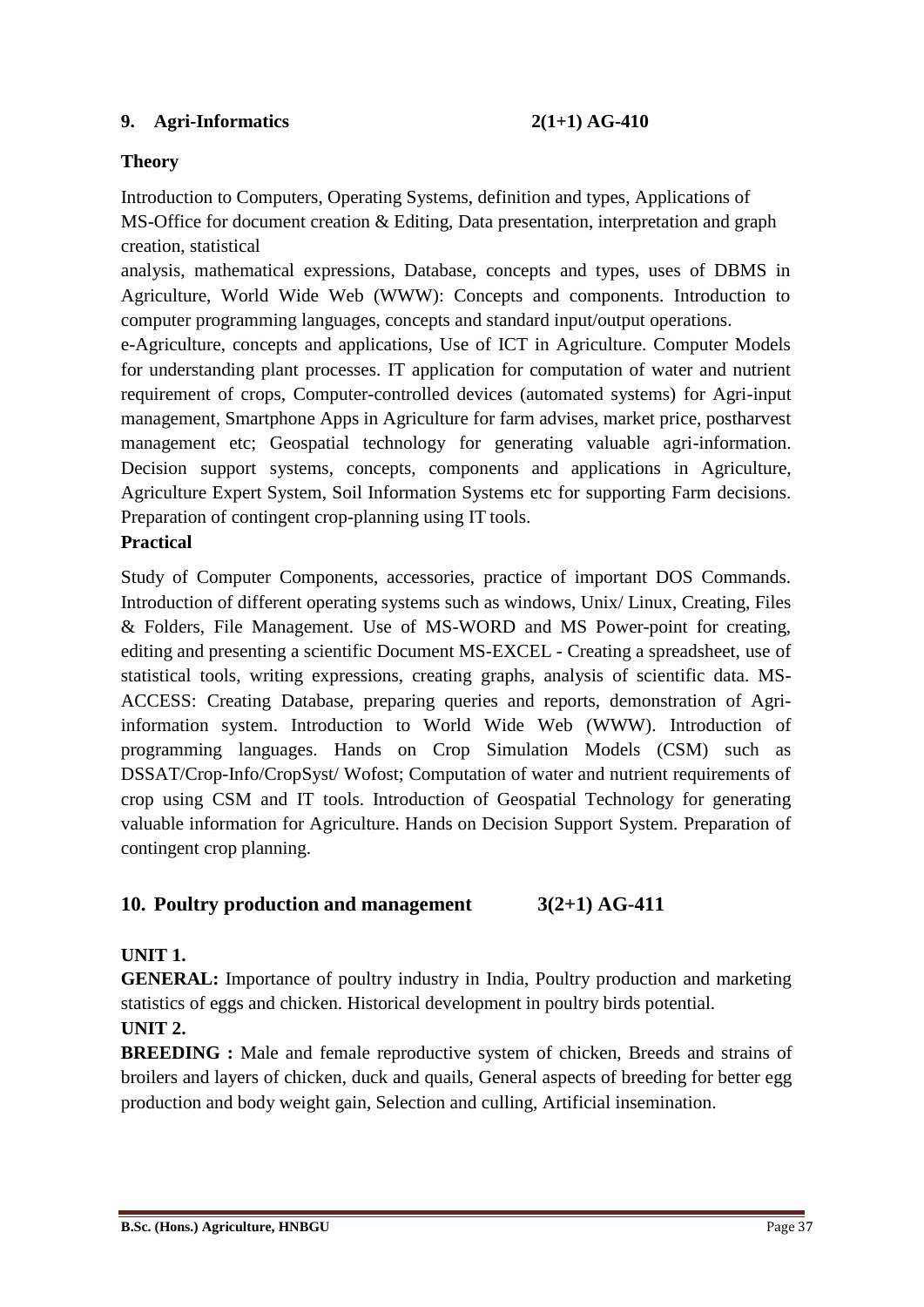# **UNIT 3.**

**GENERAL MANAGEMENT:** Establishment of poultry farm, Housing and equipment, incubation and hatching of eggs, Broiler and layer management, Lighting schedule for poultry.

### **UNIT 4.**

**FEEDS AND FEEDING :** Digestion, Digestive system of chicken, Feed ingredients, Availability of CP and ME in ingredients, Feed processing, Formulation of feed viz. Starter, Grower, Layer, Finisher and Breeder ration, FCR, CP ratio, Nutritional deficiency conditions.

# **UNIT 5.**

**HEALTH MANAGEMENT:** Vaccination schedule for poultry, Common poultry diseases, i.e. Ranikhet, Marex, Chicken pox, Gumboro, Infectious bronchitis and CRD, Control of internal and external parasites.

### **UNIT 6.**

**POULTRY PRODUCTS:** Preservation and storage of eggs, Grading of eggs, AGMARK standard of egg, Egg powder, Slaughtering and processing of chicken, Marketing of poultry products.

# **Practical**

Neat and clean diagram of hen showing external body parts, structure of egg, Formulation of ration viz. Broiler starter ration, Broiler finisher ration, Chick starter ration, Grower ration, Layer ration and Breeder ration. Vaccination schedule for broiler and layers, Debeaking, Candling of eggs, Dissection of bird for showing internal body parts.

# **B.Sc. (Hons.) Agriculture**, **Semester V**

# **1. Rain fed and Dryland Agriculture: 2(1+1) AG-501**

### **Theory**

Rainfed and dryland agriculture - Introduction, types and history. Problems & prospects of rainfed agriculture in India. Soil and climatic conditions prevalent in rainfed areas. Drought: types, effect of water deficit on physio - morphological characteristics of the plants. Mechanism of crop adoption under moisture deficit conditions. Efficient utilization of water through soil and crop management practices, management of crops in rainfed areas. Contingent crop planning for aberrant weather conditions. Precision agriculture; concepts and techniques; their issues and concerns for Indian agriculture.

# **Practical**

Studies on climatic classifications, studies on rainfall pattern are rainfed areas of the country. Studies on cropping pattern of different dryland areas in the country and demarcation of dryland area on map of India. Interpretation of metrological data and scheduling of supplemental irrigations on the basis of evapo-transpiration demand of crops effective rainfall and its calculations. Visit to rainfed research stations/watersheds.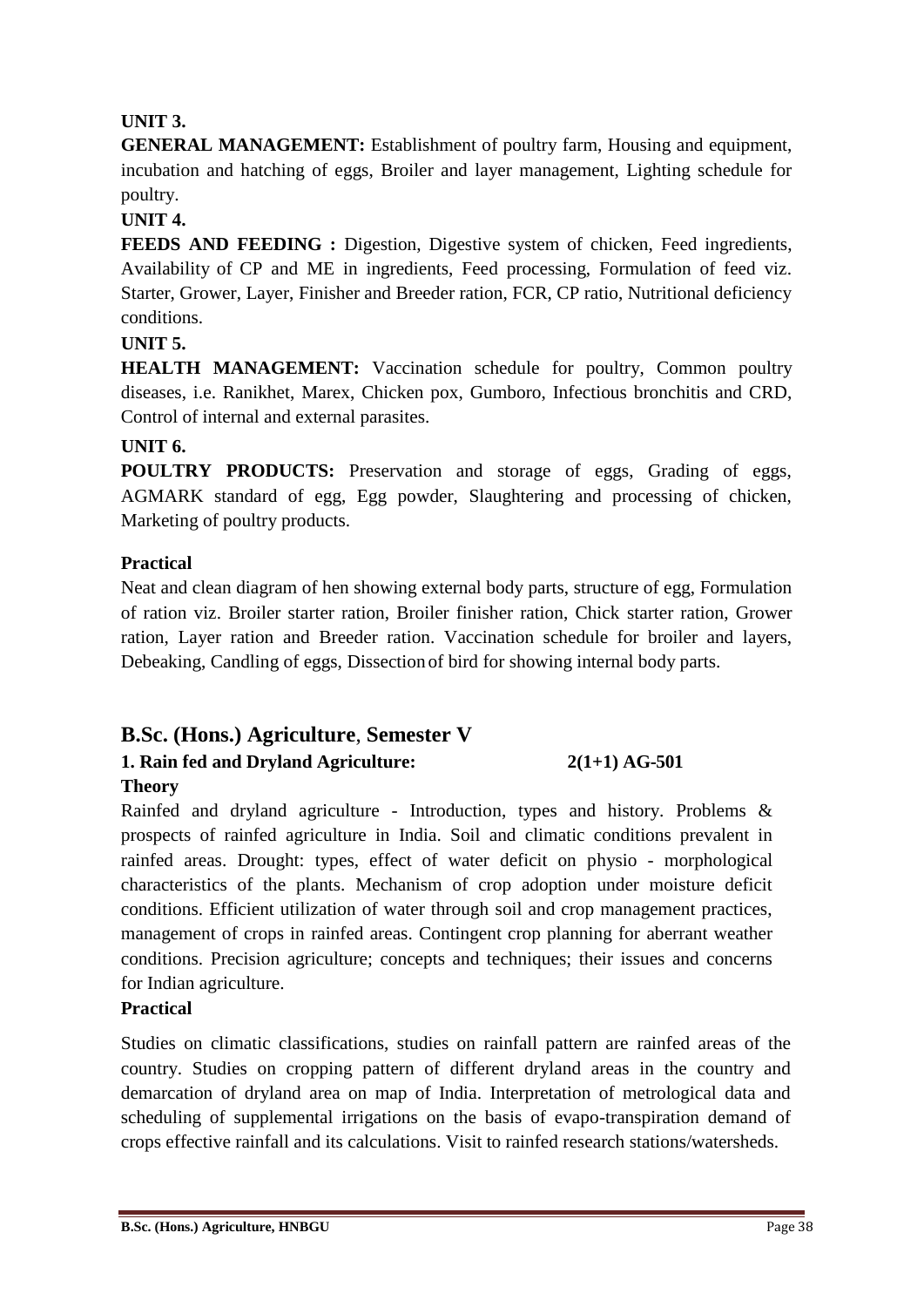# *2.* **Crop Improvement - I** *(Kharif)* **2(1+1) AG-502**

#### **Theory**

Centers of origin, distribution of species, wild relatives in different cereals (Rice, Maize, Sorghum and Pearl millet); pulses (Pigeonpea, Urdbean and Mungbean); oilseeds (Groundnut); fibre (Cotton). Important concepts of breeding self-pollinated and cross pollinated. Major breeding objectives and procedures including conventional and modern innovative approaches for development of hybrids and varieties for yield, adaptability, stability, abiotic and biotic stress and quality (physical, chemical, nutritional); Hybrid seed production technology in Maize, Rice, Sorghum, Pearl millet and Pigeonpea.

### **Practical**

Floral biology, emasculation and hybridization techniques in different crop species; viz., Rice, Maize, Sorghum, Pearl millet, Pigeonpea, Urdbean, Mungbean, Groundnut, Cotton crops. Maintenance breeding of different *kharif* crops. Handling of germplasm and segregating populations by different methods like pedigree, bulk and single seed decent methods; Study of field techniques for seed production and hybrid seeds production in *Kharif* crops; Estimation of heterosis, inbreeding depression and heritability; Layout of field experiments; Study of quality characters, donor parents for different characters; Visit to seed production plots; Visit to AICRP plots of different field crops.

# **3. Pests of Field Crops, Stored Grains and their Management 3(2+1) AG-503 Theory**

General account on nature and type of damage by following insect pests arthropods pests. Scientific name, order, family, host range, distribution, biology and bionomics, nature of damage, and management of major pests and scientific name, order, family, host range, distribution, nature of damage and control practice other important arthropod pests (mites) of various field crops. Factors affecting losses of stored grain and role of physical, biological, mechanical and chemical factors in deterioration of grain. Insect pests, mites, rodents, birds and microorganisms associated with stored grain and their management. Storage structure and methods of grain storage and fundamental principles of grain store management.

**Paddy:** *Leptocorisa varicronis, Hieroglyphus Spp., Nilaparvata lugens, Nephotetix, spp., Mythimna separata.* **Jowar Maize:** *Chilo partellus, Atherigona variasoccata, Scirpophaga excerpatalis, Chilo infuscatelles* **Sugarcane:** *Top borer, Pyrilla, Early Shoot borer and white fly.*

**Cotton:** *Pectinophora gossypiella, Earias Spp., Sylepta derogata, Dysdercus Spp., Bemisia tabaci, Amrasca bigutulla.*

**Oilseeds:** *Lipaphis erysimi, Athalia proxima Bagrada Cruciferarun, Dasyneura lini.* **Pulses:** *Helicoverpa armigera Agrotis Spp., Etiella zinckenella*

**Pests of Stored Grains:** *Sitophilus oryzae, Trogoderma granarium, Sitotroga cerealella, Callosobruchus chinensis.*

**Polyphagous pests:** *Odontotermes obesus, Holotrichia consanguinea, Spilosoma obliqua, Spodoptera litura, Amsacta Spp.*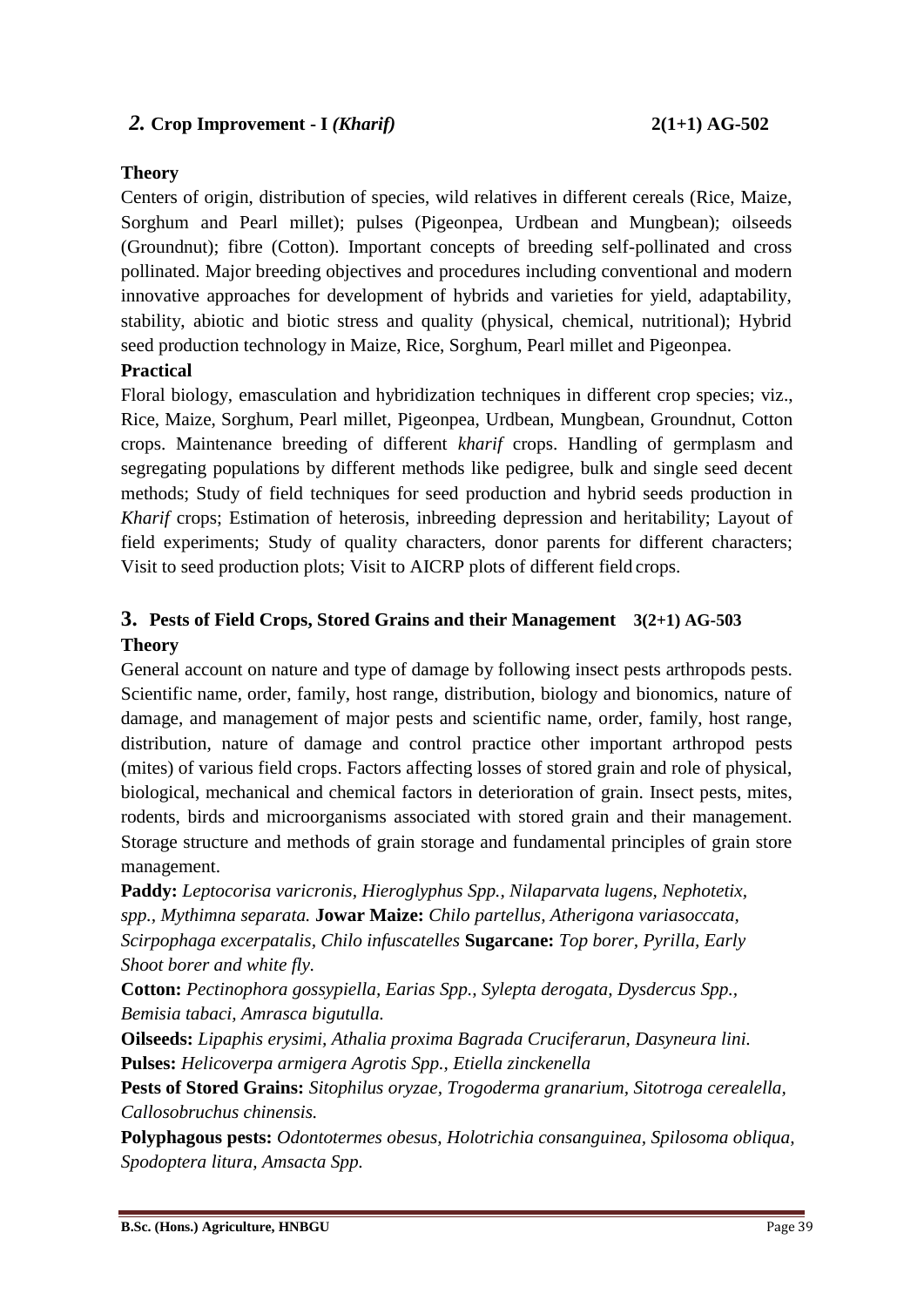# **Practical**

Identification of different types of damage. Identification and study of life cycle and seasonal history of various insect pests attacking field crops and their produce. Identification of insect pests and Mites associated with stored grain. Determination of insect infestation by different methods. Assessment of losses due to insects. Calculations on the doses of insecticides application technique. Fumigation of grain store / godown. Identification of rodents and rodent control operations in godowns. Identification of birds and bird control operations in godowns. Determination of moisture content of grain. Methods of grain sampling under storage condition. Visit to Indian Storage Management and Research Institute, Hapur and Quality Laboratory, Department of Food., Delhi. Visit to nearest FCI godowns.

# **4.Agricultural Marketing, Trade and Prices 3(2+1) AG-504**

# **Theory**

Agricultural Marketing: Concepts and definitions of market, marketing, agricultural marketing, market structure, marketing mix and market segmentation, classification and characteristics of agricultural markets; demand, supply and producer's surplus of agricommodities: nature and determinants of demand and supply of farm products, producer's surplus - meaning and its types, marketable and marketed surplus, factors affecting marketable surplus of agri- commodities; cost based and competition based pricing; market promotion - advertising, personal selling, sales promotion and publicity - their meaning and merits & demerits; marketing process and functions: Marketing process-concentration, dispersion and equalization; exchange functions - buying and selling; physical functions storage, transport and processing; facilitating functions - packaging, branding, grading, quality control and labeling (Agmark); Market functionaries and marketing channels: Types and importance of agencies involved in agricultural marketing; meaning and definition of marketing channel; number of channel levels; marketing channels for different farm products; Integration, efficiency, costs and price spread: Meaning, definition and types of market integration; marketing efficiency; marketing costs, margins and price spread; factors affecting cost of marketing; reasons for higher marketing costs of farm commodities; ways of reducing marketing costs; Role of Govt, in agricultural marketing: Public sector institutions- CWC, SWC, FCI, CACP & DMI - their objectives and functions; cooperative

marketing in India; Risk in marketing: Types of risk in marketing; speculation  $\&$ hedging; an overview of futures trading; Agricultural prices and policy: Meaning and functions of price; administered prices; need for agricultural price policy; Trade: Concept of International Trade and its need, theories of absolute and comparative advantage. Present status and prospects of international trade in agri-commodities; GATT and WTO; Agreement on Agriculture (AoA) and its implications on Indian agriculture; IPR GST. **Practical**

Plotting and study of demand and supply curves and calculation of elasticities; Study of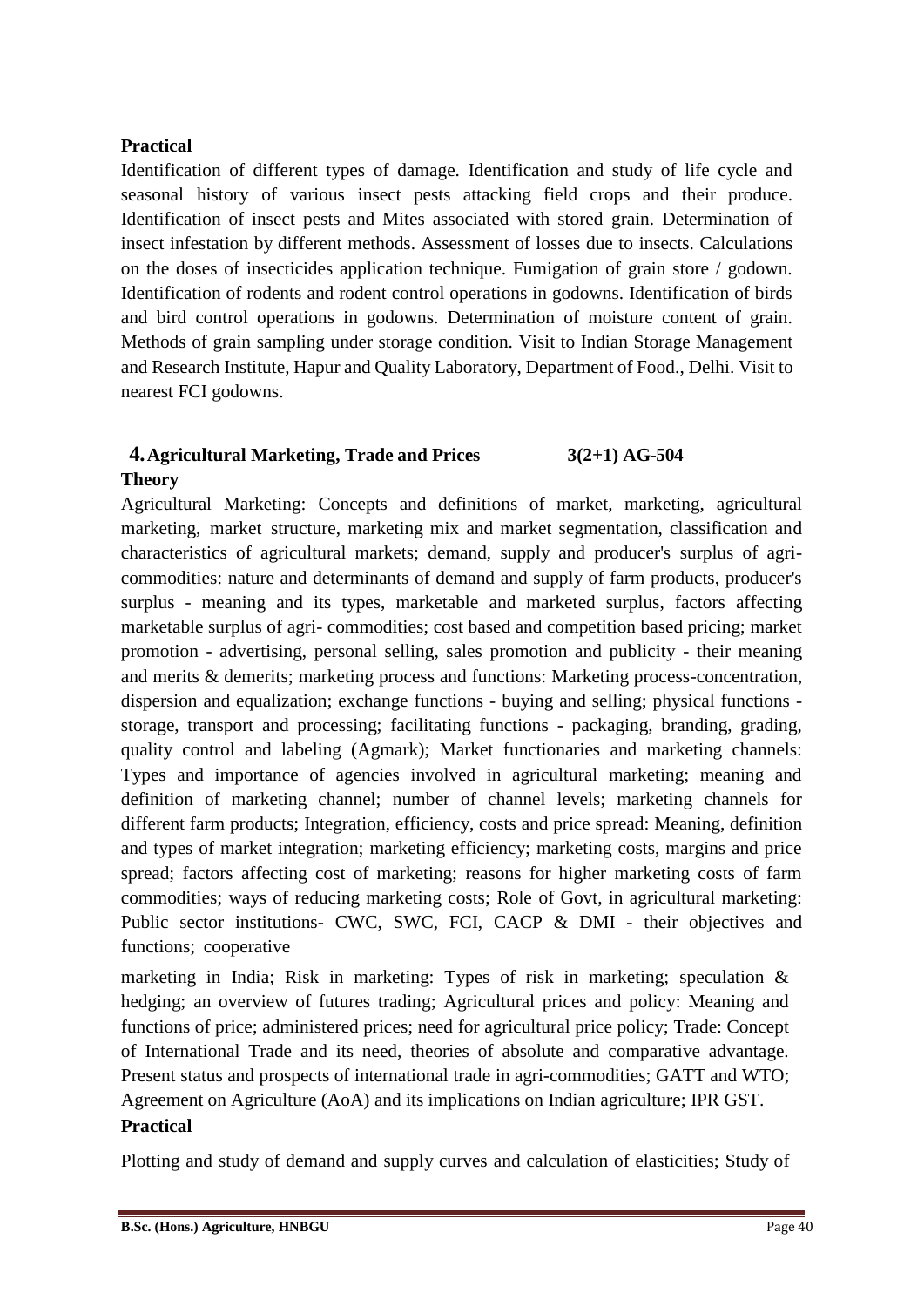relationship between market arrivals and prices of some selected commodities; Computation of marketable and marketed surplus of important commodities; Study of price behaviour over time for some selected commodities; Construction of index numbers; Visit to a local market to study various marketing functions performed by different agencies, identification of marketing channels for selected commodity, collection of data regarding marketing costs, margins and price spread and presentation of report in the class; Visit to market institutions - NAFED, SWC, - CWC, cooperative marketing society, etc. to study their organization and functioning; Application of principles of comparative advantage of international trade.

# **5.Protected Cultivation and Secondary Agriculture 2(l+1) AG-505**

### **Theory**

Green house technology: Introduction, Types of Green Houses; Plant response to Green house environment, Planning and design of greenhouses, Design criteria of green house for cooling and heating purposes. Green house equipments, materials of construction for traditional and low cost green houses. Irrigation systems used in greenhouses, typical applications, passive solar green house, hot air green house heating systems, green house drying. Important Engineering properties such as physical, thermal and aero & hydrodynamic properties of cereals, pulses and oilseed, their application in PHT equipment design and operation. Drying and dehydration; moisture measurement, EMC, drying theory, various drying method, commercial grain dryer (deep bed dryer, flat bed dryer, tray dryer, fluidized bed dryer, recirculatory dryer and solar dryer). Material handling equipment; conveyer and elevators, their principle, working and selection.

# **Practical**

Study of different type of green houses based on shape. Determine the rate of air exchange in an active summer winter cooling system. Determination of drying rate of agricultural products inside green house. Study of green house equipments. Visit to various Post Harvest Laboratories. Determination of Moisture content of various grains by oven drying & infrared moisture methods. Determination of engineering properties (shape and size, bulk density and porosity of biomaterials). Determination of Moisture content of various grains by moisture meter. Field visit to seed processing plant.

# **6.Diseases of Field and Horticultural Crops & their Management–I 3(2+1) AG-506 Theory**

Symptoms, etiology, disease cycle and management of major diseases of following crops:

Field Crops: Rice: Blast, Brown spot, Bacterial Blight, Sheath blight, false smut, Khaira and tungro; Maize: stalk rots, downy mildew; Sorghum: smuts; Bajra: downy mildew and ergot; Groundnut: early and leaf spots; Pigeonpea: Phytophthora blight, wilt and sterility mosaic; Green gram: Cercospora leaf spot, web blight and yellow mosaic; Tobacco: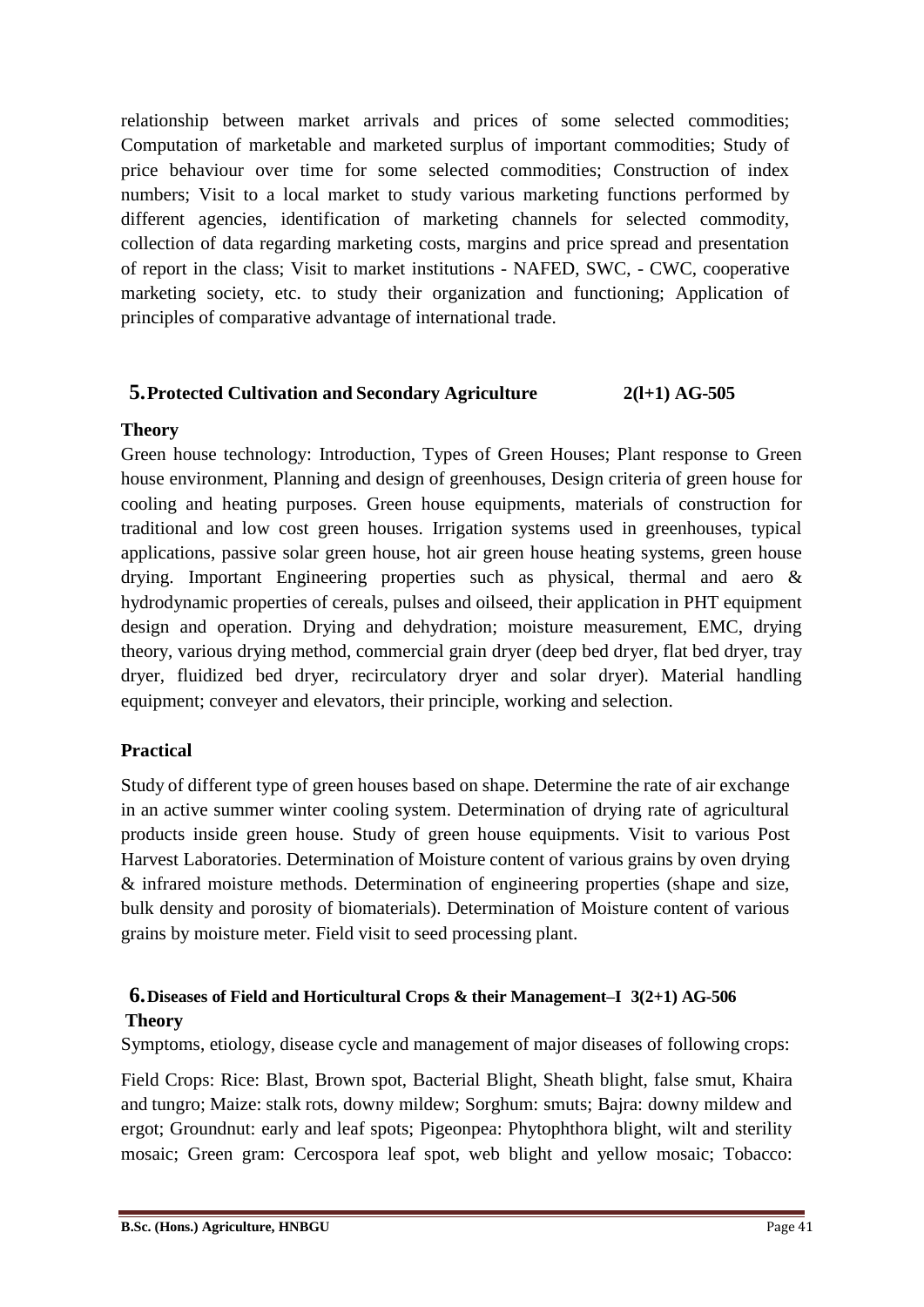# Mosaic.

Horticultural Crops: Guava: wilt and anthracnose; Banana: Panama wilt, sigatoka and bunchy top; Papaya: foot rot and leaf curl.

Cruciferous vegetable: Alternaria leaf spot and black rot; Brinjal: phomopsis blight, sclerotinia and little leaf; Tomato: early and late blight, leaf curl and mosaic; Okra: Yellow Vein Mosaic; Beans: Anthracnose and bacterial blight; ginger: soft rot; Colocasia: Phytophthora blight.

# **Practical**

Identification and histopathological studies of selected diseases of field and horticultural crops covered in theory. Field visit for the diagnosis of field problems. Collection and preservation of plant diseased specimens for herbarium Note: Students should submit 10 pressed and well- mounted specimens.

# **7.Production Technology for Fruit and Plantation Crops 2(1+1) AG-507**

# **Theory**

Importance and scope of fruit and plantation crop industry in India; High density planting; Use of rootstocks; Production technologies for the cultivation of major fruitsmango, banana, citrcus, grape, guava, Litchi, papaya, apple, pear, peach and; minor fruits-pineapple, pomegranate, jackfruit, strawberry, nut crops; plantation crops-coconut, arecanut, cashew, tea, coffee & rubber.

# **Practical**

Seed propagation. Scarification and stratification of seeds. Propagation methods for fruit and plantation crops. Including micro-propagation. Description and identification of fruit. Preparation of plant bio regulators and their uses, pests, diseases and physiological disorders of above fruit and plantation crops, Visit to commercial orchards.

# **8. Communication Skills and Personality Development 2(1+1) AG-508**

# **Theory**

Communication: meaning and definition; Principles and process of communication, models and barriers to communication; Verbal and nonverbal communication. Communication Skills: Listening and note taking, writing skills, oral presentation skills; field diary and lab record; indexing, footnote and bibliographic procedures. Reading and comprehension of general and technical articles, precise writing, summarizing, abstracting; individual and group presentations, impromptu presentation, public speaking; Group discussion. Organizing seminars and conferences. Diffusion and adoption of innovation: concept and meaning, process and stages of adoption, adopter categories.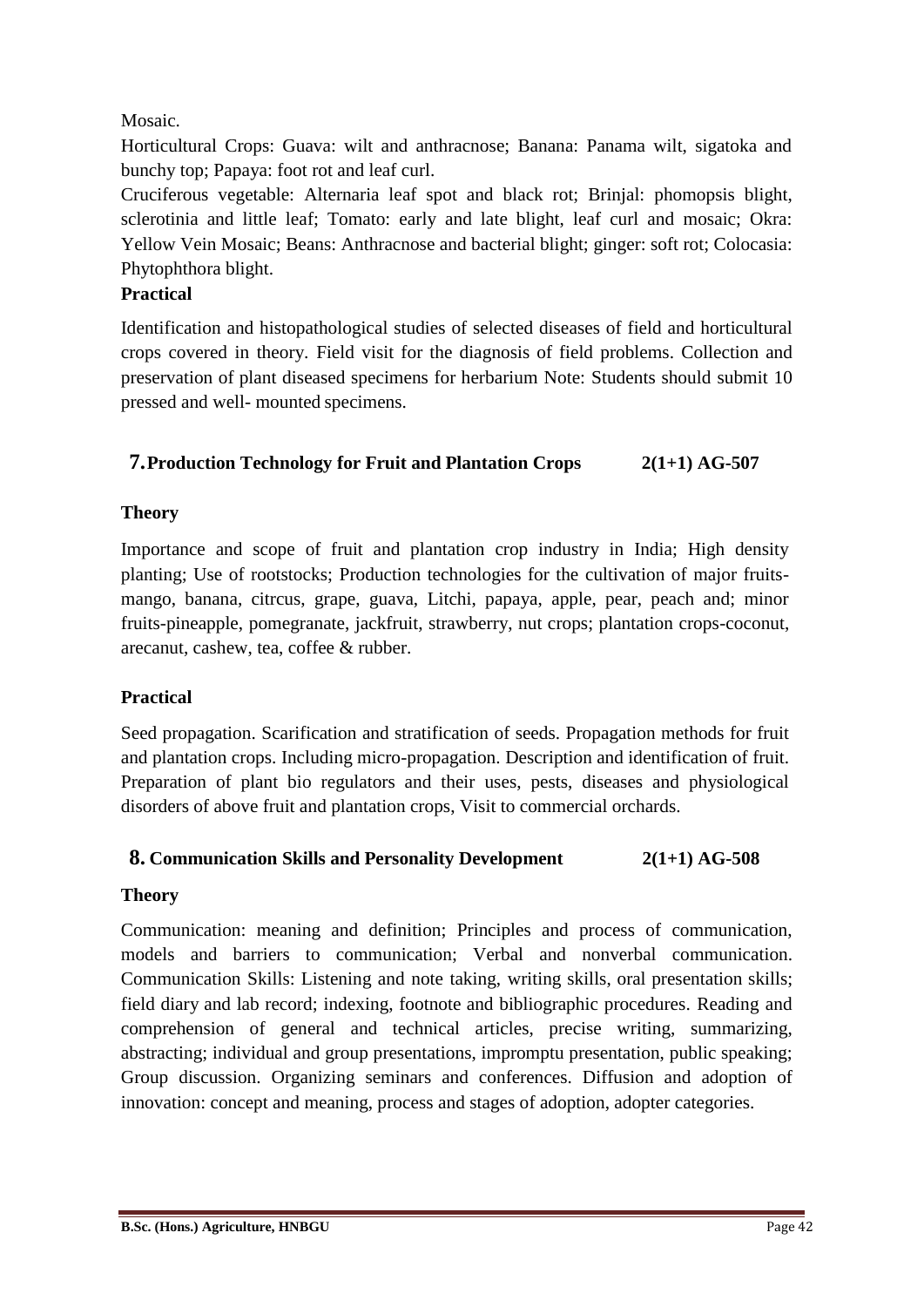# **Practical**

Listening and note taking, writing skills, oral presentation skills; field diary and lab record; indexing, footnote and bibliographic procedures. Reading and comprehension of general and technical articles, precise writing, summarizing, abstracting; individual and group presentations.

# **9. Intellectual Property Rights 1(1+0) AG-509**

# **Theory**

Introduction and meaning of intellectual property, brief introduction to GATT, WTO, TRIPs and WIPO, Treaties for IPR protection; Types of Intellectual Property and legislations covering IPR in India: - Patents, Copyrights, Trademark, Industrial design, Geographical indications, Integrated circuits, Trade secrets. Patents Act 1970 and Patent system in India, patentability, process and product patent, filing of patent, patent specification, patent claims, Patent opposition and revocation, infringement, Compulsory licensing, Patent Cooperation Treaty, Patent search and patent database. Origin and history including a brief introduction to UPOV for protection of plant varieties, Protection of plant varieties under UPOV and PPV&FR Act of India, Plant breeder's rights, Registration of plant varieties under PPV&FR Act 2001, breeders, researcher and farmers rights. International treaty on plant genetic resources for food and agriculture (ITPGRFA).

# **10. Principles of Food Science and Nutrition 3(2+1) AG-510**

# **UNIT 1.**

**GENERAL:** Definition of food and food science, Composition of food, Foods of animal origin, Digestive system of Ruminants.

**UNIT 2.**

Definition, Chemistry and Function of Carbohydrate, Fat, Proteins and Water.

# **UNIT 3.**

Requirement, Availability, Functions and Nutritional deficiency disease of minerals and vitamins. Flavours and colours used in food.

# **UNIT 4.**

Food microbiology with special reference to milk, Physico Chemical properties of milk.

# **UNIT 5.**

Composition and processing of egg, meat and chicken, feed additives, antibiotics, enzymes and hormones.

# **Practical**

- 1. Sampling of milk.
- 2. Specific gravity of milk by lactometer.
- 3. Water quality test.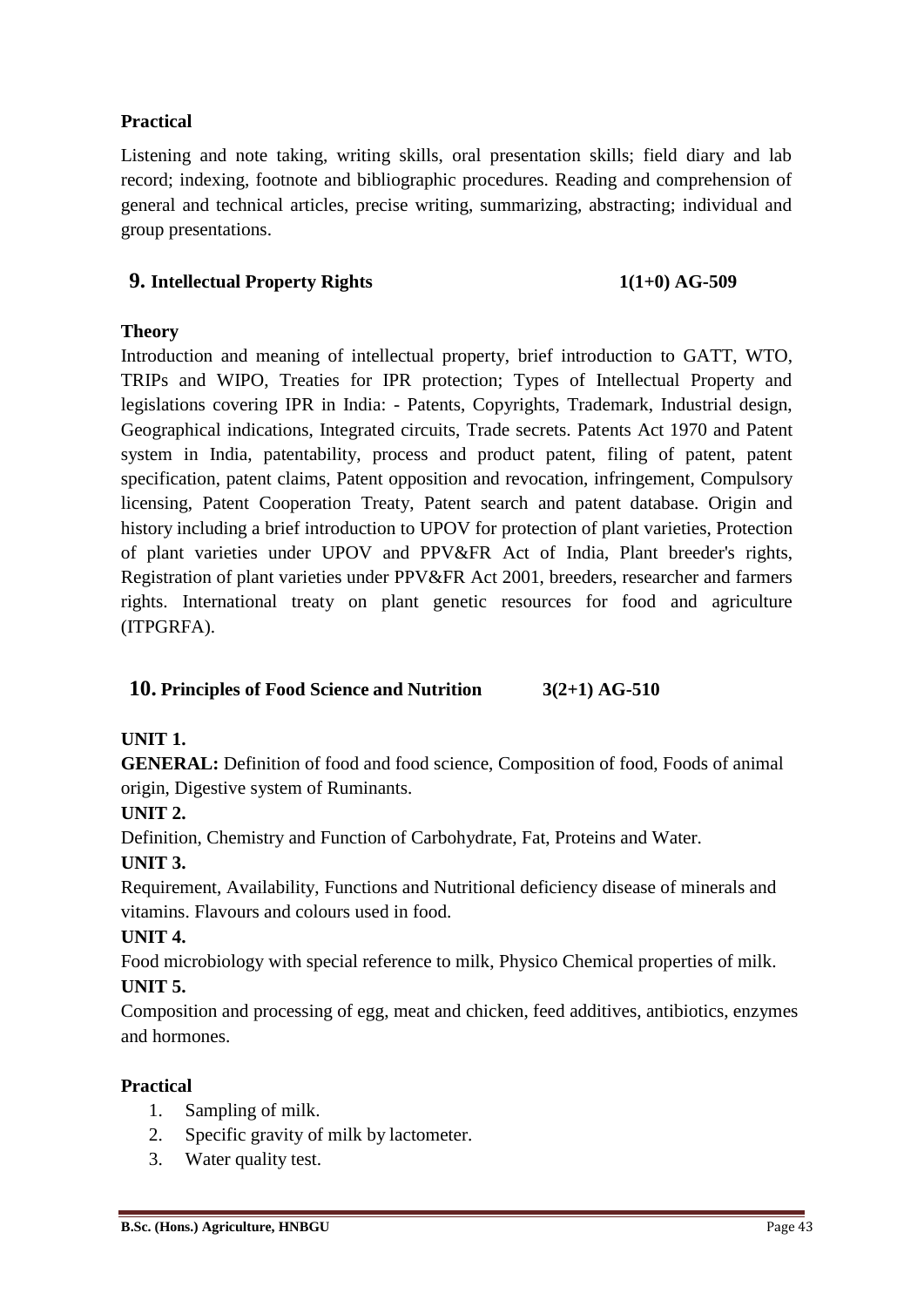- 4. Study of Nutritional deficientic conditions.
- 5. Study of Nutritional disorders.
- 6. Quality parameters for egg, meat and chicken.
- 7. Fat test by Gerbers method.
- 8. T.S. & S.N.F. percentage by Richmond's scale and formula.

### **11. Geo-informatics, Nano-technology 2(1+1) AG-511 Theory**

Geo-informatics- definition, concepts, tool and techniques; their use in Precision Agriculture. Crop discrimination and Yield monitoring, soil mapping; fertilizer recommendation using geospatial technologies; Spatial data and their management in GIS; Remote sensing concepts and application in agriculture; Image processing and interpretation; Global positioning system (GPS), components and its functions; Nanotechnology, definition, concepts and techniques, brief introduction about nanoscale effects, nano-particles, nano-pesticides, nano-fertilizers, nano- sensors, Use of nanotechnology in seed, water, fertilizer, plant protection for scaling-up farm productivity.

### **Practical**

Introduction to GIS software, Introduction to image processing software. Visual interpretation of remote sensing images. Generation of spectral profiles of different objects. Supervised and unsupervised classification and acreage estimation, Multispectral remote sensing for soil mapping. Creation of thematic layers of soil fertility based on GIS. Creation of productivity and management zones. Fertilizers recommendations based of VRT and STCR techniques. Crop stress (biotic/abiotic) monitoring using geospatial technology. Use of GPS for agricultural survey. Formulation, characterization and applications of nanoparticles in agriculture. Projects formulation and execution related to precision farming.

# **ELECTIVE COURSES**

### **1. Agri-business Management 3(2+1) AGE-51**

### **Theory**

Transformation of agriculture into agribusiness, various stakeholders and components of agribusiness systems. Importance of agribusiness in the Indian economy and New Agricultural Policy. Distinctive features of Agribusiness Management: Importance and needs of agro-based industries, Classification of industries and types of agro based industries. Institutional arrangement, procedures to set up agro based industries. Constraints in establishing agro-based industries. Agri-value chain: Understanding primary and support activities and their linkages. Business environment: PEST & SWOT analysis. Management functions: Roles & activities, Organization culture. Planning, meaning, definition, types of plans. Purpose or mission, goals or objectives,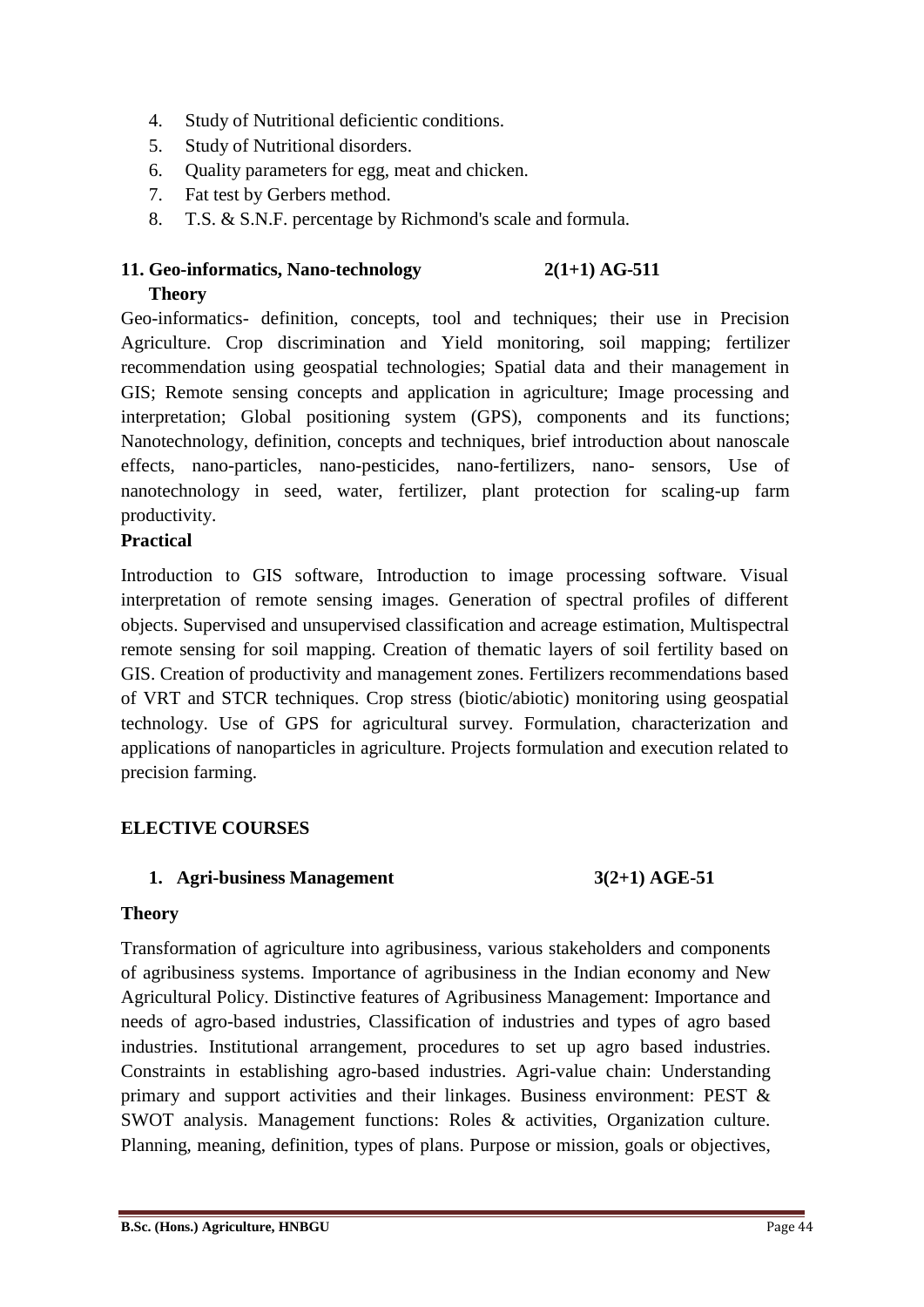Strategies, polices procedures, rules, programs and budget. Components of a business plan, Steps in planning and implementation. Organization staffing, directing and motivation. Ordering, leading, supervision, communications, control. Capital Management and Financial management of Agribusiness. Financial statements and their importance. Marketing Management: Segmentation, targeting & positioning. Marketing mix and marketing strategies. Consumer behavior analysis, Product Life Cycle (PLC). Sales & Distribution Management. Pricing policy, various pricing methods. Project Management definition, project cycle, identification, formulation, appraisal, implementation, monitoring and evaluation. Project Appraisal and evaluation techniques.

# **Practical**

Study of agri-input markets: Seed, fertilizers, pesticides. Study of output markets: grains, fruits, vegetables, flowers. Study of product markets, retails trade commodity trading, and value added products. Study of financing institutions- Cooperative, Commercial banks, RRBs, Agribusiness Finance Limited, NABARD. Preparations of projects and Feasibility reports for agribusiness entrepreneur. Appraisal/evaluation techniques of identifying viable project- Non-discounting techniques. Case study of agro-based industries. Trend and growth rate of prices of agricultural commodities. Net present worth technique for selection of viable project. Internal rate ofreturn.

# **2. Agrochemicals 3(2+1) AGE-52**

# **Theory**

An introduction to agrochemicals, their type and role in agriculture, effect on environment, soil, human and animal health, merits and demerits of their uses in agriculture, management of agrochemicals for sustainable agriculture.

Herbicides-Major classes, properties and important herbicides. Fate of herbicides. Fungicides - Classification - Inorganic fungicides - characteristics, preparation and use of sulfur and copper, Mode of action-Bordeaux mixture and copper oxychloride. Organic fungicides- Mode of action- Dithiocarbamates-characteristics, preparation and use of Zineb and maneb. Systemic fungicides- Benomyl, carboxin, oxycarboxin, Metalaxyl, Carbendazim, characteristics and use. Introduction and classification of insecticides: inorganic and organic insecticides Organochlorine, Organophosphates, Carbamates, Synthetic pyrethroids Neonicotinoids, Biorationals, Insecticide Act and rules, Insecticides banned, withdrawn and restricted use, Fate of insecticides in soil & plant. IGRs Biopesticides, Reduced risk insecticides, Botanicals, plant and animal systemic insecticides their characteristics and uses.

Fertilizers and their importance. Nitrogenous fertilizers: Feedstocks and Manufacturing of ammonium sulphate, ammonium nitrate, ammonium chloride, urea. Slow release Nfertilizers. Phosphatic fertilizers: feedstock and manufacturing of single superphosphate. Preparation of bone meal and basic slag. Potassic fertilizers: Natural sources of potash, manufacturing of potassiumchloride, potassium sulphate and potassium nitrate. Mixed and complex fertilizers: Sources and compatibility-preparation of major, secondary and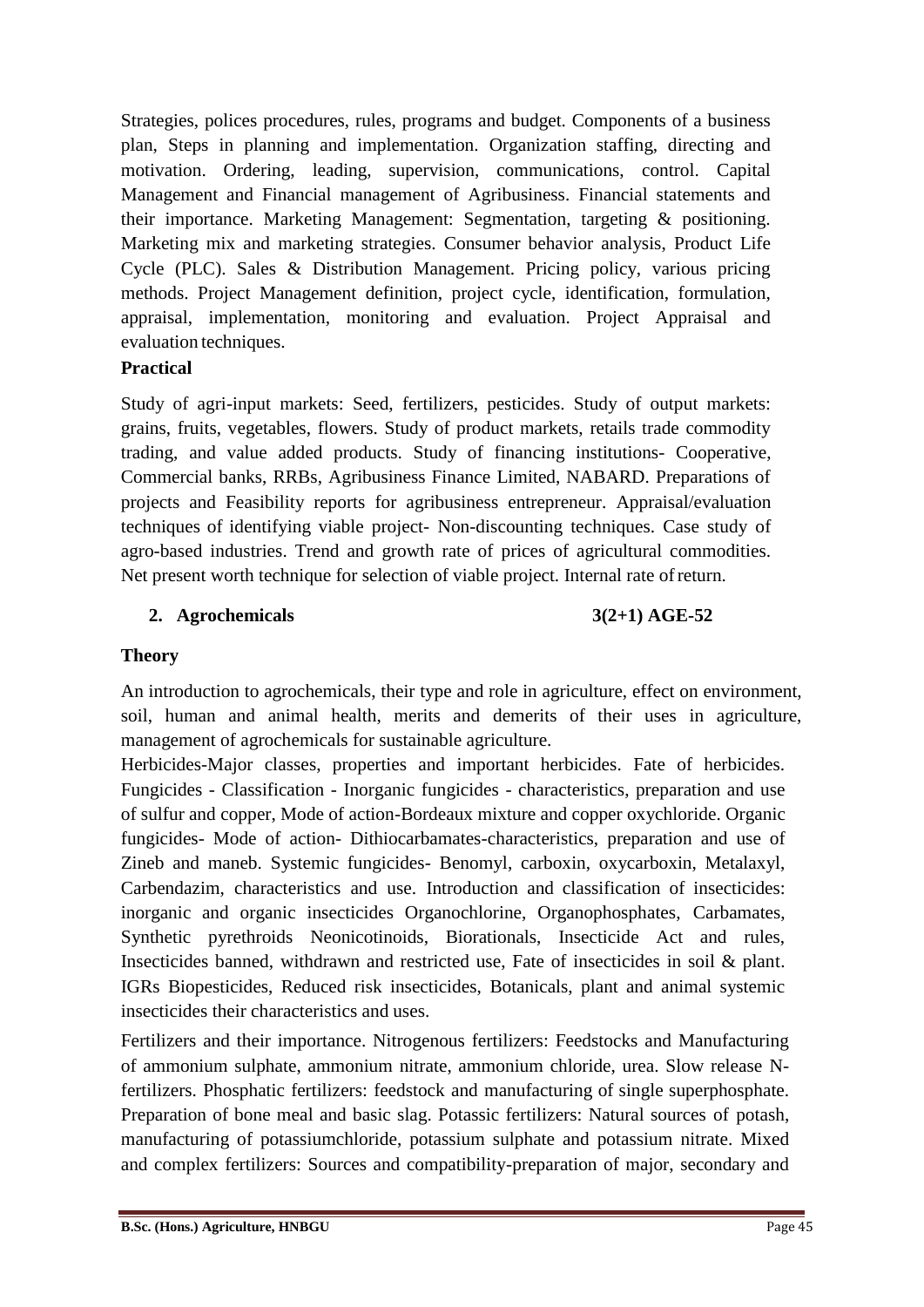micronutrient mixtures. Complex fertilizers: Manufacturing of ammonium phosphates, nitrophosphates and NPK complexes. Fertilizer control order. Fertilizer logistics and marketing. Plant bio-pesticides for ecological agriculture, Bio-insect repellent.

# **Practical**

Sampling of fertilizers and pesticides. Pesticides application technology to study about various pesticides appliances. Quick tests for identification of common fertilizers. Identification of anion and cation in fertilizer. Calculation of doses of insecticides to be used. To study and identify various formulations of insecticide available kin market Estimation of nitrogen in Urea. Estimation of water soluble P2O5 and citrate soluble P2O5 in single super phosphate. Estimation of potassium in-Muraite of Potash/ Sulphate of Potash by flame photometer. Determination of copper content in copper oxychloride. Determination of sulphur content in sulphur fungicide. Determination of thiram. Determination of ziram content.

# **3. Commercial Plant Breeding 3(1+2) AGE-53**

# **Theory**

Types of crops and modes of plant reproduction. Line development and maintenance breeding in self and cross pollinated crops (A/B/R and two line system) for development of hybrids and seed production. Genetic purity test of commercial hybrids. Advances in hybrid seed production of maize, rice, sorghum, pearl millet, castor, sunflower, cotton pigeon pea, Brassica etc. Quality seed production of vegetable crops under open and protected environment. Alternative strategies for the development of the line and cultivars: haploid inducer, tissue culture techniques and biotechnological tools. IPR issues in commercial plant breeding: DUS testing and registration of varieties under PPV & FR Act. Variety testing, release and notification systems in India Principles and techniques of seed production, types of seeds, quality testing in self and cross pollinated crops.

# **Practical**

Floral biology in self and cross pollinated species, selfing and crossing techniques. Techniques of seed production in self and cross pollinated crops using A/B/R and two line system. Learning techniques in hybrid seed production using male-sterility in field crops. Understanding the difficulties in hybrid seed production, Tools and techniques for optimizing hybrid seed production. Concept of rouging in seed production plot. Concept of line its multiplication and purification in hybrid seed production. Role of pollinators in hybrid seed production. Hybrid seed production techniques in sorghum, pearl millet, maize, rice, rapeseed-mustard, sunflower, castor, pigeon pea, cotton and vegetable crops. Sampling and analytical procedures for purity testing and detection of spurious seed. Seed drying and storage structure in quality seed management. Screening techniques during seed processing viz., grading and packaging. Visit to public private seed production and processing plants.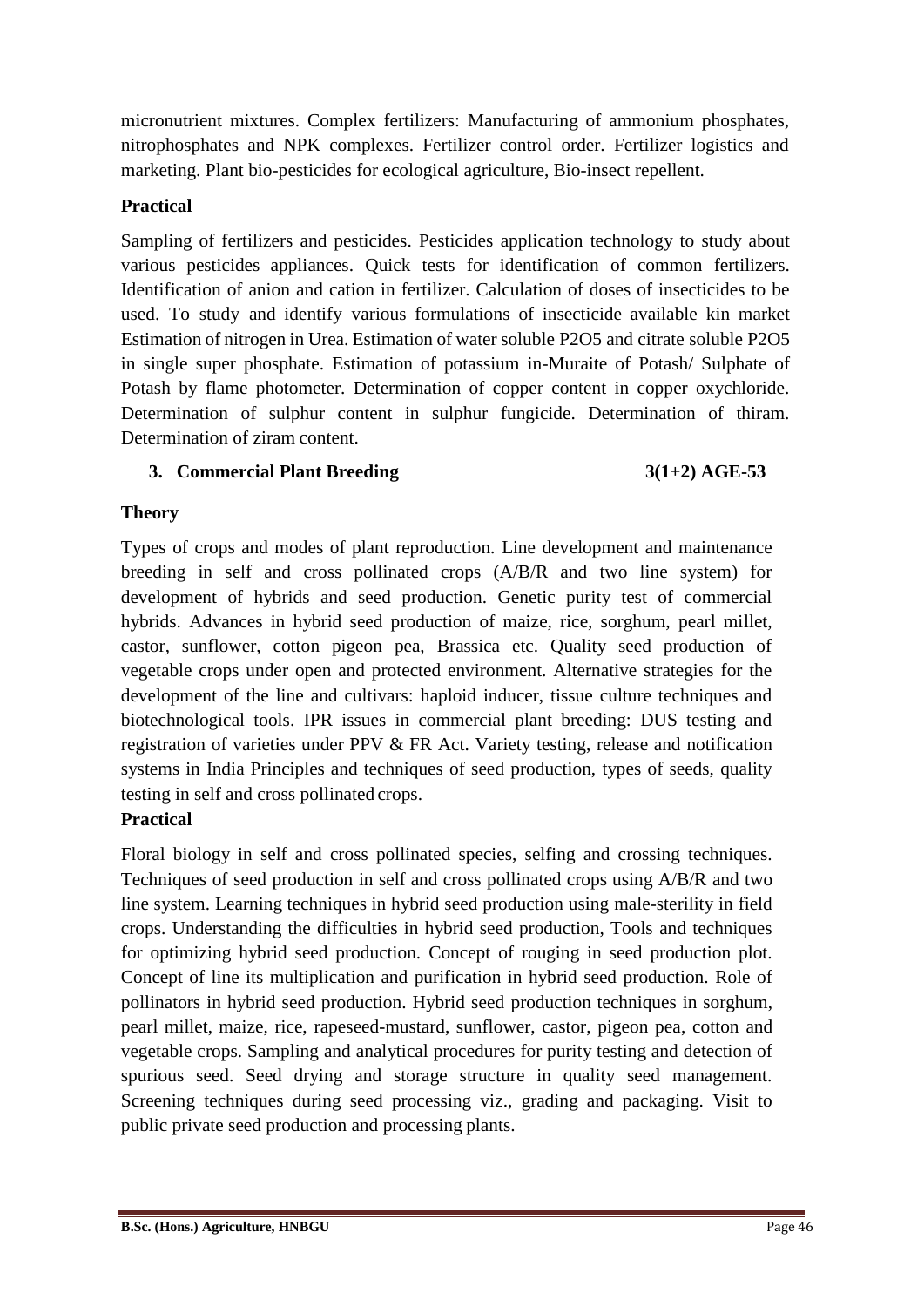# **4. Landscaping 3(2+1) AGE-54**

### **Theory**

Importance and scope of landscaping. Principles of landscaping, garden styles and types, terrace gardening, vertical gardening, garden components, adornments, lawn making, rockery, water garden, walk-paths, bridges, other constructed features etc. gardens for special purposes. Trees: selection, propagation, planting schemes, canopy management, shrubs and herbaceous perennials: selection, propagation, planting schemes, architecture. Climber and creepers: importance, selection, propagation, planting, Annuals: selection, propagation, planting scheme, Other garden plants: palms, ferns, grasses and cacti succulents. Pot plants: selection, arrangement, management. Bio-aesthetic planning: definition, need, planning; landscaping of urban and rural areas, Peri-urban landscaping, Landscaping of schools, public places like bus station, railway station, townships, river banks, hospitals, play grounds, airports, industries, institutions. Bonsai: principles and management, lawn: establishment and maintenance. CAD application.

### **Practical**

Identification of trees, shrubs, annuals, pot plants; Propagation of trees, shrubs and annuals, care and maintenance of plants, potting and repotting, identification of tools and implements used in landscape design, training and pruning of plants for special effects, lawn establishment and maintenance, layout of formal gardens, informal gardens, special type of gardens (sunken garden, terrace garden, rock garden) and designing of conservatory and lathe house. Use of computer software, visit to important gardens/ parks/ institutes.

### **5. Food Safety and Standard 3(2+1) AGE-55**

#### **Theory**

Food Safety - Definition, Importance, Scope and Factors affecting Food Safety. Hazards and Risks, Types of hazards

- Biological, Chemical, Physical hazards. Management of hazards - Need. Control of parameters. Temperature control. Food storage. Product design. Hygiene and Sanitation in Food Service Establishments- Introduction. Sources of contamination and their control. Waste Disposal. Pest and Rodent Control. Personnel Hygiene. Food Safety Measures. Food Safety Management Tools- Basic concepts. PRPs, GHPs, GMPs, SSOPs etc. HACCP. ISO series. TQM - concept and need for quality, components of TQM, Kaizen. Risk Analysis.

Accreditation and Auditing, Water Analysis, Surface Sanitation and Personal Hygiene. Food laws and Standards- Indian Food Regulatory Regime, FSSA. Global Scenario CAC. Other laws and standards related to food. Recent concerns- New and Emerging Pathogens, Packaging, Product labeling and Nutritional labeling. Genetically modified foods\ transgenics. Organic foods. Newer approaches to food safety. Recent Outbreaks. Indian and International Standards for food products.

#### **Practical**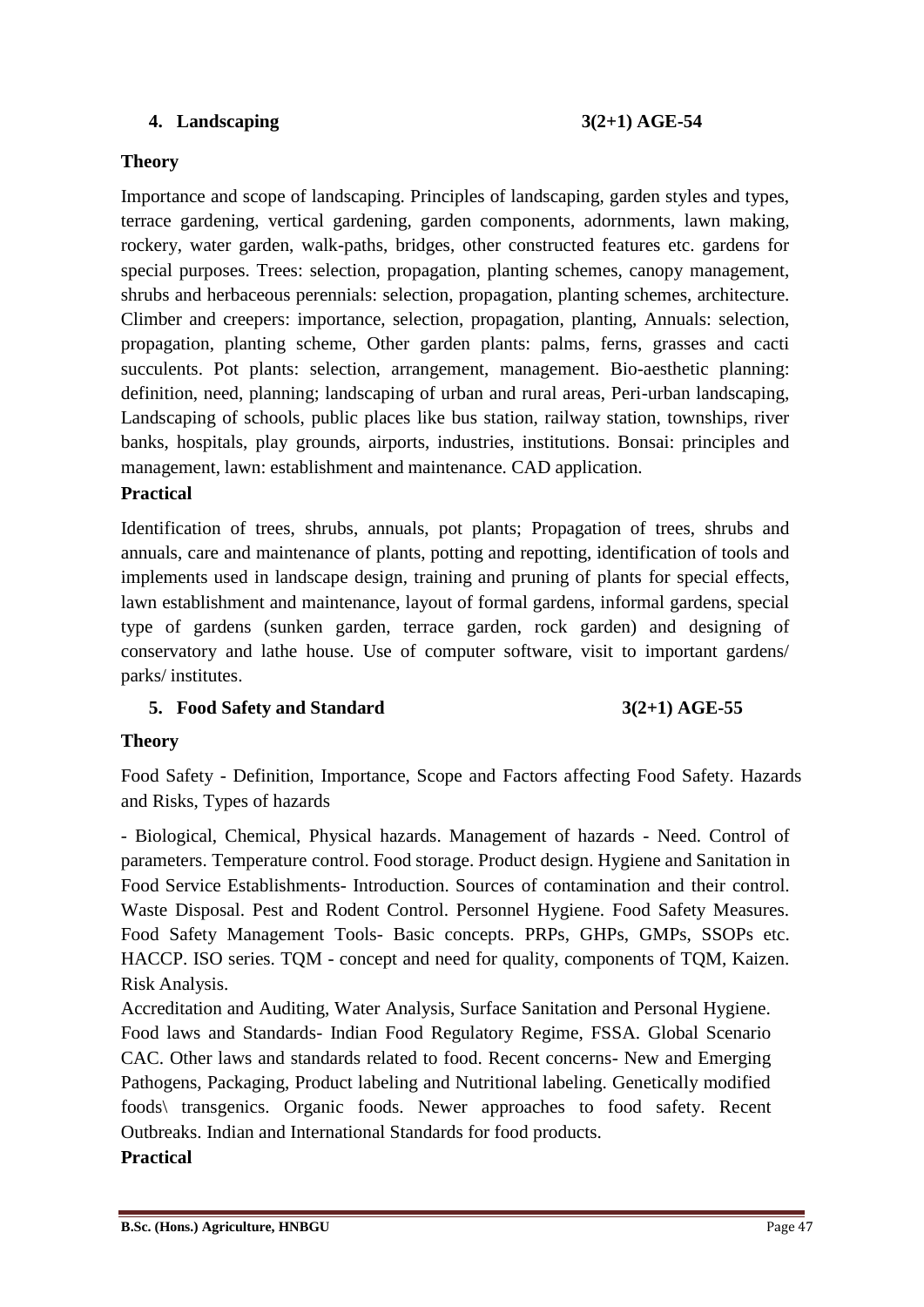Water quality analysis physico-chemical and microbiological. Preparation of different types of media. Microbiological Examination of different food samples. Assessment of surface sanitation by swab/rinse method. Assessment of personal hygiene. Biochemical tests for identification of bacteria. Scheme for the detection of food borne pathogens. Preparation of plans for Implementation of FSMS - HACCP, ISO: 22000.

# **6. Biopesticides & Biofertilizers 3(2+1) AGE-56**

### **Theory**

History and concept of biopesticides. Importance, scope and potential of biopesticide. Definitions, concepts and classification of biopesticides viz. pathogen, botanical pesticides, and biorationales. Botanicals and their uses. Mass production technology of bio-pesticides. Virulence, pathogenicity and symptoms of entomopathogenic pathogens and nematodes. Methods of application of biopesticides. Methods of quality control and Techniques of biopesticides. Impediments and limitation in production and use of biopesticide. Biofertilizers - Introduction, status and scope. Structure and characteristic features of bacterial biofertilizers- *Azospirillum, Azotobacter, Bacillus, Pseudomonas, Rhizobium* and *Frankia;* Cynobacterial biofertilizers- *Anabaena, Nostoc,*  Hapalosiphon and fungal biofertilizers- AM mycorrhiza and ectomycorhiza. Nitrogen fixation -Free living and symbiotic nitrogen fixation. Mechanism of phosphate solubilization and phosphate mobilization, K solubilization. Production technology: Strain selection, sterilization, growth and fermentation, mass production of carrier based and liquid biofertiizers. FCO specifications and quality control of biofertilizers. Application technology for seeds', seedlings, tubers, sets etc. Biofertilizers -Storage, shelf life, quality control and marketing. Factors influencing the efficacy of biofertilizers.

### **Practical**

Isolation and purification of important biopesticides: *Trichoderma Pseudomonas, Bacillus, Metarhyzium* etc. and its production. Identification of important botanicals. Visit to biopesticide laboratory in nearby area. Field visit to explore naturally infected cadavers. Identification of entomopathogenic entities in field condition. Quality control of biopesticides. Isolation and purification of *Azospirillum, Azotobacter, Rhizobium*, Psolubilizers and cyanobacteria. Mass multiplication and inoculums production of biofertilizers. Isolation of AM fungi -Wet sieving method and sucrose gradient method. Mass production of AM inoculants.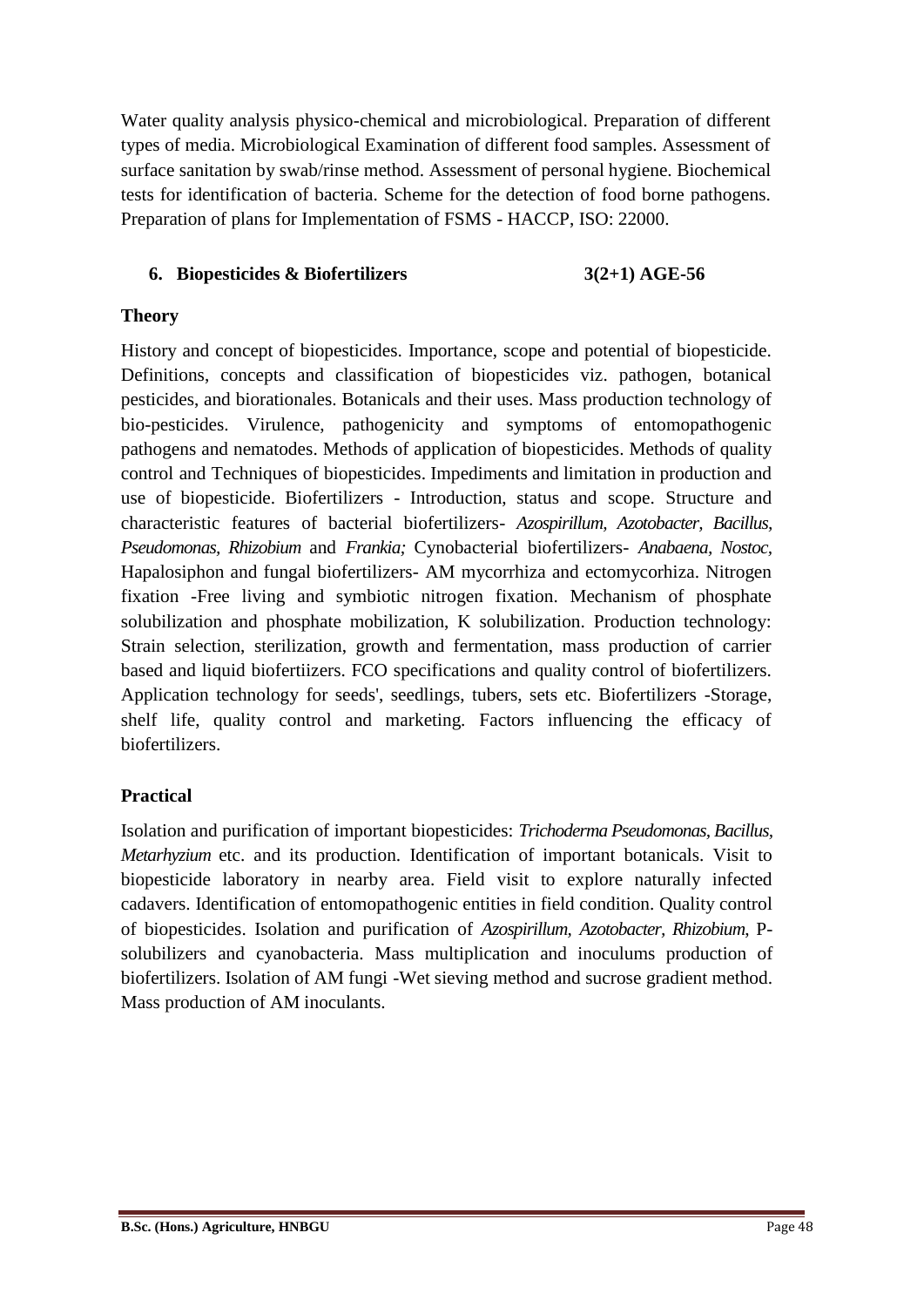# **B.Sc. (Hons.) Agriculture, Semester VI**

# **1. Farming System, Precision Fanning and Sustainable Agriculture 2(1+1) AG-601 Theory**

Farming System-scope, importance, and concept, Types and systems of farming system and factors affecting types of farming, Farming system components and their maintenance, Cropping system and pattern, multiple cropping system, Efficient cropping system and their evaluation, Sustainable agriculture-problems and its impact on agriculture, conservation agriculture strategies, HEIA, LELA and LE1SA and its techniques for sustainability, Integrated farming system components of IFS and its advantages, farming system and environment.

# **Practical**

- Tools for determining productions & efficiencies in cropping and farming systems.
- Indicators of sustainability of cropping & Fanning systems
- Site specific development of IFS models for different agro-climatic zones.
- Visit of IFS models in different agro climatic zones of nearby state Universities/Institutes and farmerfields.

### **2. Crop Improvement - II (***Rabi***) 2(1+1) AG-602**

### **Theory**

Centers of origin, distribution of species, wild relatives in different crops: cereal (Wheat); pulses (Chickpea, Pea); oilseeds (Rapeseed and Mustard, Sunflower); cash crop (Sugarcane); vegetable crop (Potato, Tomato); Major breeding objectives and procedures including conventional and modern innovative approaches for development of hybrids and varieties for yield, adaptability, stability, abiotic and biotic stress tolerance and quality (physical, chemical, nutritional); Hybrid seed production technology of *rabi*  crops.

# **Practical**

Floral biology, emasculation and hybridization techniques in different crop species namely Wheat, Chickpea, pea, Rapeseed Mustard, Sunflower, Tomato; Handling of germplasm and segregating populations by different methods like pedigree, bulk and single seed decent methods; Study of field techniques for seed production and hybrid seeds production in *Rabi* crops; Estimation of heterosis, inbreeding depression and heritability; Layout of field experiments; Study of quality characters, study of donor parents for different characters; Visit to seed production plots; Visit to AICRP plots of different field crops.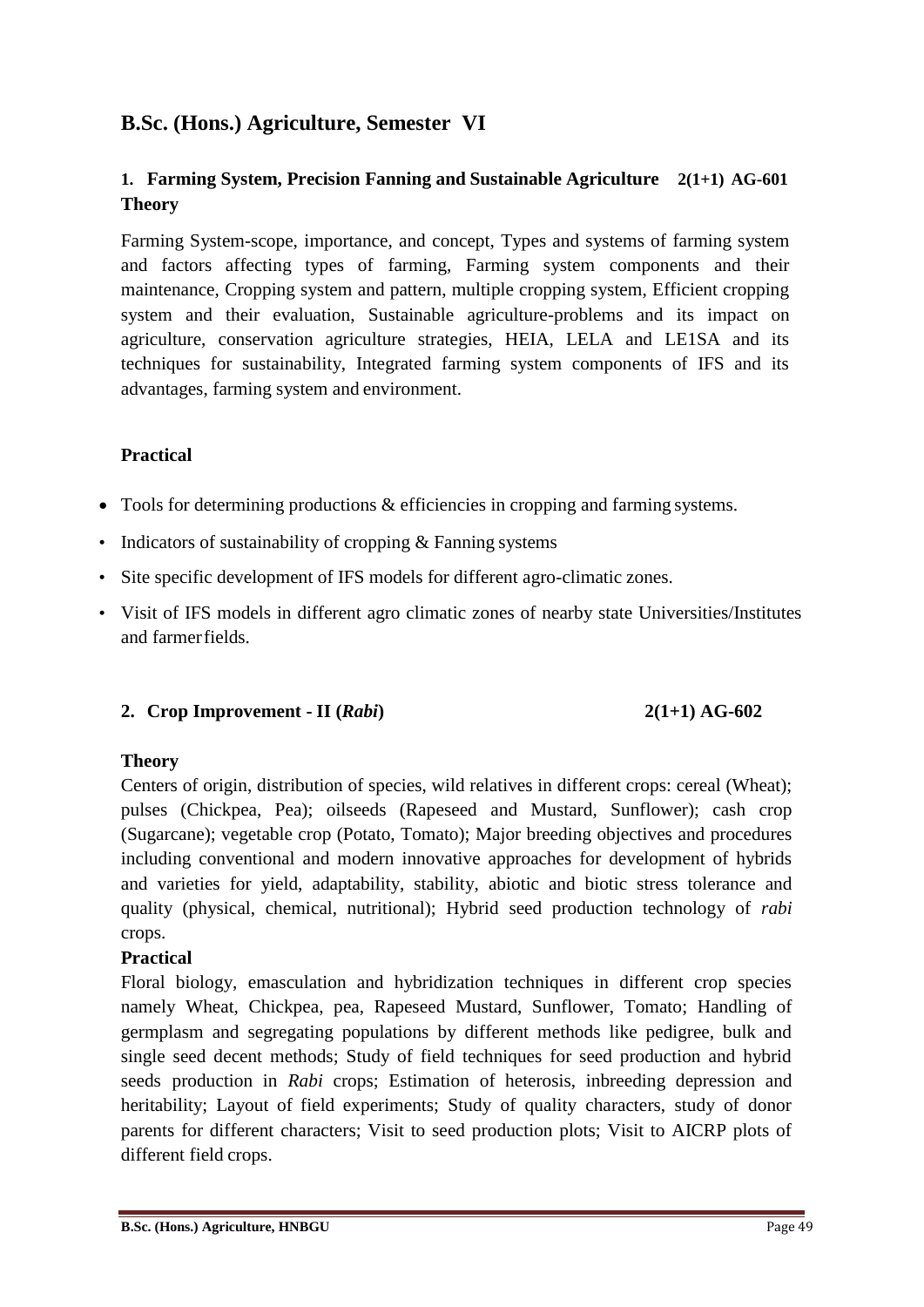#### **3. Manures, Fertilizers and Soil Fertility Management 3(2+1) AG-603**

#### **Theory**

Introduction and importance of organic manures, properties and methods of preparation of bulky and concentrated manures. Green/leaf manuring. Fertilizer recommendation approaches. Integrated nutrient management. Chemical fertilizers: classification, composition and properties of major nitrogenous, phosphatic, potassic fertilizers, secondary & micronutrient fertilizers, Complex fertilizers, nano fertilizers Soil amendments, Fertilizer Storage, Fertilizer Control Order. History of soil fertility and plant nutrition, criteria of essentiality, role, deficiency and toxicity symptoms of essential plant nutrients, Mechanisms of nutrient transport to plants, factors affecting nutrient availability to plants. Chemistry of soil nitrogen, phosphorus, potassium, calcium, magnesium, sulphur and micronutrients. Soil fertility evaluation, Soil testing. Critical levels of different nutrients in soil. Forms of nutrients in soil, plant analysis, rapid plant tissue tests. Indicator plants. Methods of fertilizer recommendations to crops. Factor influencing nutrient use efficiency (NUE), methods of application under rainfed and irrigated conditions.

#### **Practical**

Estimation of soil organic carbon, Estimation of available N available **P,** available K; available S available Ca and Mg and available Zn in soils. Estimation of N, **P** & K in plants, manures and fertilizers. Elementary idea of determination micro nutrients.

#### **4. Farm Management, Production and Resource Economics 2(1+1) AG-604**

#### **Theory**

Meaning and concept of farm management, objectives and relationship with other sciences. Meaning and definition of farms, its types and characteristics, factor determining types and size of farms. Principles of farm management: concept of production function and its type, use of production function in decision-making on a farm, factor-product, factor-factor and product- product relationship, law of equi-marginal/or principles of opportunity cost and law of comparative advantage. Meaning and concept of cost, types of costs and their interrelationship, importance of cost in managing farm business and estimation of gross farm income, net farm income, family labor income and farm business income. Farm business analysis: meaning and concept of farm income and profitability, technical and economic efficiency measures in crop and livestock enterprises. Importance of farm records and accounts in managing a farm, various types of farm records needed to maintain on farm, farm inventory, balance sheet, profit and loss accounts. Meaning and importance of farm planning and budgeting, partial and complete budgeting, steps in farm planning and budgeting-linear programming, appraisal of farm resources, selection of crops and livestock's enterprises. Concept of risk and uncertainty occurs in agriculture production, nature and sources of risks and its management strategies, Crop/livestock/machinery insurance - weather based crop insurance, features, determinants of compensation. Concepts of resource economics, differences between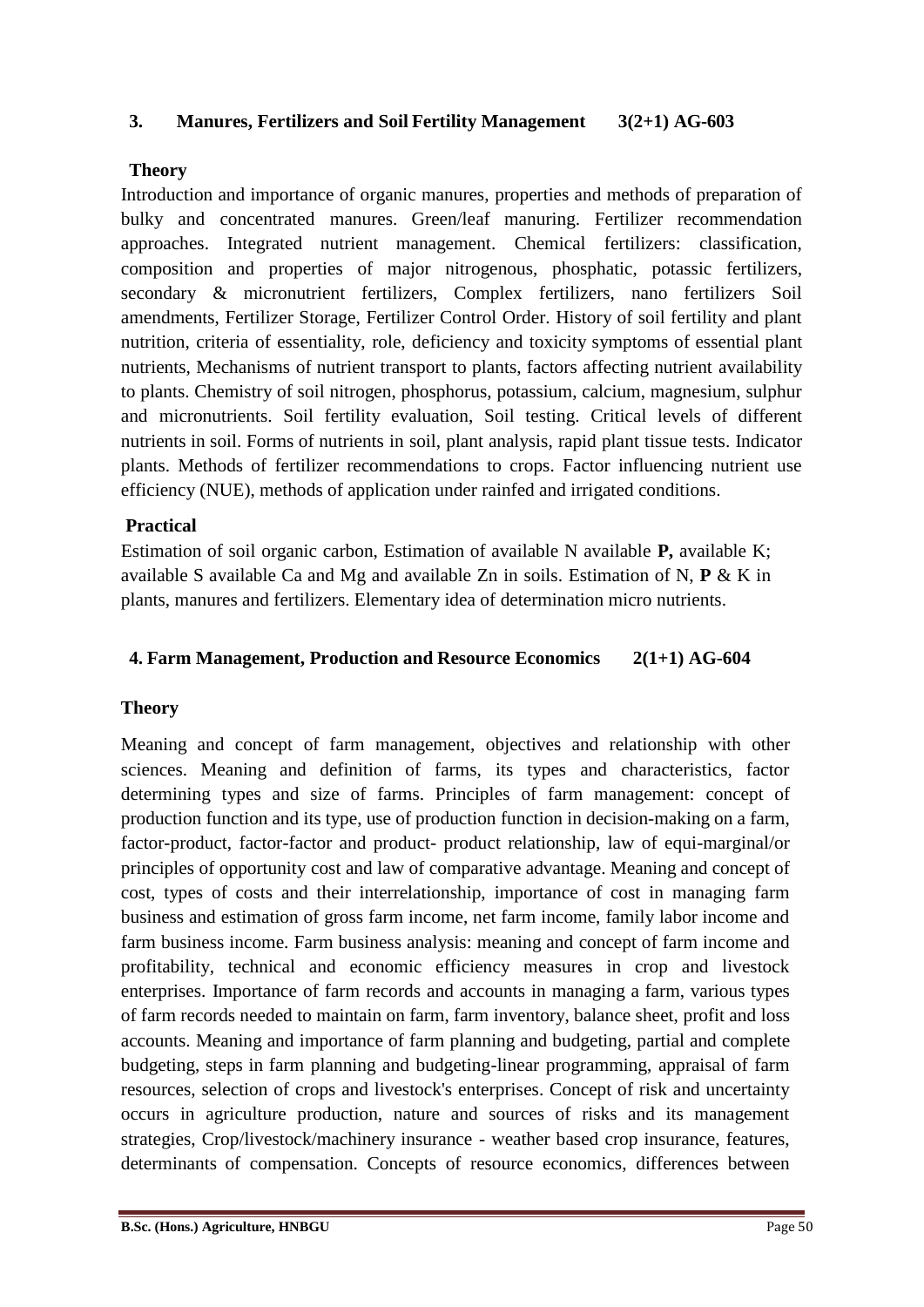NRE and agricultural economics, unique properties of natural resources. Positive and negative externalities in agriculture, Inefficiency and welfare loss, solutions, Important issues in economics and management of common property resources of land, water, pasture and forest resources etc.

# **Practical**

Preparation of farm layout. Determination of cost of fencing of a farm. Computation of depreciation cost of farm assets. Application of equi-marginal returns/opportunity cost principle in allocation of farm resources. Determination of most profitable level of inputs use in a farm production process. Determination of least cost combination of inputs. Selection of most profitable enterprise combination. Application of cost principles including CACP concepts in the estimation of cost of crop and livestock enterprises. Preparation of farm plan and budget, farm records and accounts and profit & loss accounts. Collection and analysis of data on various resources in India.

# **5. Diseases of Field and Horticultural Crops & their Management –II 3(2+1) AG-605**

# **Theory**

Symptoms, etiology, disease cycle and management of major diseases of following crops: Field Crops: Wheat: Rusts, loose smut, karnal bunt, powdery mildew, Alternaria blight and ear cockle; Sugarcane: red rot, smut, wilt and grassy shoot. Sunflower: Sclerotinia stem rot and Alternaria blight; Mustard: Alternaria blight, white rust, downy mildew; Gram: wilt and Ascochyta blight; Lentil: Rust and wilt; Cotton: Vascular wilt and black arm; Pea: Downy mildew, powdery mildew and rust.

**Horticultural Crops**: Mango: Anthracnose, malformation, powdery mildew; Citrus: canker and gummosis; Grape vine: Downy mildew powdery mildew; Apple: scab and Fire blight; Peach: leaf curl; Cucurbits: downy mildew, powdery mildew and wilt; Onion and garlic: purple blotch and stemphylium blight; Chilli: anthracnose and leaf curl; Turmeric: leaf spot; Coriander; stem gall; Marigold: Botrytis blight; Rose: dieback, powdery mildew; Potato: Early and late blight, Common scab, powdery scab, black scurf and potatomosaic.

### **Practical**

Identification and histopathological studies of selected diseases of field and horticultural crops covered in theory. Field visit for the diagnosis of field problems. Collection and preservation of plant diseased specimens for herbarium Note: Students should submit 10 pressed and well- mounted specimens.

### **6. Post-harvest Management and Value Addition of Fruits and Vegetables 2(1+1) AG-606**

### **Theory**

Importance of fruits and vegetables, extent and possible causes of post harvest losses; Pre- harvest factors affecting postharvest quality, maturity, ripening and changes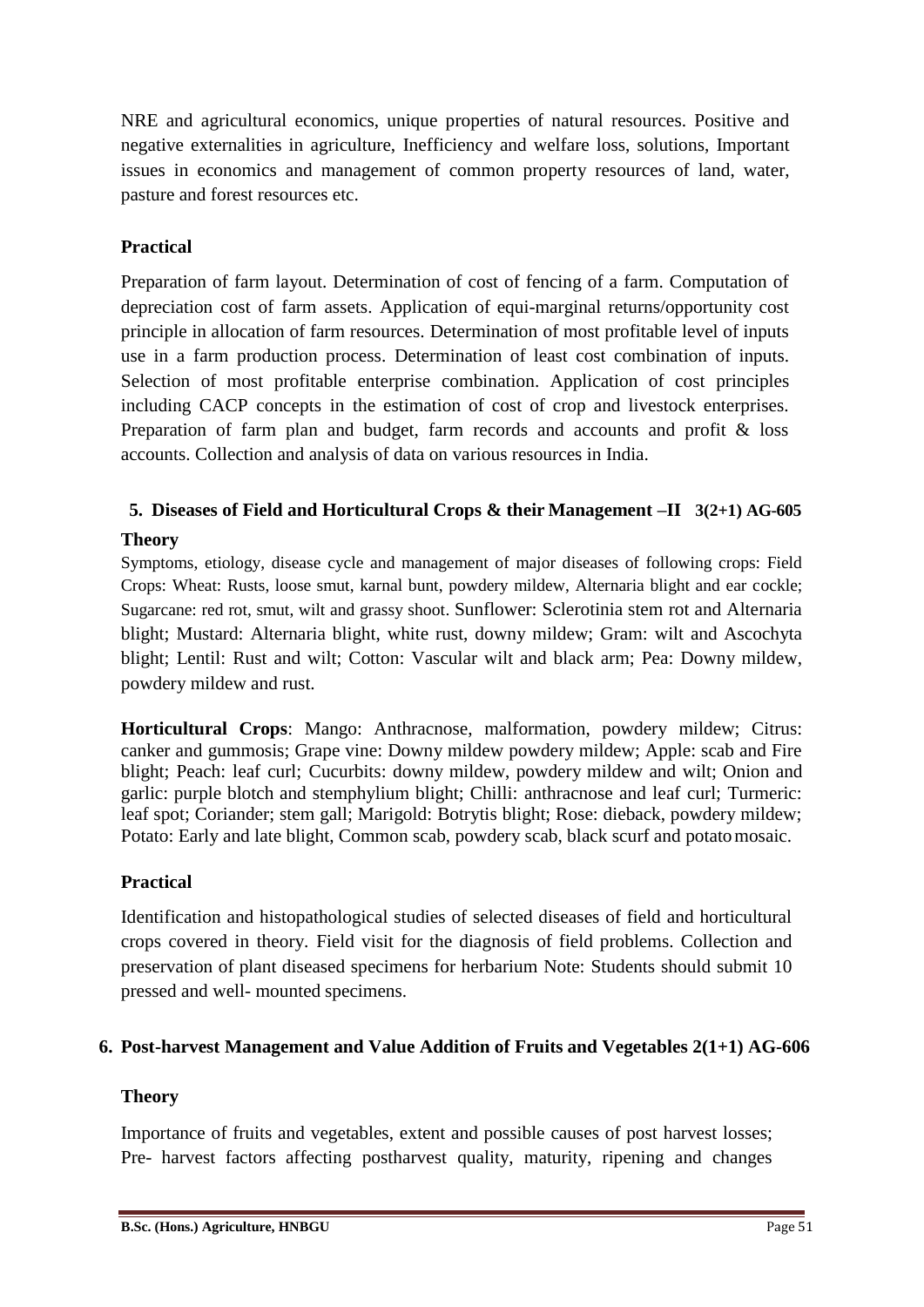occurring during ripening; Respiration and factors affecting respiration rate; role of ethylene; post harvest disease and disorders; heat, chilling and freezing injury; harvesting and field handling; Storage (ZECC, cold storage, CA, MA, and hypobaric); Value addition concept; Principles and methods of preservation; Intermediate moisture food- Jam, jelly, marmalade, preserve, candy - Concepts and Standards; Fermented and non-fermented beverages. Tomato products- Concepts and Standards; Drying/ Dehydration of fruits and vegetables - Concept and methods, osmotic drying. Canning - - Concepts and Standards, packaging of products.

# **Practical**

Applications of different types of packaging, containers for shelf life extension. Effect of temperature on shelf life and quality of produce. Demonstration of chilling and freezing injury in vegetables and fruits. Extraction and preservation of pulps and juices. Preparation of jam, jelly, RTS, nectar, squash, osmotically dried products, fruit bar and candy and tomato products, canned products. Quality evaluation of products physico-chemical and sensory. Visit to processing unit/ industry.

### **7. Watershed and wasteland Management 2(1+1) AG-607**

#### **Theory**

Watershed management - Concept need, principles & components of watershed management integrated watershed management. Factors effecting watershed management runoff & soil loss management in a watershed socio-economic concept of watershed. People's participation in watershed management. Policy approaches & management plan, problems of watershed management.

Wasteland management - Definition, concept & types of degraded & wasteland. Distribution & extent of watershed in India & Uttar Pradesh, factors responsible for land degradation, characteristics of different types of degradation & wasteland. Problems of degraded land in Uttar Pradesh. Appropriate techniques for management of different types of degraded & wasteland.

### **Practical**

Characterization and delineation of model watershed. Field demonstration on soil & moisture conservation measures. Field demonstration on construction of water harvesting structures. Visit to rainfed research station/watershed.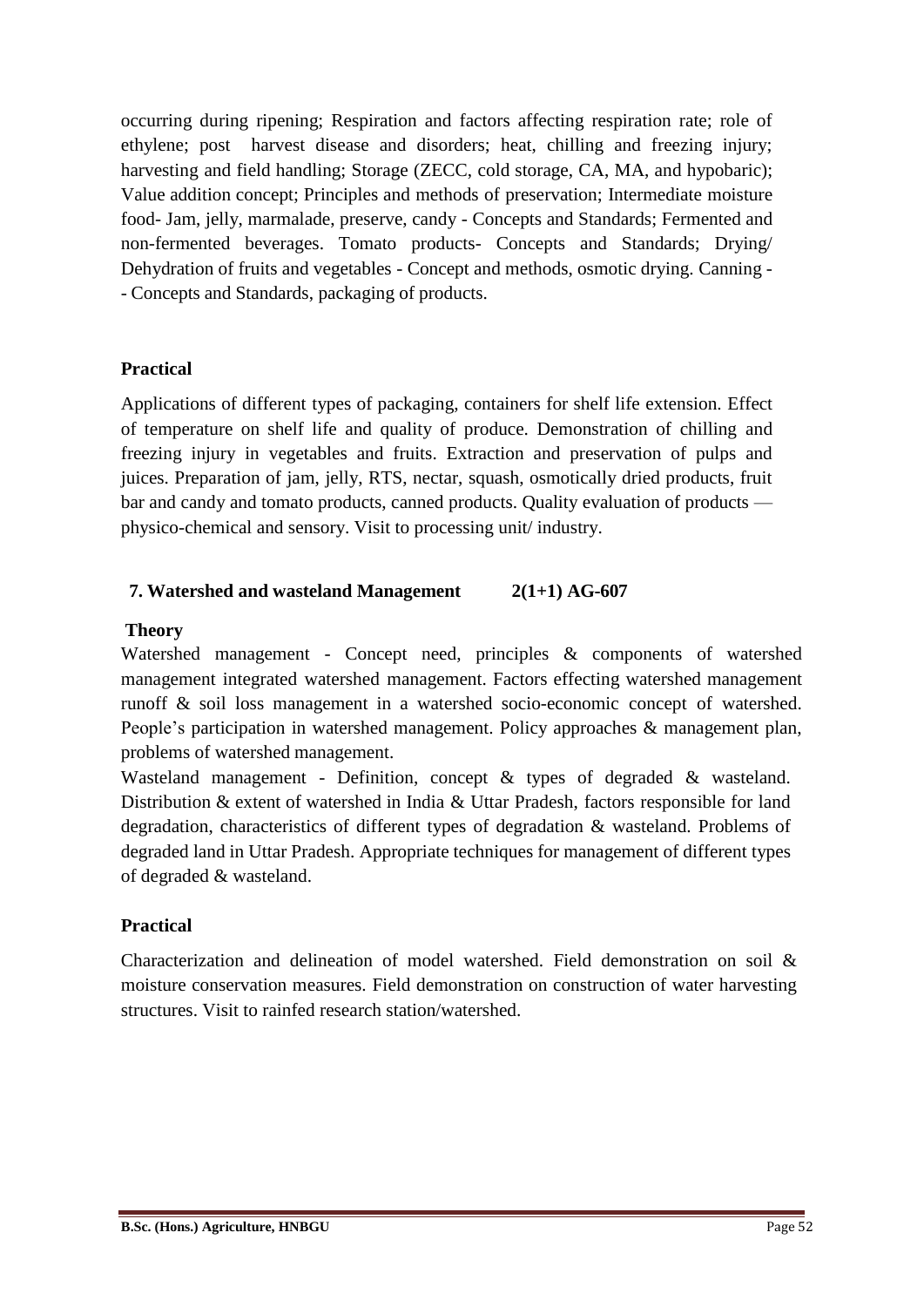# **8. Beneficial Insects and Pests of Horticultural Crops and Their Management 3 (2+1) AG-608**

### **Theory**

General account on nature and type of damage by different arthropod pests. Scientific name, order, family, host range, distribution, biology and bionomics, nature of damage, and management of major pests and scientific names, order, family, host range, distribution, nature of damage and control practices for other important arthropod pests of various vegetable crops, fruit crops, plantation crops, ornamental crops and major pests of narcotics, spices and condiments. Types of silkworm, voltinism and biology of silkworm. Mulberry cultivation, mulberry varieties, methods of harvesting and preservation of leaves. Rearing of mulberry silkworm, rearing appliances, mounting and harvesting of cocoons. Pests and diseases of silkworm, management, and methods of disinfection.

Importance of beneficial insects, bee keeping, pollinating plants and their cycle, bee biology, commercial methods of rearing, equipment used and seasonal management. Bee pasturage, bee foraging and communication. Insect pests and diseases of honey bee.

Species of lac insect, morphology, biology, host plant and lac production - Processing of lac - seed lac, button lac, shellac and lac- products.

Identification of major parasitoids and predators commonly used in biological control.

### **Practical**

Identification of different types of damage. Identification and study of life cycle and seasonal history of various insect pests attacking horticultural crops - vegetable crops, fruit crops, plantation gardens, narcotics, spices & condiments. Visit to orchards and gardens.

Mulberry cultivation, mulberry varieties and methods of harvesting and preservation of leaves. Types of silkworm, voltinism and biology and rearing of silkworm and equipment. Honey bee species and castes of bees. Beekeeping appliances and seasonal management. Bee enemies and diseases. Bee pasturage, bee foraging and communication. Species of lac insect, host plant identification. Identification of other important pollinators, weed killers and scavengers. Visit to research and training institutions devoted to sericulture, beekeeping, lac culture and natural enemies.

# **Elective Courses**

### **1. Protected Cultivation 3(2+1) AGE-61**

### **Theory**

Protected cultivation- importance and scope, Status of protected cultivation in India and World types of protected structure based on site and climate. Cladding material involved in greenhouse/ poly house. Greenhouse design, environment control, artificial lights, Automation. Soil preparation and management, Substrate management. Types of benches and containers. Irrigation and fertigation management. Propagation and production of quality planting material of horticultural crops. Greenhouse cultivation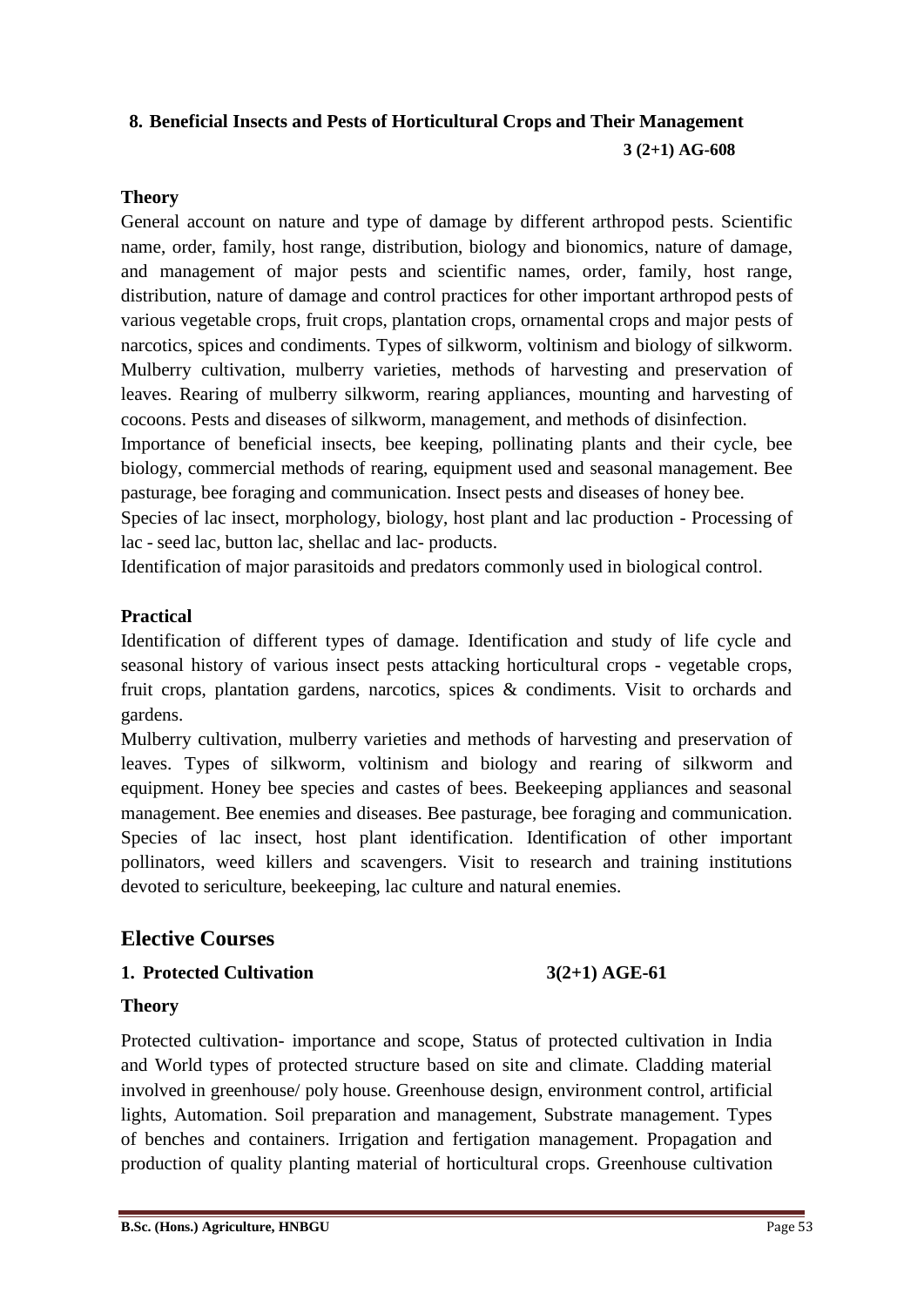of important horticultural crops - rose, carnation, chrysanthemum, gerbera, orchid, anthurium, lilium, tulip, tomato, bell pepper, cucumber, strawberry, pot plants, etc. Cultivation of economically important medicinal and aromatic plants. Off-season production of flowers and vegetables. Insect pest and disease management. **Practical**

Raising of seedlings and saplings under protected conditions, use of protrays in quality planting material production, Bed preparation and planting of crop for production, Inter cultural operations, Soil EC and pH measurement, Regulation of irrigation and fertilizers through drip, fogging ad misting.

# **2. Hi-tech. Horticulture 3(2+1) AGE-62**

# **Theory**

Introduction & importance; Nursery management and mechanization; micro propagation of horticultural crops; Modern field preparation and planting methods, Protected cultivation: advantages, controlled conditions, method and techniques, Micro irrigation systems and its components; EC, pH based fertilizer scheduling, canopy management, high density orcharding, • Components of precision fanning: Remote sensing, Geographical Information System (GIS), Differential Geo-positioning System (DGPS), Variable Rate applicator (VRA), application of precision farming in horticultural crops (fruits, vegetables and ornamental crops); mechanized harvesting of produce. **Practical**

Types of polyhouses and shade net houses, Intercultural operations, tools and equipments identification and 2application, Micro propagation, Nursery-protrays, micro-irrigation, EC, pH based fertilizer scheduling, canopy management, visit to hi-tech orchard/nursery.

# **3. Weed Management 3(2+1) AGE-63**

# **Theory**

Introduction to weeds, characteristics of weeds their harmful and beneficial effects on ecosystem. Classification, reproduction and dissemination of weeds. Herbicide classification, concept of adjuvant, surfactant, herbicide formulation and their use. Introduction to mode of action of herbicides and selectivity. Allelopathy and its application for weed management. Bio-herbicides and their application in agriculture. Concept of herbicide mixture and utility in agriculture. Herbicide compatibility with agro-chemicals and their application. Integration of herbicides with non chemical methods of weed management. Herbicide Resistance and its management.

# **Practical**

Techniques of weed preservation. Weed identification and their losses study. Biology of important weeds. Study of herbicide formulations and mixture of herbicide. Herbicide and agro- chemicals study. Shift of weed flora study in long term experiments. Study of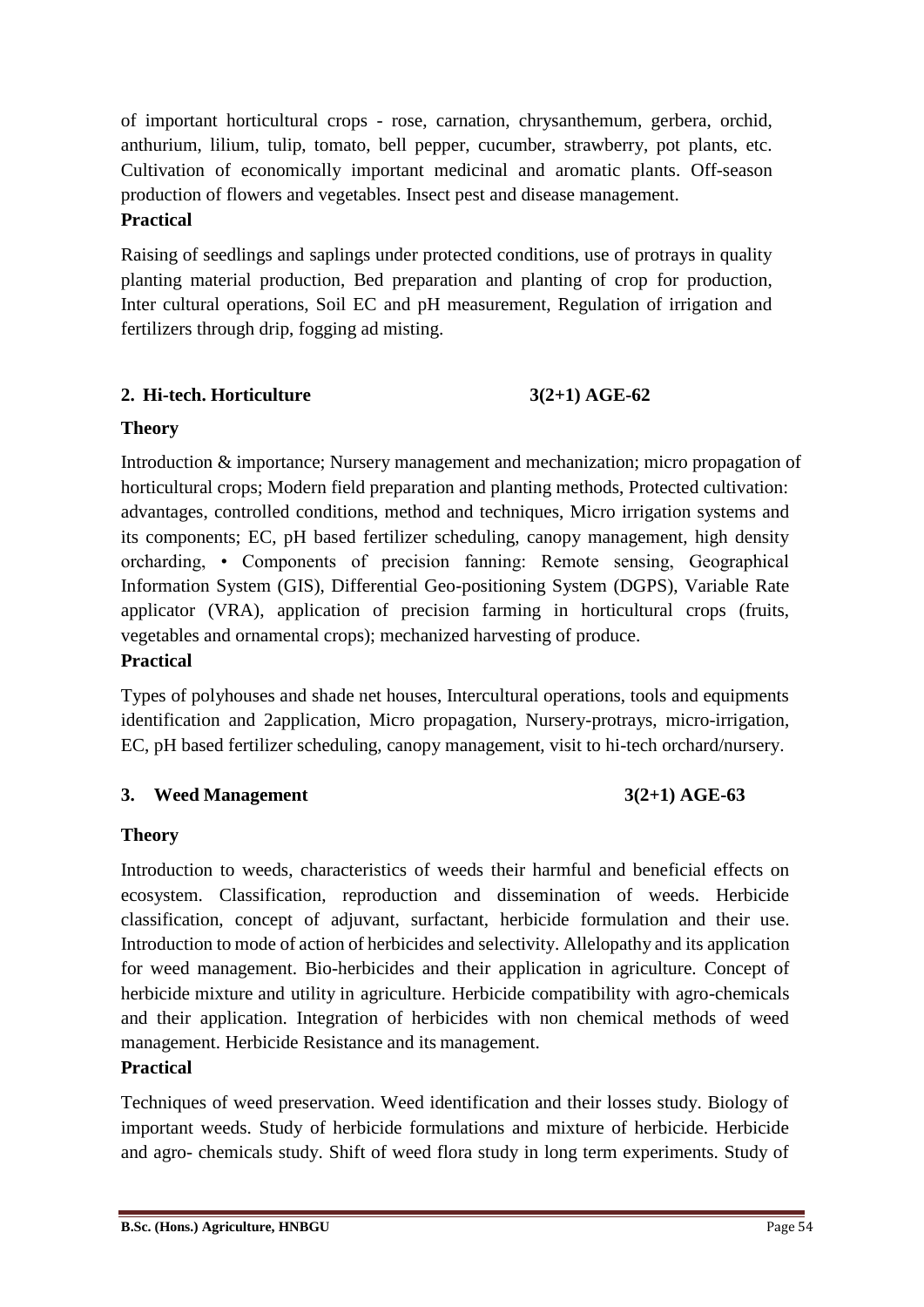methods of herbicide application, spraying equipments. Calculations of herbicide doses and weed control efficiency and weed index.

# **4. System Simulation and Agroadvisory 3(2+1) AGE-64 Theory**

System Approach for representing soil-plant-atmospheric continuum, system boundaries, Crop models, concepts & techniques, types of crop models, data requirements, relational diagrams.

Evaluation of crop responses to weather elements; Elementary crop growth models; calibration, validation, verification and sensitivity analysis. Potential and achievable crop production- concept and modelling techniques for their estimation. Crop production in moisture and nutrients limited conditions; components of soil water and nutrients balance. Weather forecasting, types, methods, tools & techniques, forecast verification; Value added weather forecast, ITK for weather forecast and its validity; Crop-Weather Calendars; Preparation of agro-advisory bulletin based on weather forecast. Use of crop simulation model for preparation of Agro-advisory and its effective dissemination.

# **Practical**

Preparation of crop weather calendars. Preparation of agro-advisories based on weather forecast using various approaches and synoptic charts. Working with statistical and simulation models for crop growth. Potential & achievable production; yield forecasting, insect & disease forecasting models. Simulation with. limitations of water and nutrient management options. Sensitivity analysis of varying weather and crop management practices. Use of statistical approaches in data analysis and preparation of historical, past and present meteorological data for medium range weather forecast. Feedback from farmers about the agroadvisory.

# **5. Agricultural Journalism 3(2+1) AGE-65**

# **Theory**

Agricultural Journalism: The nature and scope of agricultural journalism characteristics and training of the agricultural journalist, how agricultural journalism is similar to and different from other types of journalism. Newspapers and magazines as communication media: Characteristics; kinds and functions of newspapers and magazines, characteristics of newspaper and magazine readers. Form and content of newspapers and magazines: Style and language of newspapers and magazines, parts of newspapers and magazines. The agricultural story: Types of agricultural stories, subject matter of the agricultural story, structure of the agricultural story. Gathering agricultural information: Sources of agricultural information, interviews, coverage of events, abstracting from research and scientific materials, wire services, other agricultural news sources. Writing the story: Organizing the material, treatment of the story, writing the news lead and the body, readability measures. Illustrating agricultural stories: Use of photographs, use of artwork (graphs, charts, maps, etc.), writing the captions. Editorial mechanics: Copy reading, headline and title writing, proofreading, lay outing.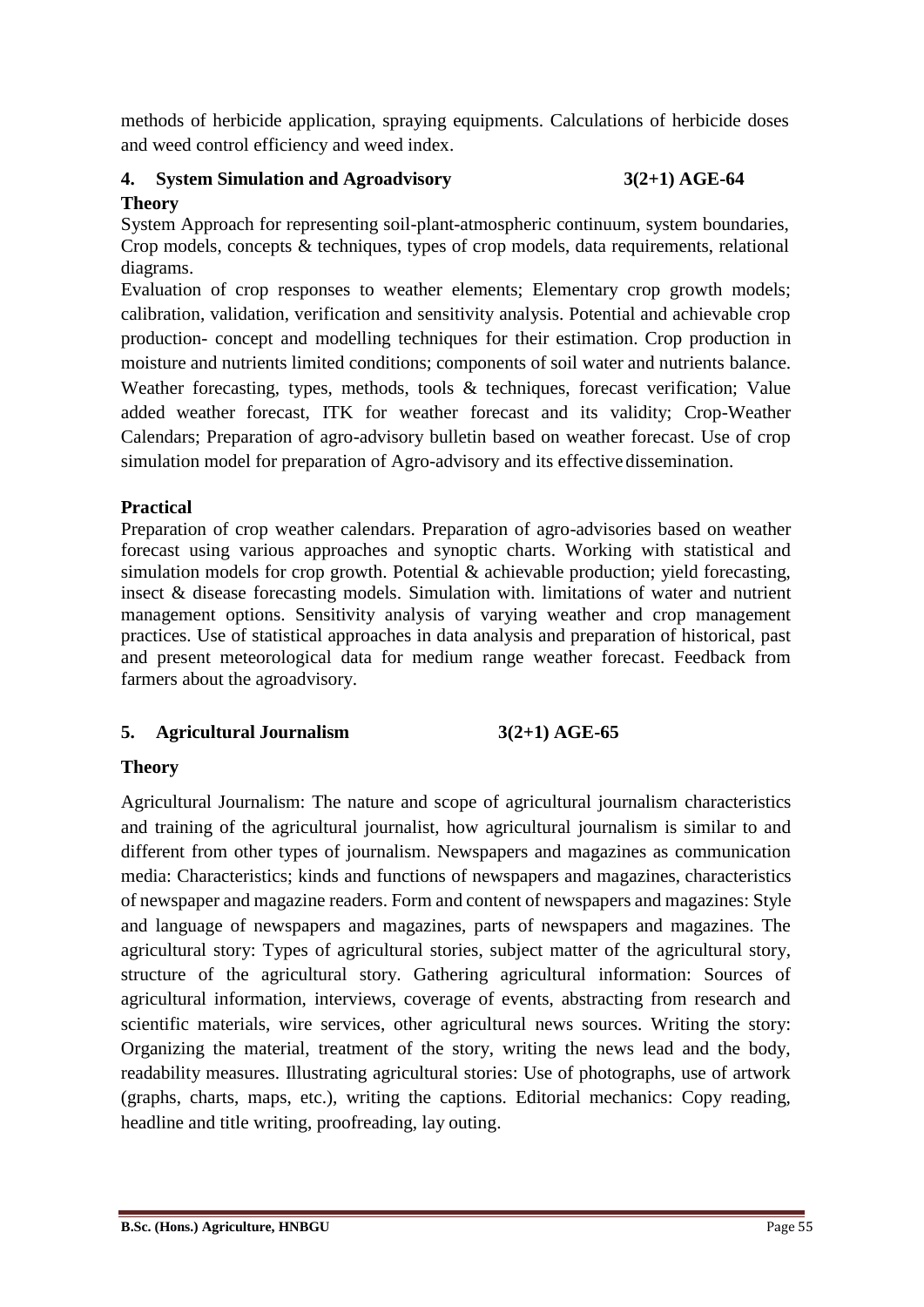### **Practical**

Practice in interviewing. Covering agricultural events. Abstracting stories from research and scientific materials and from wire services. Writing different types of agricultural stories. Selecting pictures and artwork for the agricultural story. Practice in editing, copy reading, headline and title writing, proofreading, layouting. Testing copy with a readability formula. Visit to a publishing office.

# **6. Composition cum Duck/ (and) Quail/ (and) Rabbit culture 3(2+1) AGE-66**

**Fishery:** Definition, common characteristics and position of fish in Animal Kingdom, fishery stastics preparation and management of fish pond, physical and chemical condition of water for fishery, feeds and feeding of fishes, breeding of fish, diseases and enemies of fishes, use of Duck/quality beats on fish feeds. **Duckry:** Definition, common features and advantages, breeds, incubation and hatching feeding of ducks, care and managements of ducking, grower, layer/broiler ducks. Characteristics of duck eggs, common diseases and vaccination schedule, duckrystatistics.

**Quail:** Definition, common features of quail farming, advantages, breeds, incubation and hatching, feeding of quails, care and managements of quail chick, grower/layer/broilers. Quail product technology, common diseases and vaccination schedule.

**Rabbitry:** Introduction, scope and advantages of rabbit farming, breeds, breeding, housing, care and management of young and adult rabit, feeds and feeding for rabbits, common problems of rabbitry including vaccination schedule, fur and meat production technology.

### **Practical**

- 1. Fishery units, visit, Demonstration and report formulation.
- 2. Different type of fishes, deep water, middle water, and surface water.
- 3. Evaluation of Duck Egg (candling) and Grading.
- 4. Vaccination schedule for duck and Quail.
- 5. Preparation Ration for Duck, Quail, Rabbit and Fish.
- 6. Preparation of different products from eggs.

#### **10. Educational Tour 2(0+2) AGT-609**

Tour reports shall be prepared and submitted to the respective departments / colleges.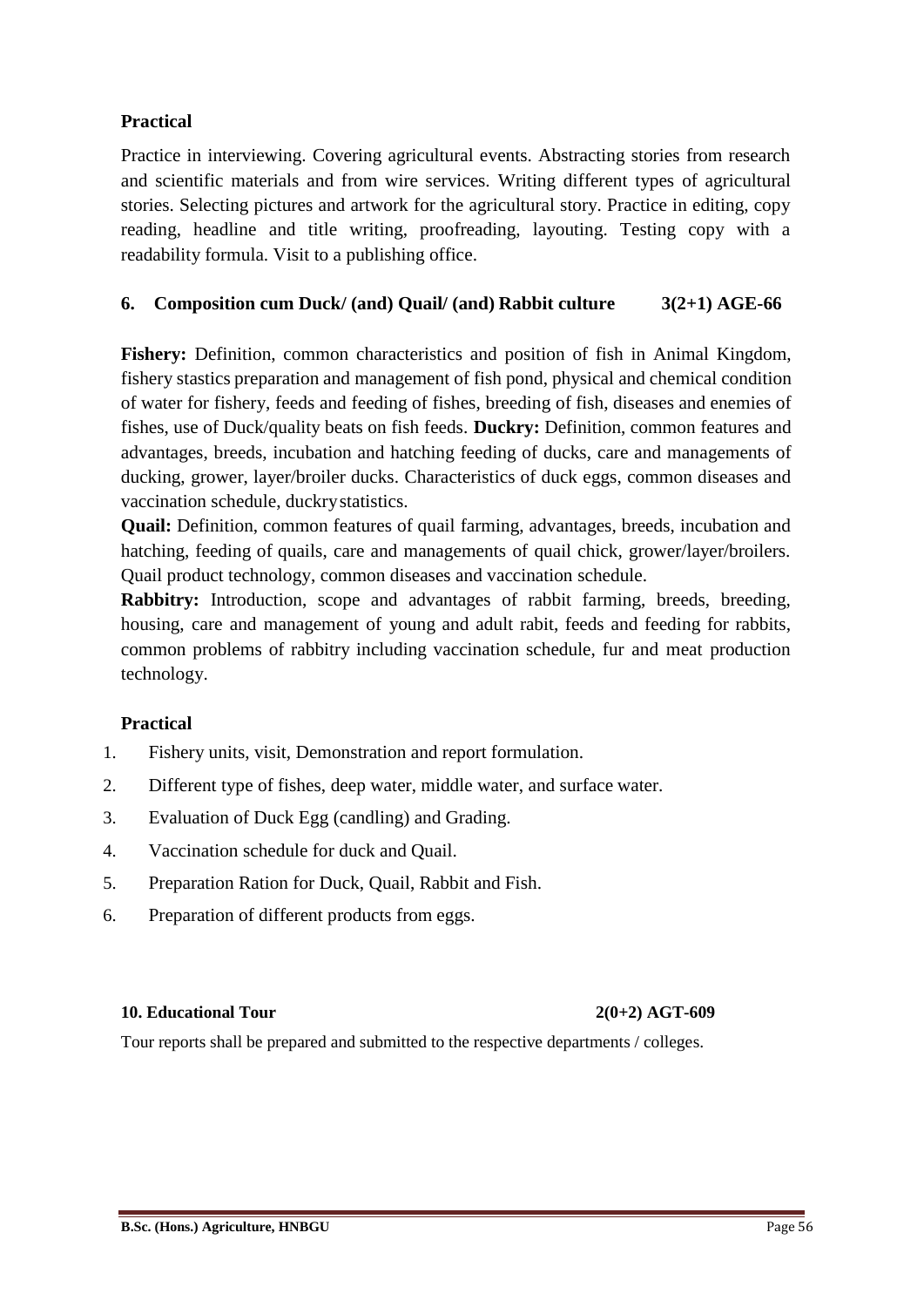#### **Examination and Evaluation System**

- 1. Fifth Deans' Committee deliberated on the examination and evaluation system being followed by different universities.
- 2. The Committee recommends Uniform Grading system to be followed with uniform OGPA requirements for award of degrees at all levels and uniform conversion formulae to be followed for declaration of I, II and III divisions, distinctions etc.
- 3. Declaration of division in the degree certificate to be made compulsory by all universities:

#### **1. Examination (100 %)**

### **Internal Theory as well as Internal Practical (50 %)**

| $\overline{\text{No}}$ | <b>Nature of Exam/</b><br><b>Categories of</b> | <b>Courses with theory</b><br>and practical |                 | <b>Courses with only</b><br>theory |                 | <b>Courses with only</b><br>practical |                       |
|------------------------|------------------------------------------------|---------------------------------------------|-----------------|------------------------------------|-----------------|---------------------------------------|-----------------------|
|                        | <b>Courses</b>                                 | <b>Marks</b>                                | <b>Duration</b> | <b>Marks</b>                       | <b>Duration</b> | <b>Marks</b>                          | <b>Duration</b>       |
| $\mathbf 1$            | Mid-term Exam                                  | 20                                          | One hour        | 50                                 | One hour        |                                       |                       |
| $\overline{2}$         | <b>Internal Practical</b>                      | 30                                          | Two<br>hours    |                                    |                 | 100                                   | <b>Three</b><br>hours |
| $\mathbf{3}$           | Semester end Theory 50<br>Exam                 |                                             | Two<br>hours    | 50                                 | Two<br>hours    |                                       |                       |
|                        | Total                                          | 100                                         |                 | 100                                |                 | 100                                   |                       |

**External theory (50 %)**

# **2. Evaluation**

| <b>Degree</b> | <b>Percentage of Marks Obtained</b> | <b>Conversion into Points</b> |
|---------------|-------------------------------------|-------------------------------|
| All           | 100                                 | 10 Points                     |
|               | 90 to $< 100$                       | 9 to $<$ 10                   |
|               | $80$ to $< 90$                      | 8 to $<$ 9                    |
|               | 70 to $< 80$                        | 7 to $<8$                     |
|               | $60$ to $< 70$                      | 6 to $<$ 7                    |
|               | $50$ to $<60$                       | 5 to $<6$                     |
|               | $<$ 50 (Fail)                       | $<$ 5                         |
|               | Eg. 80.76                           | 8.076                         |
|               | 43.60                               | 4.360                         |
|               | 72.50 (but shortage in attendance)  | Fail (1 point)                |